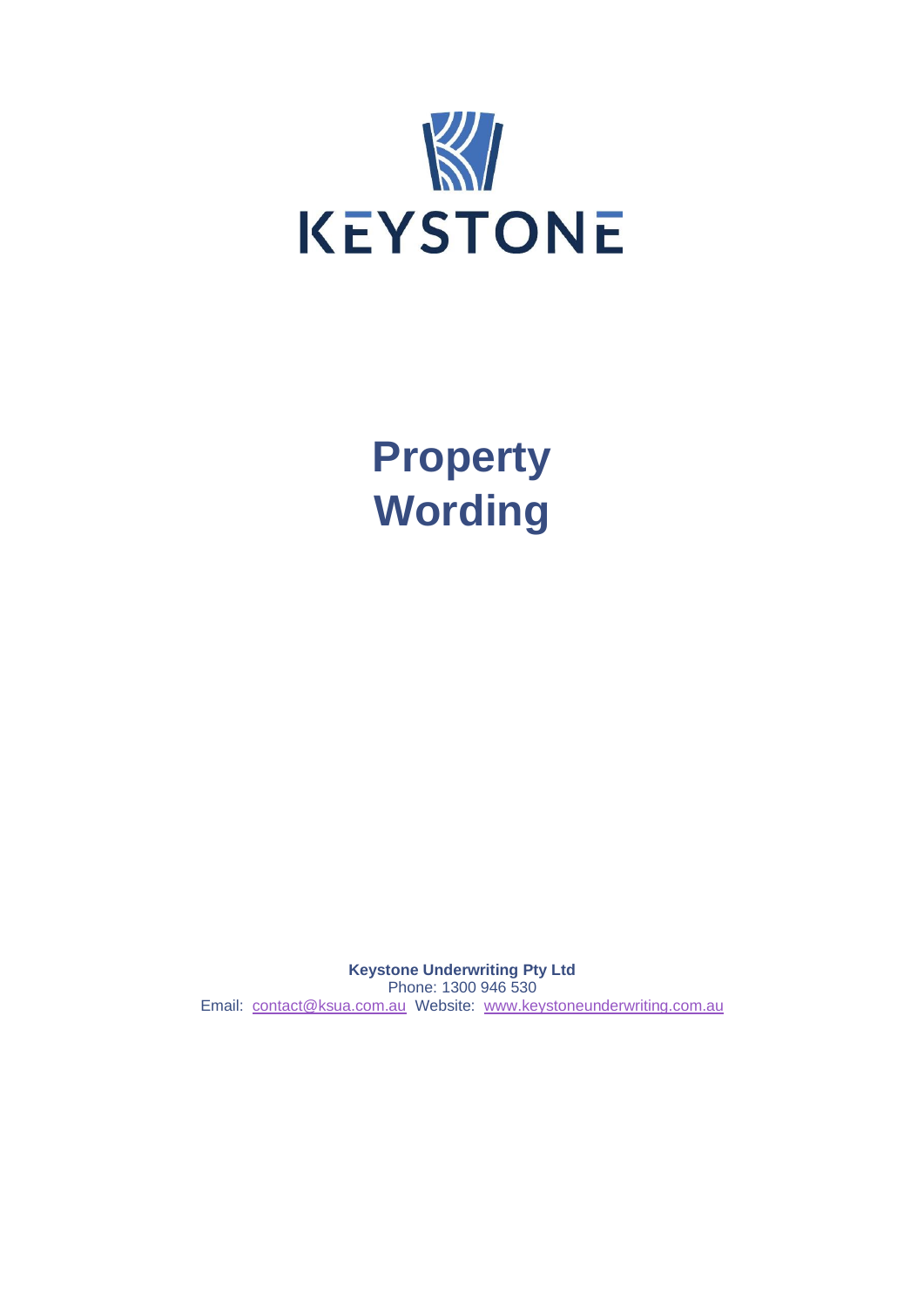

# **Table of Contents**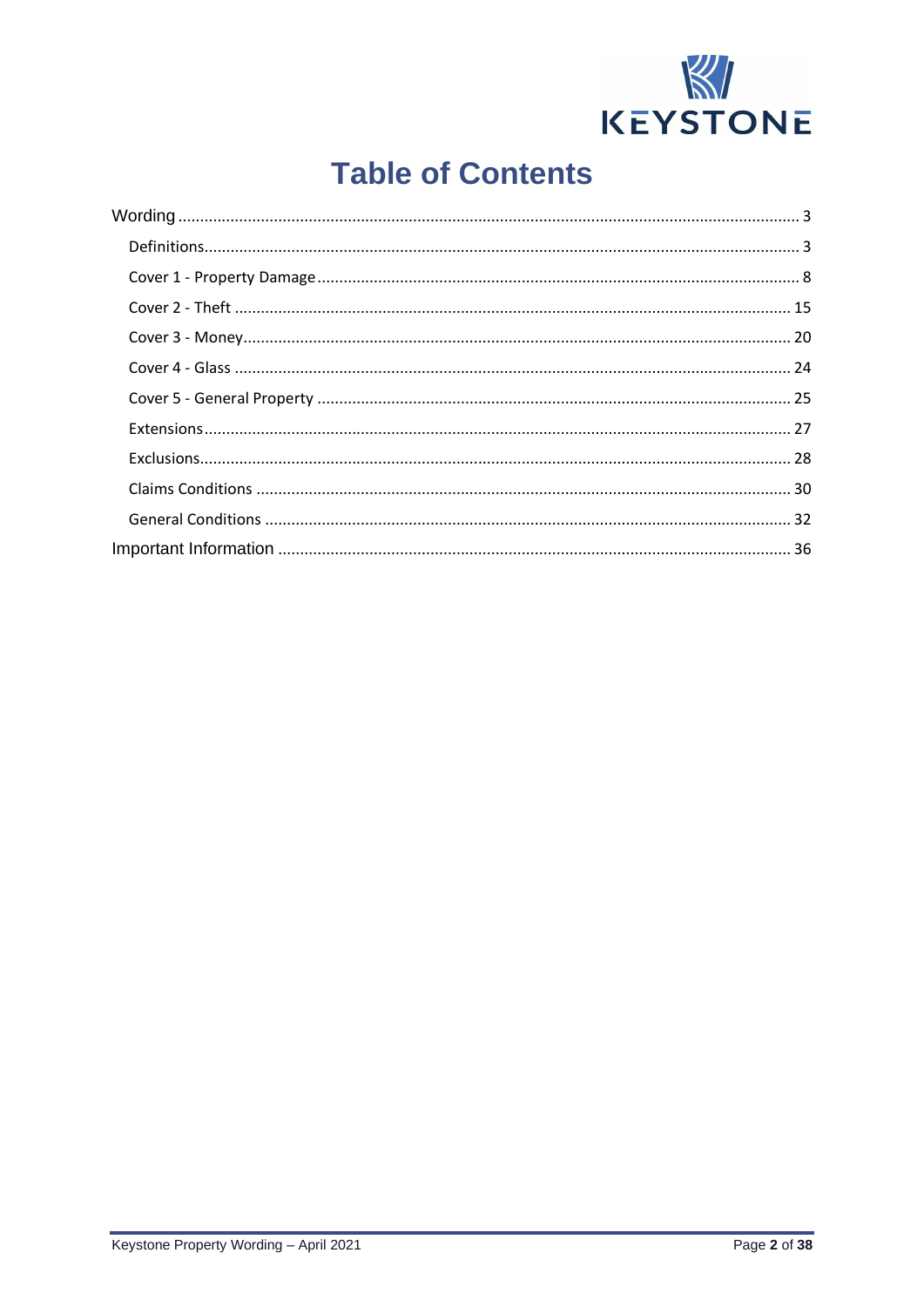

# **Wording**

<span id="page-2-0"></span>The **Insured** and **Keystone** agree that **Keystone** will provide insurance in accordance with the terms of this **Policy** upon payment of the **Premium** as shown in the **Schedule**, and upon submission by the **Insured** of the **Proposal**, the contents on which **Keystone** will rely.

# <span id="page-2-1"></span>**Definitions**

- **1.** These definitions apply to this whole **Policy** unless stated otherwise.
- **1.1 Accidental** means unexpected and unintended from the **Insured's** standpoint.
- **1.2 Aircraft** means any craft or object designed to travel through air or space or intended to be propelled on a cushion of air over the surface of land or water and includes a drone.
- **1.3 Animal(s)** means any living creature including, but not limited to, livestock, birds, fish, vermin or insects.
- **1.4 Automatic Teller Machine (ATM)** means a burglar resistant unit designed for the safe storage and disbursement of bank notes and which resists fire and attack by hand-held or power operated tools.
- **1.5 Breakage** means:
	- **1.5.1** for plate or sheet **Glass** or porcelain, a fracture extending through the entire thickness of the **Glass** or porcelain; or
	- **1.5.2** for laminated **Glass**, a fracture extending through the entire thickness of a lamination but not any other damage or disfiguration.
- **1.6 Business** means the **Insured's** business(es) as described in the **Schedule** (and, where applicable, as further described in any more specific underwriting information or **Proposal** provided to **Keystone** at the time when this insurance was negotiated).
- **1.7 Business Hours** means when the **Insured** or any of the **Insured's Employees** are at the **Business Premises** for the purpose of conducting the **Insured's Business**.
- **1.8 Category or Categories** means the category into which property can be designated from the following:
	- **1.8.1** all **Contents** including **Stock**; or
	- **1.8.2** all **Contents** excluding **Stock**; or
	- **1.8.3 Stock** including goods for which the **Insured** are responsible but excluding **Cigarettes, Cigars and Tobacco**; or
	- **1.8.4 Cigarettes, Cigars and Tobacco**; or
	- **1.8.5** alcohol; or
	- **1.8.6 Specified Items** listed in the **Schedule**.
- **1.9 Catastrophe** means a large scale destructive event, in the area in which the **Premises** is located, which either:
	- **1.9.1** the Insurance Council of Australia has declared to be an 'insurance catastrophe event'; or
	- **1.9.2** as a consequence of the event, the relevant government authority has declared a state of emergency.
- **1.10 Cigarettes, Cigars and Tobacco** means cigarettes, cigars and tobacco used or sold by the **Insured** in the **Business**.
- **1.11 Computer Equipment** means any purpose machine, commonly consisting of digital circuitry, that accepts (inputs), stores, manipulates, and generates (outputs) data as numbers, text, graphics, voice, video files, or electrical signals, in accordance with instructions called a program, including but not limited to **Electronic Data** processing equipment comprising a central processing unit, video display units, printers, hard disks, floppy disk drives, micro diskettes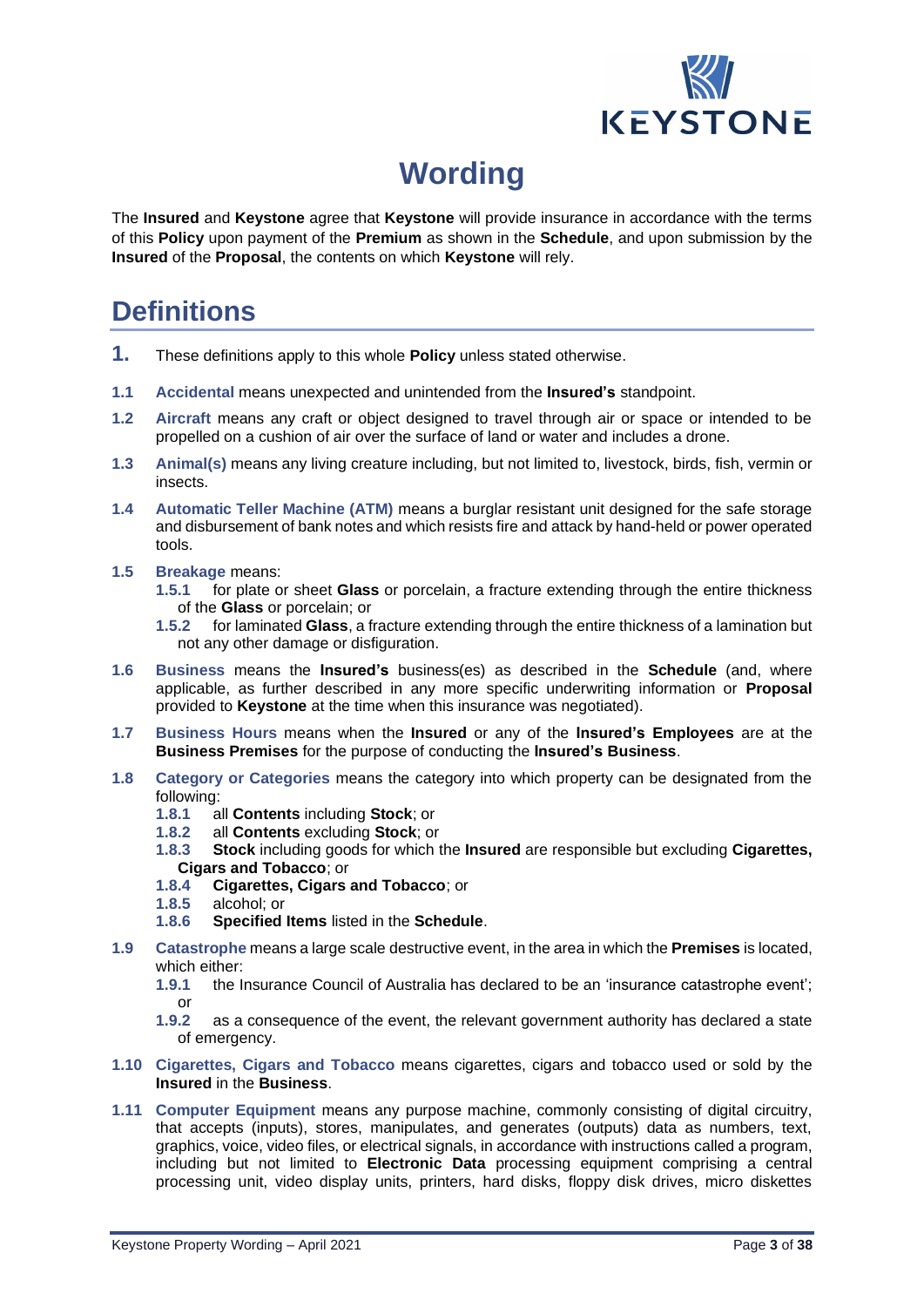

including read and write heads, electro or mechanical motors and passive components, but does not include software.

- **1.12 Computer Virus** means a corrupting, harmful, or otherwise unauthorised piece of code that infiltrates the **Insured's Computer Equipment**, including a set of unauthorised instructions, programmatic or otherwise, that propagates itself through the **Insured's Computer Equipment**. Computer Virus includes 'trojan horses', 'worms' and 'time or logic bombs'.
- **1.13 Consequential Loss** means loss of use, loss of earning capacity and any other consequential loss of any kind, including loss, damage, cost or expense caused directly or indirectly by or resulting from:
	- **1.13.1** delay or interruption of the **Business**; or
	- **1.13.2** lack of power, light, heat, steam or refrigeration; or
	- **1.13.3** any other indirect result or consequence of a breakdown.
- **1.14 Contents** means business and office furniture, tools of trade and equipment used by the **Insured** in the **Business**.

**Contents** includes:

- **1.14.1** unused stationery and printed books; or
- **1.14.2** where the **Insured** are tenants of a leased or rented **Premises**:
	- **1.14.2.1** property owner's fixtures and fittings, window blinds, floor coverings and glass for which the **Insured** are liable under the terms of a lease or similar agreement; or
	- **1.14.2.2** fixtures and fittings installed by the **Insured** for the **Insured's** use in the **Business**; or
- **1.14.3 Money** up to \$500; or
- **1.14.4** plant and machinery, unregistered forklifts and hoists, communications systems, fixtures and fittings, signs and awnings (only if the **Insured** is a tenant); or
- **1.14.5** computers, word processors, printers, scanners and other peripheral equipment and other **Electronic Equipment** or **Electronic Data** processing systems; or
- **1.14.6** digital or analogue telecommunication transmission and receiving equipment, lighting facilities, televisions, audio visual amplification or surveillance equipment and office machines; or
- **1.14.7 Electronic Data**, **Media**, records, documents, manuscripts, plans, drawings, designs, business books, but only for the value of these materials in their unused or uninstalled state or as blank stationery; or
- **1.14.8** current patterns, models, moulds, dies and casts used in the **Business** but limited, unless repaired or replaced, to the value stated in the **Insured's** financial records at the time of damage; or
- **1.14.9** paintings, works of art, antiques or curios; or
- **1.14.10** documents of title and any other documents of aesthetic, historic, scientific or social value for past, present or future generations; or
- **1.14.11** property of the **Insured's** welfare, sports and social clubs; or
- **1.14.12 Stock**, but not if it is shown as a separate item on the **Schedule**.

**Contents** does not include:

- **1.14.13 Stock** if it is shown as a separate item on the **Schedule**; or
- **1.14.14** buildings; or
- **1.14.15 Specified Items**; or
- **1.14.16** directors' and **Employees'** tools of trade and personal effects; or
- **1.14.17** jewellery, precious metals or stones, bullion or furs unless they are worth less than \$10,000 any one item; or
- **1.14.18 Vehicle**s registered for road use and any other machinery whilst registered for roadrelated areas, caravans, trailers, **Watercraft**, **Aircraft**, **Hovercraft**, rolling stock and locomotives or their accessories; or
- **1.14.19** live **Animals**; or
- **1.14.20** plants, shrubs, lawns, growing crops, pastures and standing timber other than pot-plants; or
- **1.14.21 Customer's Goods** other than customer's records and documents held or created by the **Insured** as part of the **Insured's Business**.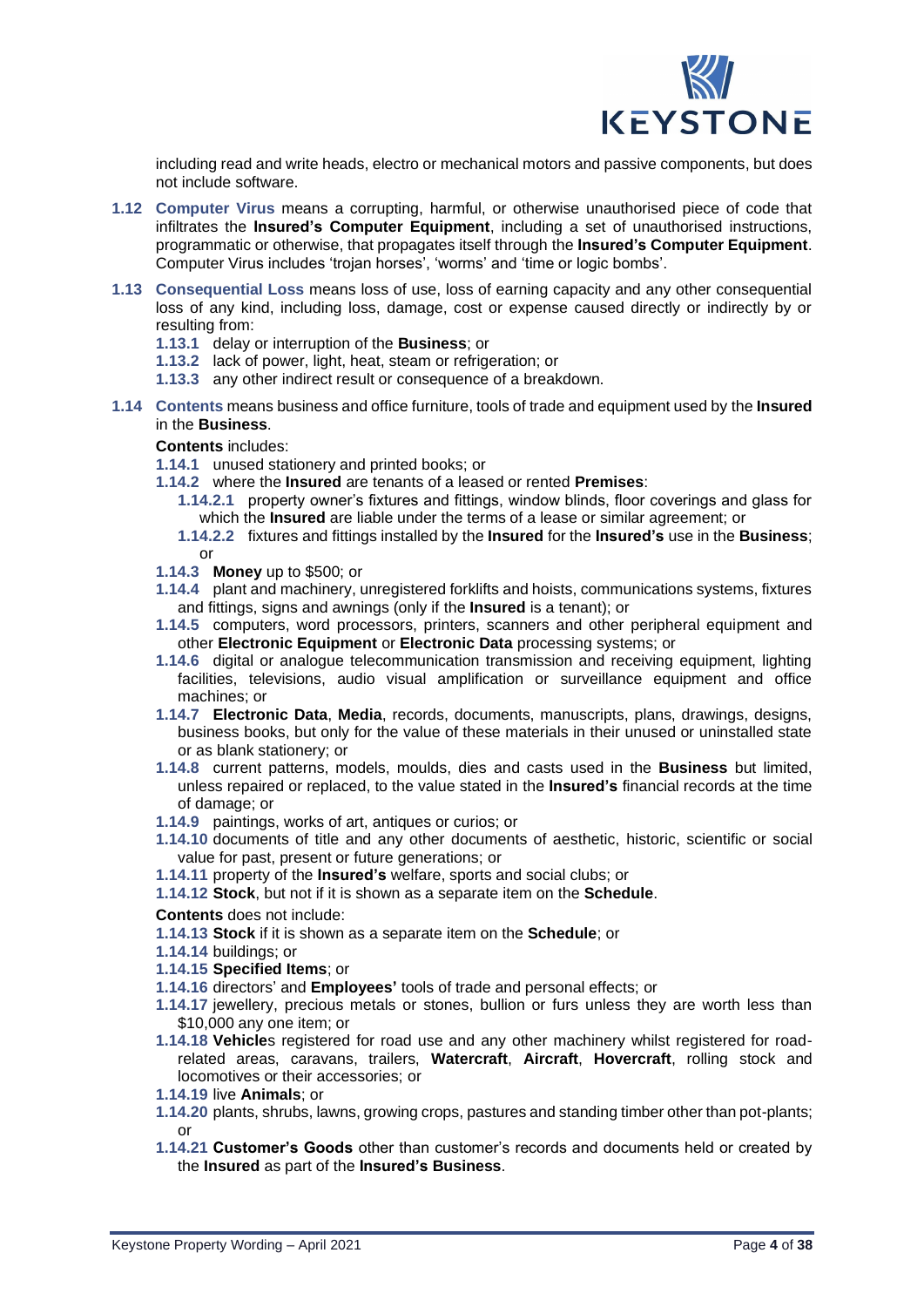

### **1.15 Customers' Goods** means:

- **1.15.1** goods that belong to the **Insured's** customers that are in the **Insured's** physical or legal control because the **Business** repairs, services, maintains, or stores those goods; or
- **1.15.2** goods that have been purchased by a customer but are in the **Insured's** physical or legal control awaiting delivery; or
- **1.15.3 Customers' Goods** include items of property at the **Premises** under a 'sales or return' consignment agreement; or
- **1.15.4 Customers' Goods** do not include consigned items of property under an 'agency' arrangement where the **Insured** make a commission on a sale.
- **1.16 Electronic Data** means facts, concepts and information converted to a form usable for communications, display, distribution, interpretation or processing by electronic and electromechanical data processing or electronically controlled equipment and include programmes, software and other coded instructions for such equipment.
- **1.17 Electronic Equipment** means any of the following equipment provided it is owned, leased, operated or controlled by the **Insured** and used in the **Insured's Business**:
	- **1.17.1** any electronic machine, device or instrument used for research, diagnosis or medical treatment; or
	- **1.17.2** telecommunication transmission and receiving equipment; or
	- **1.17.3** lighting facilities, audio visual, amplification and surveillance equipment; or
	- **1.17.4** office machines owned by the **Insured** or for which the **Insured** are legally responsible;
	- or **1.17.5 Computer Equipment**.
- **1.18 Employee** means a natural person employed under a contract of service or apprenticeship by the **Insured** and includes any trainee, volunteer, casual, part-time, seasonal, temporary, or work experience personnel.
- **1.19 Endorsement** means any document which is described as an endorsement to this **Policy** and intends to vary it.
- **1.20 Event** means one incident or all incidents of a series consequent on, or attributable to, one source or original cause.
- **1.21 External Glass** means **Glass** or plastic material used as **Glass** fixed in external windows, doors, showcases or skylights forming part of the building occupied by the **Insured**.
- **1.22 Excess** means the amount specified in the **Schedule** as applying to the particular Cover or **Event** of this **Policy**.
- **1.23 Family** means:

**1.23.1** an **Insured's** spouse, an **Insured's** partner or an **Insured's** de facto who lives with the **Insured**; or

- **1.23.2** an **Insured's** parents and parents-in-law who live with the **Insured**; or
- **1.23.3** an **Insured's** child or child of the **Insured's** spouse, partner or defacto (not being the **Insured's** child) who live with the **Insured**; or
- **1.23.4** an **Insured's** brothers and sisters who live with the **Insured**.
- **1.24 Financial Service Provider** means a bank, building society or credit union or an agency for any of these.
- **1.25 Flood** means the covering of normally dry land by water that has escaped or been released from the normal confines of any of the following:
	- **1.25.1** a lake (whether it has been altered or modified); or
	- **1.25.2** a river (whether it has been altered or modified); or
	- **1.25.3** a creek (whether it has been altered or modified); or
	- **1.25.4** another natural watercourse (whether it has been altered or modified); or
	- **1.25.5** a reservoir; or
	- **1.25.6** a canal; or
	- **1.25.7** a dam.
- **1.26 Fungus** means a group of simple plants that have no chlorophyll. They include but are not limited to mould, mildew, yeast and spores.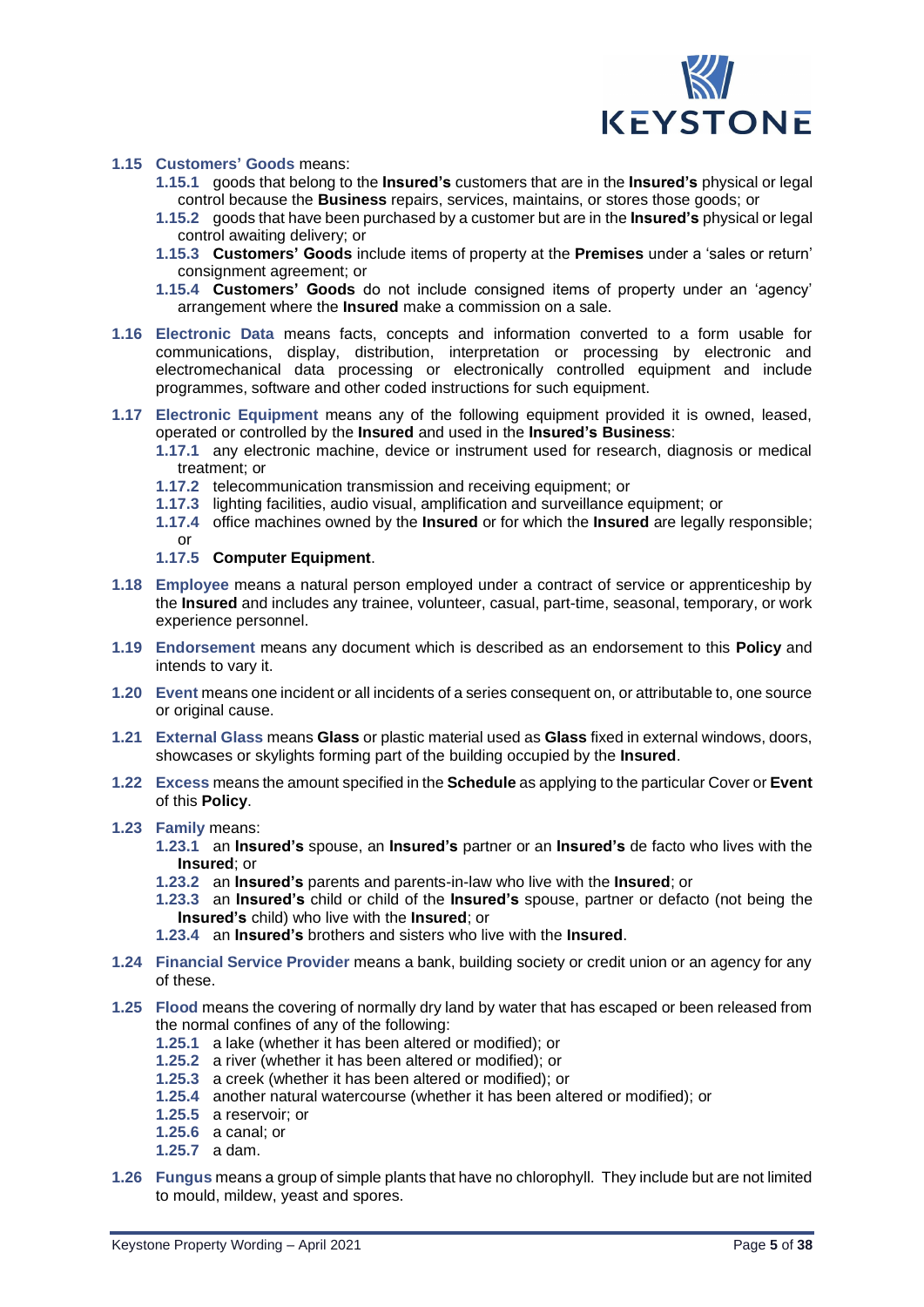

- **1.27 Glass** means **External Glass** and **Internal Glass**.
- **1.28 Hovercraft** means any vessel craft or thing made or intended to float on or in or travel on or through the atmosphere or water on a cushion of air provided by a downward blast.
- **1.29 Insured** means the person or entity named as the insured in the **Schedule** and:
	- **1.29.1** any **Subsidiary** company of the person or entity named as the insured in the **Schedule** (and its subsidiaries); and/or
	- **1.29.2** includes any directors, officers, partners or principals of the entity named as the insured in the **Schedule**.
- **1.30 In Custody** means in the **Insured's** custody and control at the **Insured's** private residence or in the custody and control of persons authorised by the **Insured** at their private residences until the next business day when the **Money** can be deposited in the bank.
- **1.31 Internal glass** means:
	- **1.31.1 Glass** or plastic material used as **Glass** in internal partitions, windows and doors, **Glass** in counters, **Glass** forming shelves and/or stock restraints, interior showcases, fixed mirrors and other fixed internal **Glass**, including ceramic vitreous china urinals, toilet pans and hand basins; and
	- **1.31.2** frames of showcases, display cabinets and counters containing the broken **Glass** in the building occupied by the **Insured**.
- **1.32 In Transit** means **Money** in the **Insured's** personal custody or in the custody of persons authorised by the **Insured** whilst in transit within Australia. **Money In Transit** includes **Money** while contained in the night safe, night depository chute or automatic teller machine of any financial services provider. **Keystone's** liability ceases at the time the **Insured's Financial Service Provider** ceases trading on the next business day following the deposit therein. Wages and salaries collected from the bank but not paid to **Employees** are 'In Transit' until they are physically in the control of **Employees**.
- **1.33 Keystone** means Keystone Underwriting Pty Ltd ABN 78 601 944 763 as Corporate Authorised Representative (No. 000468712) of Keystone Underwriting Australia Pty Ltd ABN 59 634 715 674 AFSL 518224 which is acting on behalf of **Underwriters**.
- **1.34 Media** means material on which data is recorded or stored, such as magnetic tapes, hard drives, cartridges, dongles, CD's, DVD's, USB's, flash drives or memory cards.
- **1.35 Money** means cash, bank notes, currency notes, negotiable cheques, negotiable securities, travellers' cheques, debit and credit card vouchers, discount house vouchers, money orders, postal orders, unused postage stamps, revenue stamps, lottery tickets, stored value cards, public transport boarding tickets, authorised gift vouchers, valuable documents (but limited to certificates of stock, bonds, coupons and all other types of securities) and the contents of franking machines.
	- **1.35.1 Money** does not include collectable items (for example coin or stamp collections) or anticipated revenue.
	- **1.35.2 Money**includes funds held in electronic form in a bank account for the purposes of *Cover 3 - Money* only.
- **1.36 Obsolete Stock** means **Stock** which can no longer be sold for its full value, for example **Stock** which is out-of-season fashion, superseded computers or perishable goods beyond their use-by date.
- **1.37 Period of Insurance** means the period specified in the **Schedule**, unless terminated earlier.
- **1.38 Policy** means the **Schedule**, the terms of this document and any **Endorsement**.
- **1.39 Premises** means the premises at the location shown in the **Schedule**. The premises include buildings and land within the legal boundaries.
- **1.40 Premium** means the amount specified in the **Schedule**.
- **1.41 Principal Insured** means the **Insured** or if the **Insured** is more than one person or entity, the first person or entity listed as the **Insured** in the **Schedule**.
- **1.42 Property Covered** means the property as specified on the **Schedule** in respect of each Cover.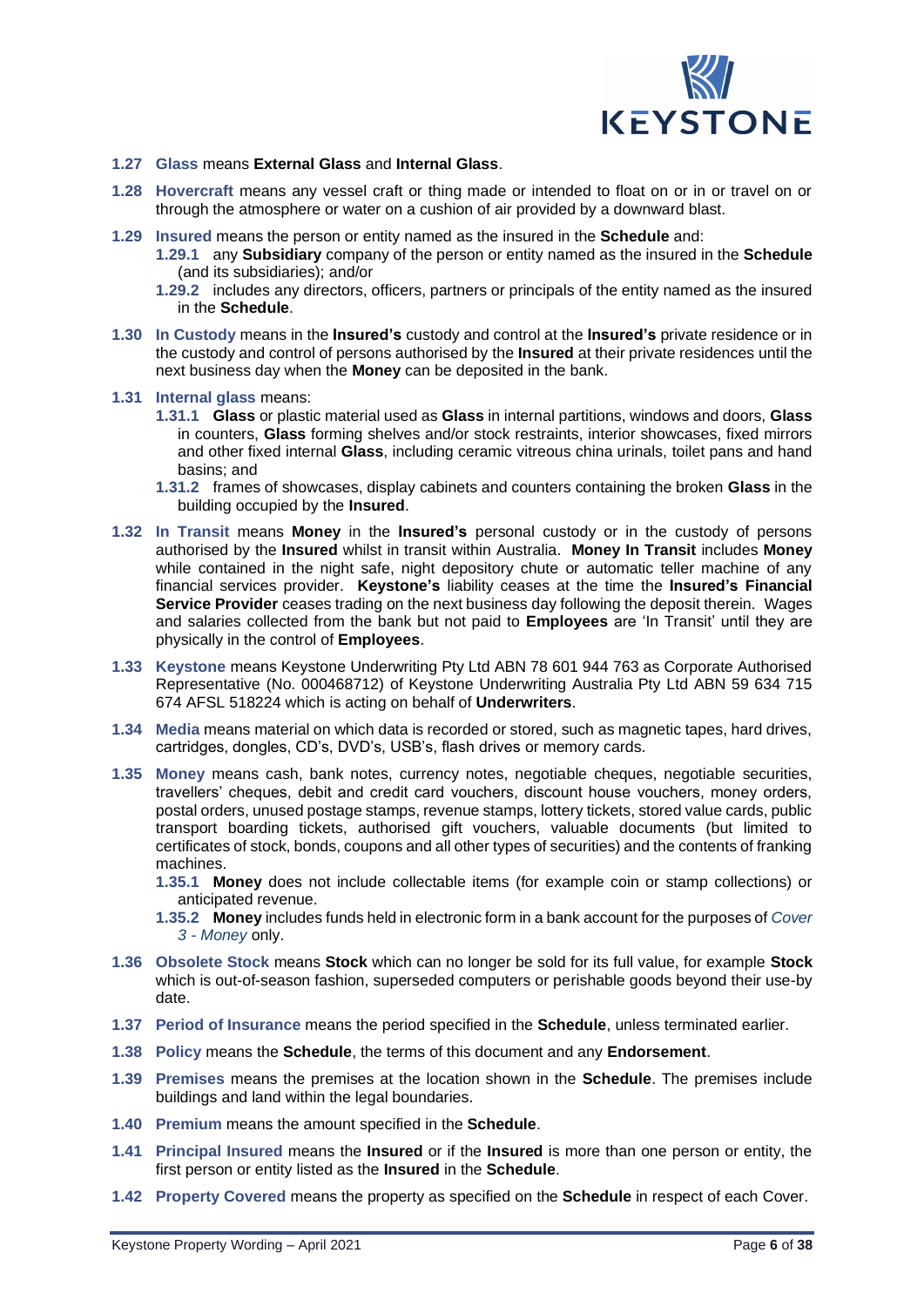

- **1.43 Proposal** means the written proposal or declaration made by the **Insured** to **Keystone** containing particulars and statements together with other information provided by the **Insured**.
- **1.44 Safe or Strongroom** means a container or structure which has been specifically designed for the safe storage of **Money** or valuables and is designed to resist unauthorised opening by handheld or power operated tools. A **Safe or Strongroom** includes an automatic teller machine.
	- **1.44.1** A safe is not a:
		- **1.44.1.1** cash tin; or
		- **1.44.1.2** locked drawer in a filing cabinet or desk; or
		- **1.44.1.3** burglary resistant container weighing less than 20 kilograms that is not fixed to the wall or floor of the **Premises** by anchoring it using mechanical bolting.
- **1.45 Schedule** means the current schedule issued by **Keystone** to the **Insured**.
- **1.46 Seasonal Increase Period** means any period of time during the **Period of Insurance** that has turnover, sales or level of **Stock** at least 20% higher than the average turnover, sales or level of **Stock** at other times during the **Period of Insurance**.

The total number of days **Keystone** will allow as **Seasonal Increase Period**s is 120 days in total during any one **Period of Insurance**. The **Insured** does not have to tell **Keystone** what the dates of the periods are, but if the **Insured** claim under a **Policy** section which has the seasonal increase cover, then the **Insured's** financial records over at least the previous two (2) years must substantiate the period as a **Seasonal Increase Period**. If the **Business** is less than two (2) years old, **Keystone** will use the financial records of the **Insured's Business** from the date of commencement until the date of the loss or damage to substantiate the **Insured's** claim.

The **Insured** can nominate different **Stock** increase period(s) or higher percentage increases of **Stock**. If the **Insured** do, they will be shown on the **Insured's Schedule** and the **Insured** must pay any additional premium that applies.

- **1.47 Sign** means **Glass** or plastic that forms part of a sign.
- **1.48 Specified Item** means each item of property that is specifically described on the **Schedule**. Any item worth more than \$2,500 must be specified.
- **1.49 Stock** means products and materials the **Insured** intend to sell, raw or consumable materials or products used by the **Insured** in the **Business** and the **Insured's** products while being made, repaired or altered.

**Stock** includes:

- **1.49.1** stock-in-trade, cigarettes and liquor; or
- **1.49.2** items of property at the **Insured's Premises** under a 'sales or return' consignment agreement; or
- **1.49.3** Customers' Goods.

**Stock** does not include consigned items of property under an agency agreement where the **Insured** make a commission on a sale.

- **1.50 Subsidiary** means any company in which the **Insured** have a controlling interest. For the purpose of this definition, the term 'controlling interest' shall mean the beneficial ownership of shares carrying more than 50% of votes capable of being cast at a general meeting of all shareholders of the company.
- **1.51 Sum Insured** means the amount specified in the **Schedule** as applying to the particular Cover of this **Policy**. This is the maximum amount that **Keystone** will pay for all damage that arises out of any one source or original cause at such **Premises**, unless it is specifically stated in the Cover that payments are made in addition to this amount.
- **1.52 Terrorism** means an act, including but not limited to the use of force or violence and/or the threat thereof, of any person or group(s) of persons, whether acting alone or on behalf of or in connection with any organisation(s) or government(s), committed for political, religious, ideological or similar purposes including the intention to influence any government and/or to put the public or any section of the public in fear.
- **1.53 Underwriters** means certain Underwriters at Lloyd's participating in this contract of insurance.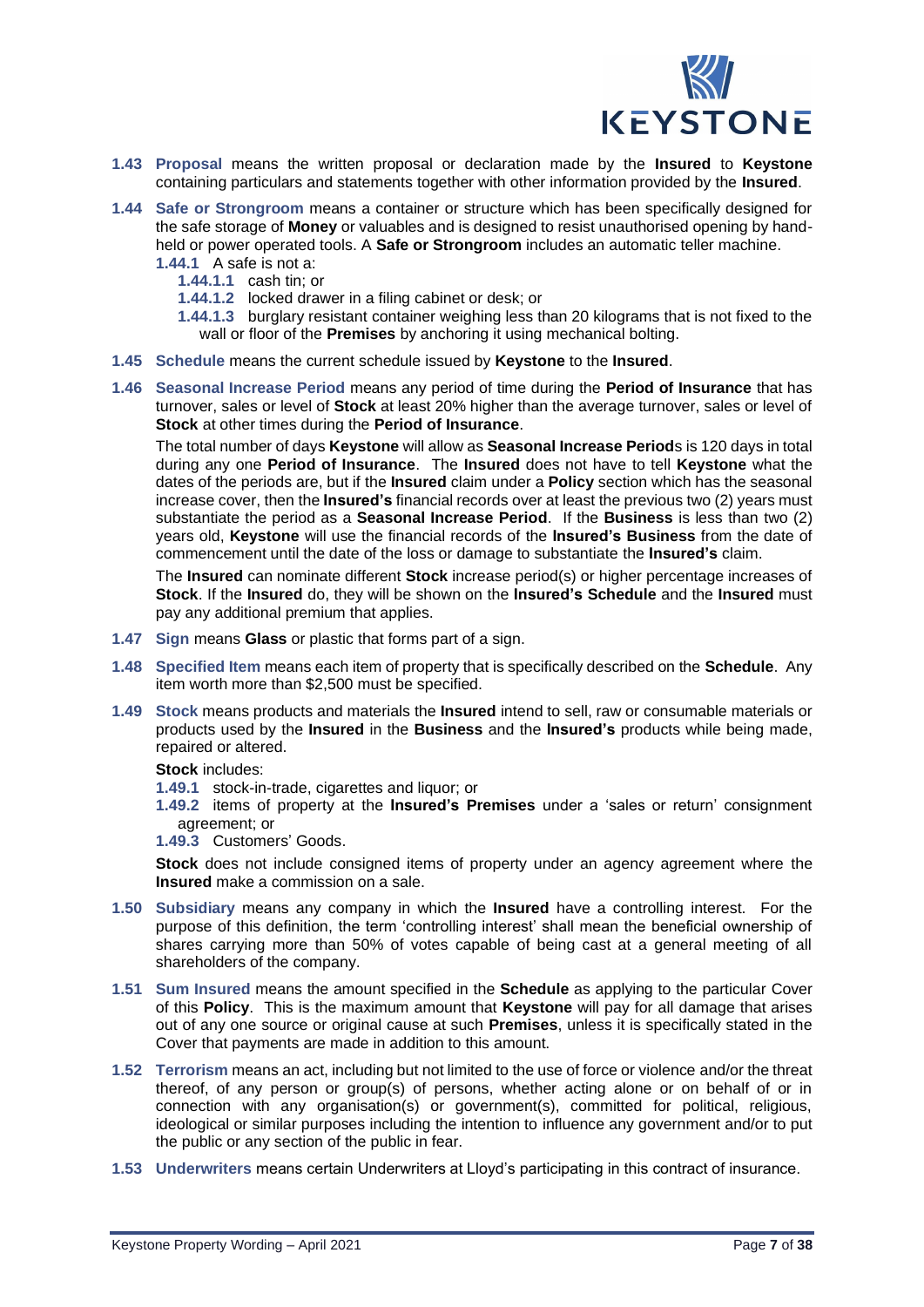

- **1.54 Unspecified Items** means each item of property which is not a **Specified Item** but which is part of a group or class of property described generally on the **Schedule**. The group or class described may include hand tools and hand-held power tools. **Unspecified Items** do not include any item worth more than \$2,500.
- **1.55 Vehicle** means any machine on wheels or self-laid tracks, designed to be propelled by other than manual or animal power and any trailer or other attachment designed to be drawn by any such machine but not including an **Aircraft** or **Watercraft**.
- **1.56 Watercraft** means any vessel, craft, device or thing designed to float on or in water or to travel on or through water other than model boats.

# <span id="page-7-0"></span>**Cover 1 - Property Damage**

*Cover 1 - Property Damage* only forms part of this **Policy** when specified as Covered in the **Schedule** and is limited to the **Period of Insurance** indicated.

Cover is provided for the physical loss of or damage to the **Insured's Property** during the **Period of Insurance**.

**Keystone** do not cover theft of the property under this Cover.

# **2. Property Damage Insuring Clause**

**Keystone** will cover the **Insured** up to the **Sum Insured** for accidental loss or damage to the **Insured's Property Covered** at the **Premises** during the **Period of Insurance**.

# **3. Property Damage Basis of Settlement**

- **3.1** The maximum **Keystone** will pay for any one claim, other than a claim for a **Specified Item**, under this cover is the **Sum Insured** shown on the **Schedule** or adjusted in accordance with this **Cover**, whichever is the higher.
- **3.2** The maximum **Keystone** will pay for each **Specified Item** is the **Sum Insured** shown in the **Schedule** for that item.
- **3.3 Keystone** will only pay the value of an item up to a maximum of \$10,000 unless it is a **Specified Item**, for **Contents** that are works of art, antiques or curios.
- **3.4** The limit applies to the pair or set where any item of **Contents** or any **Specified Item** is part of a pair or set.
- **3.5 Keystone** will not pay more than the **Sum Insured** shown on the current **Schedule** for *Cover 1 – Property Damage* for each specific **Category** or **Categories**, except to the extent stated under *5 Property Damage - Extensions* and *6 Property Damage - Additional Benefits*.

### **Specified Items, Contents or Stock – Reinstatement or Replacement**

- **3.6** When **Specified Items**, **Contents** or **Stock** are lost or damaged **Keystone** will at **Keystone's** option:
	- **3.6.1** replace **Contents**, **Stock** or **Specified Items** with similar property; or
	- **3.6.2** pay the **Insured** the amount shown on the proof of purchase for **Specified Items** unless the **Specified Items** are works of art, antiques and curios; or
	- **3.6.3** if the **Specified Items** are works of art, antiques and curios, pay the **Insured** the amount of a valuation by the Auctioneers and Valuers Association of Australia; or
	- **3.6.4** pay the cost of replacing the **Specified Items**, **Stock** or **Contents**.
- **3.7** Reinstatement or replacement is subject to the following conditions:
	- **3.7.1** the work of replacing or repairing must be commenced and completed by the **Insured** within a reasonable time otherwise **Keystone** will pay no more than the cost that would have been incurred if the work of replacement or reinstatement has been commenced and carried out within a reasonable period of time; and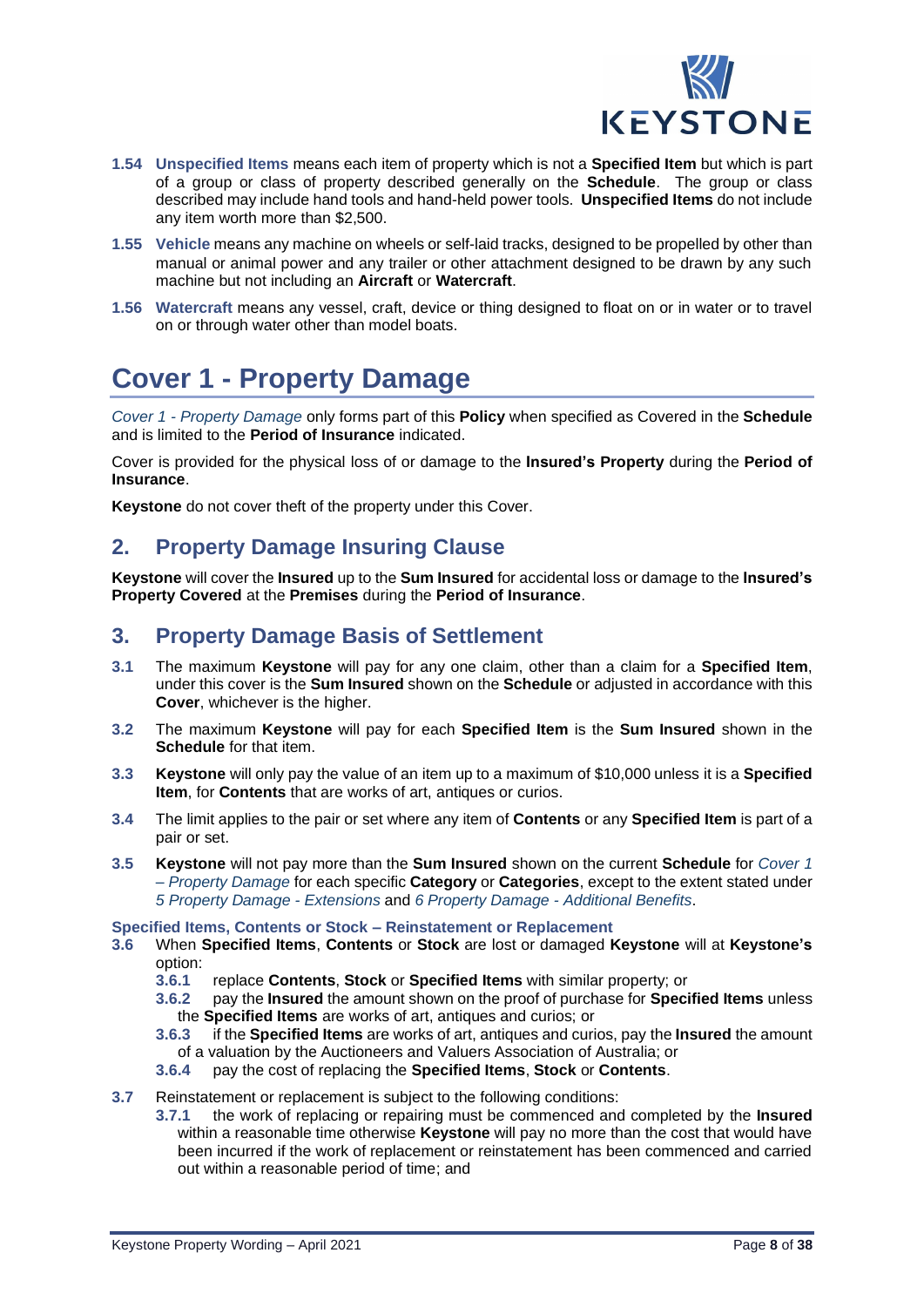

- **3.7.2** when any **Property Covered** is damaged, but not destroyed, **Keystone** will not pay more than the amount that **Keystone** could have been called upon to pay for if that property had been destroyed; and
- **3.7.3 Keystone** will only pay to return the **Property Covered** to a condition substantially the same as, but not better or more extensive than, its condition when new.

### **Branded Stock**

**3.8 Keystone** will not sell branded **Stock** as salvage without the **Insured's** consent. If the **Insured** does not agree to **Keystone** selling the branded **Stock** as salvage, **Keystone** will pay the market value (determined by **Keystone** acting responsibly) of the **Stock** after brands, labels or names have been removed.

### **Output Replacement**

- **3.9** Where any **Property Covered** consists of equipment, machinery or plant having a measurable function, capability or output and if it is necessary to replace such property with a new item or items which perform a similar function or functions, then the basis of settlement for such property shall be as follows. Where any **Property Covered** is to be replaced with an item or items which have:<br>3.9.1
	- **3.9.1** the same or a lesser total function, capability or output, then the basis of settlement is the new installed cost of such replacement item or items as would give the same total function, capability or output as the **Property Covered**; or
	- **3.9.2** a greater total function, capability or output and the new installed cost of such replacement property is:
		- **3.9.2.1** no greater than the replacement value of that **Property Covered**, then the basis of settlement is the new installed cost of the item or items so replaced; or
		- **3.9.2.2** greater than the replacement value of the **Property Covered**, then the basis of settlement is the lesser of the reinstatement value or that proportion of the new installed cost of the replacement item or items which the output of the damaged **Property Covered** bears to the output of the replacement item or items; provided always that the amount payable shall not be of lesser value than the estimated cost which would have been payable if such damaged property could have been replaced by an item or items that would have given the same total function, capability or output as the damaged **Property Covered**. If the reinstatement value of the damaged **Property Covered** is not ascertainable then the basis of settlement is the new installed cost of the replacement item or items.

### **Stock**

- **3.10** If **Stock** is lost or damaged, **Keystone** will at **Keystone's** option:
	- **3.10.1** pay the market value (determined by **Keystone** acting responsibly) of the **Stock** at the time of the loss or damage; or
	- **3.10.2** pay the **Insured** the market value (determined by **Keystone** acting responsibly) of **Obsolete Stock** or its purchase price (net of GST), whichever is the lesser, but no more than the original cost to the **Insured**; or
	- **3.10.3** replace or repair the **Stock** with property or materials equal to or of a similar standard and specification as the **Stock** at the time it was lost or damaged; or
	- **3.10.4** pay the cost of repair or replacement of the lost or damaged **Stock**.

## **4. Property Damage Limitation of Cover**

### **Earthquake**

**4.1 Keystone** will not pay for the first amount specified on the **Schedule** as Earthquake Excess for each claim arising from loss caused by earthquake, tsunami, volcanic eruption or subterranean fire.

### **External Items**

- **4.2** This includes cover for damage to textile blinds and awnings, shade cloth, shade houses, fibreglass houses and glass houses, gates, fences, signs and retaining walls caused by or arising from storm, rainwater, wind, hail or snow.
- **4.3 Keystone** will pay up to the amount shown in the **Schedule** for any one **Event**. This limit is in addition to the **Sum Insured**.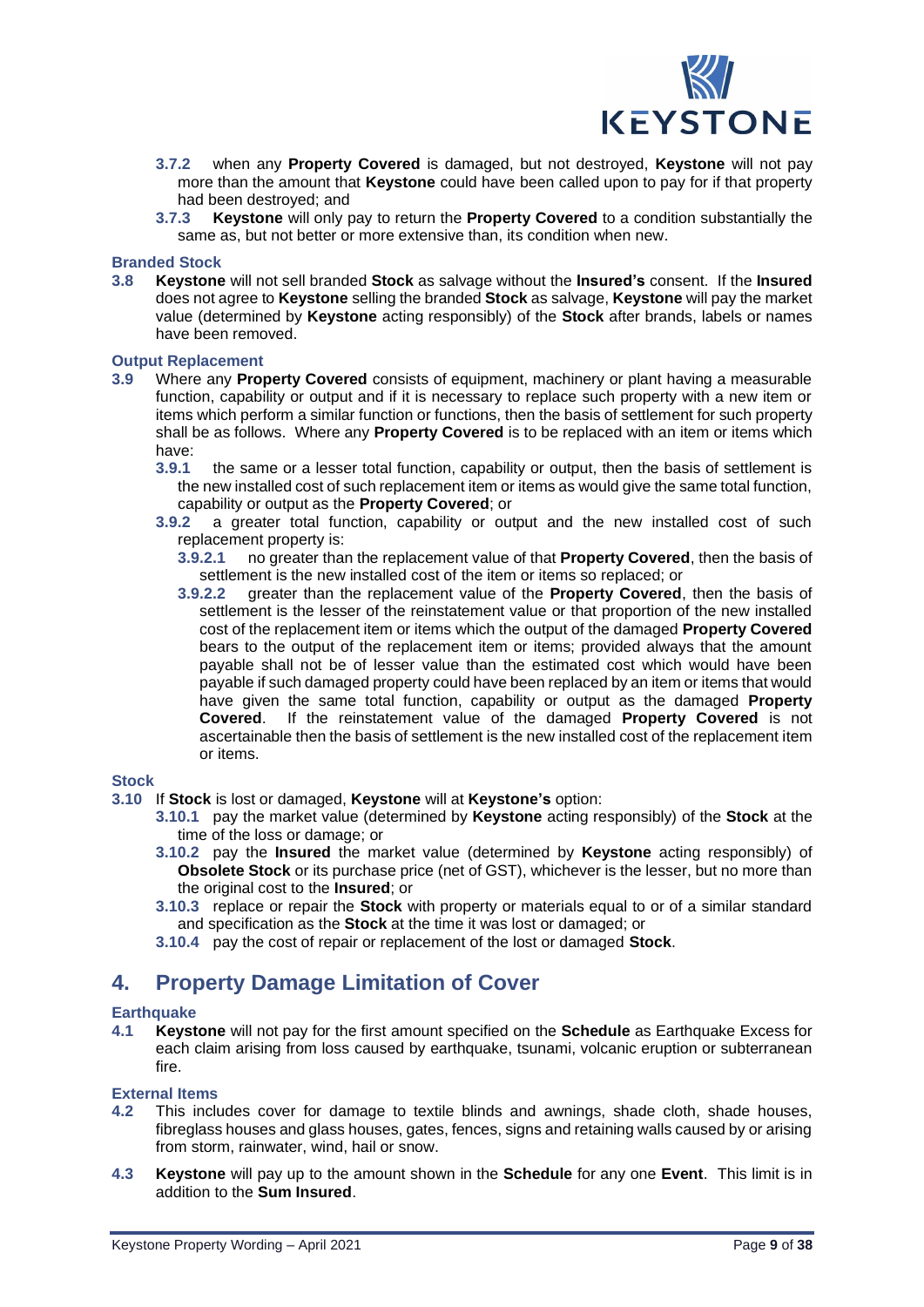

# **5. Property Damage Extensions**

**Keystone** will pay for the following costs that are incurred because of damage to **Property Covered** that is covered by *Cover 1 – Property Damage*.

Any amounts payable under these Extensions apply in addition to the **Sum Insured** unless stated otherwise below.

### **Capital Additions**

**5.1 Keystone** will pay for loss or damage to new additions or installations to the amount shown in the **Schedule** for any one **Event**, if **Contents** are insured and, excluding **Stock**, are in the process of being installed or modified.

### **Discharge of Mortgages**

- **5.2 Keystone** will pay the legal costs (determined by **Keystone** acting responsibly) of discharge of a mortgage or mortgages on **Contents** or **Stock** following settlement of a claim under this **Policy** on a total loss basis.
- **5.3 Keystone** will pay up to the amount shown in the **Schedule** for any one **Event**.

### **Government Fees**

- **5.4 Keystone** will pay any fee, contribution or other impost payable to any Government, Local Government or other Statutory Authority where payment of the fee, contribution or impost is necessary to obtain consent to reinstate any of the **Insured's Property Covered** if it is destroyed or damaged, provided that **Keystone** will not be liable for payment of any fines and/or penalties imposed upon the **Insured** by any such authorities.
- **5.5 Keystone** will pay up to the amount shown in the **Schedule** for any one **Event**.

### **Removal and Disposal of Trees and Branches**

**5.6 Keystone** will pay the costs (determined by **Keystone** acting responsibly) associated with the removal and disposal of trees or branches which caused damage to **Property Covered**.

### **Removal of Debris**

- **5.7 Keystone** will pay the costs (determined by **Keystone** acting responsibly) of removal, storage and disposal of debris or the demolition, dismantling, cleaning up, shoring up, propping, underpinning or other temporary repairs of **Property Covered** by the **Insured**. **Keystone** will also pay for the **Insured's** legal liability for the cost of removal of debris from adjoining **Premises**, property, services, roadways and waterways as well as on the site.
- **5.8 Keystone** will pay the **Insured** up to the amount shown in the **Schedule** for any one **Event**. If this is insufficient and the **Insured** have not exhausted the **Sum Insured** on the damaged items requiring demolition and/or removal of debris, **Keystone** will pay up to the remaining balance of the **Sum Insured**.

### **Rewriting of Records**

- **5.9 Keystone** will pay the costs (determined by **Keystone** acting responsibly) of restoring the **Electronic Data** stored on **Media** or the cost of clerical labour actually, necessarily and reasonably incurred in rewriting, restoring or recreating the:
	- **5.9.1** business books, plans, computer records, patterns and other business records that are damaged at each **Premises**;
	- **5.9.2** business records of the **Insured's** customers at the **Premises**; or
	- **5.9.3** the **Insured's** business records stored off-site.
- **5.10 Keystone** will pay the amount shown in the **Schedule** for any one **Event**.

### **Seasonal Increase Period**

**5.11 Keystone** will automatically increase the **Sum Insured** in respect of **Stock** by 50% during the **Seasonal Increase Period**. If the **Sum Insured** in respect of **Stock** is included in the **Insured's Contents Sum Insured**, **Keystone** will only apply the seasonal increase to that portion of the **Insured's Contents Sum Insured** which relates to **Stock**.

### **Taking Inventory**

**5.12 Keystone** will pay the costs and expenses (determined by **Keystone** acting responsibly) incurred by the **Insured** in taking inventory (including unpacking, repacking and restacking) to identify,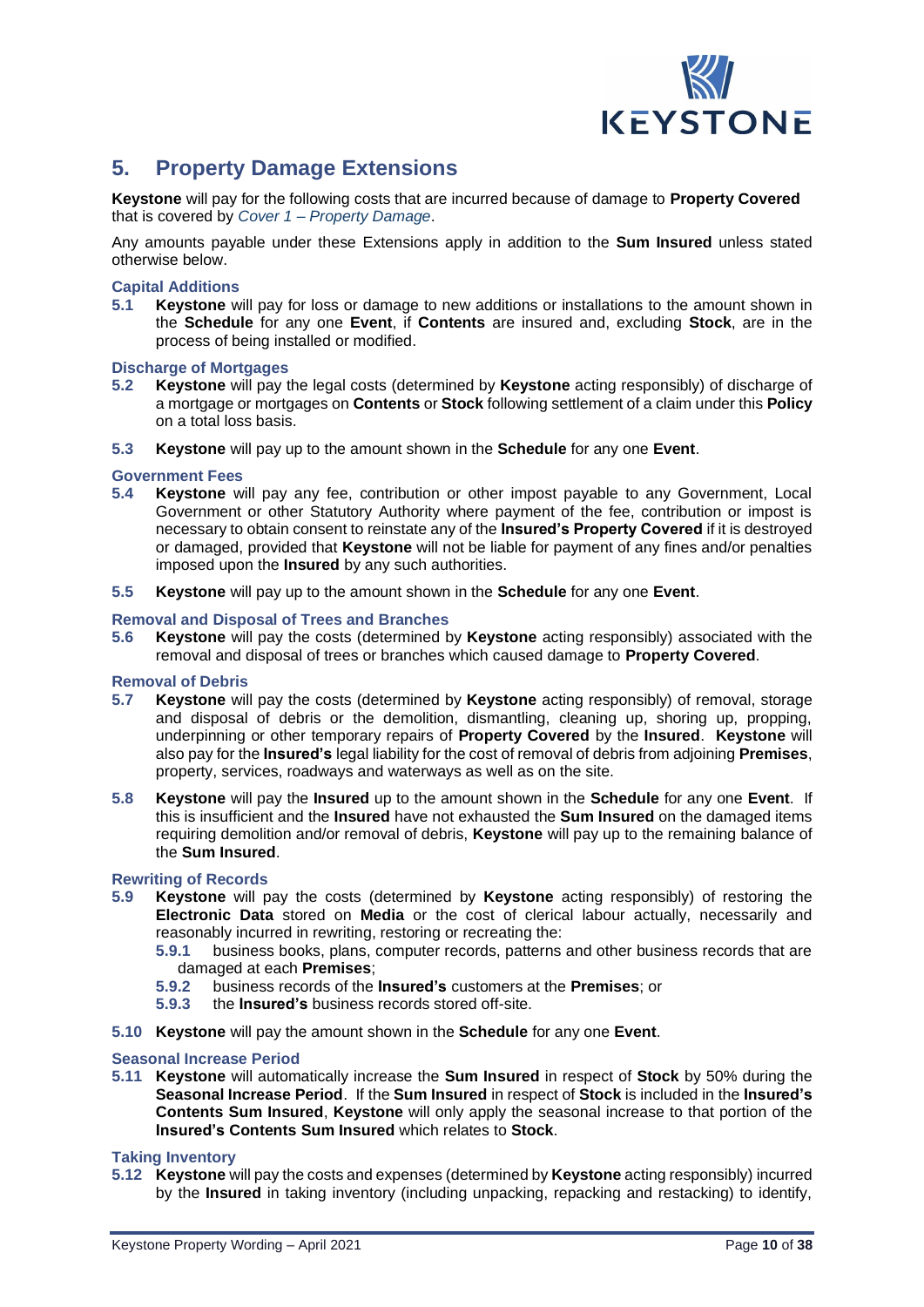

quantify and value any **Property Covered** damaged during the **Period of Insurance** including examination of **Property Covered** not belonging to the **Insured** but in the **Insured's** care, custody or control.

**5.13 Keystone** will pay the amount shown in the **Schedule** for any one **Event**.

# **6. Property Damage Additional Benefits**

**Keystone** will also provide the following Additional Benefits in this Cover.

Any amount payable under these Additional Benefits applies in addition to the **Sum Insured** unless stated otherwise below.

### **Directors' and Employees' Tools-of-Trade and Personal Effects**

- **6.1 Keystone** will pay for loss of or damage to directors and **Employee**s tools of trade and personal effects as if they were **Contents**.
- **6.2 Keystone** will pay up to the amount shown in the **Schedule** for any one **Event**.

### **Fire Brigade Attendance Fees**

**6.3 Keystone** will pay up to the amount shown in the **Schedule** for any one **Event** for any statutory charges payable by the **Insured** to a fire brigade or fire-fighting authority for attendance at a fire or chemical emergency involving **Property Covered** and for the cost of refilling the **Insured's** fire-fighting appliances used in putting out a fire at or adjoining the **Premises** and threatening the **Property Covered**, during the **Period of Insurance**. The **Excess** applies to this Additional Benefit.

### **Limited Transit Cover**

- **6.4 Keystone** will cover the **Insured** for loss of or damage to **Stock** or **Contents** during the **Period of Insurance** which are in transit in any **Vehicle** anywhere in Australia and away from the **Premises**, caused by a collision or overturning of the conveying **Vehicle** or any of the following events:
	- **6.4.1** fire or explosion; or
	- **6.4.2** wind; or
	- **6.4.3** acts of malicious persons; or
	- **6.4.4** escape of molten material from its intended confines; or
	- **6.4.5** lightning or thunderbolt; or **6.4.6** implosion: or
	- **6.4.6** implosion; or
	- **6.4.7** earthquake, tsunami, subterranean fire or volcanic eruption, or fire resulting from any of these during any period of 72 consecutive hours following the event; or
	- **6.4.8** riot, civil commotion or labour disturbances; or
	- **6.4.9** water damage.
- **6.5 Keystone** will pay up to the amount shown in the **Schedule** for any one **Event**.

### **Prevention of Imminent Damage**

- **6.6 Keystone** will cover the **Insured** for the costs (determined by **Keystone** acting responsibly) that the **Insured** incur in the **Period of Insurance**:
	- **6.6.1** to extinguish a fire on or in the vicinity of the **Insured's Premises** which causes or threatens loss or damage to the **Insured's Property Covered**; or
	- **6.6.2** to prevent or diminish imminent damage to the **Insured's Property Covered**; or
	- **6.6.3** for the temporary protection and safety of the **Insured's Property Covered** at the **Premises**, including the employment of security services; or
	- **6.6.4** to remove **Property Covered** from the **Premises** if the purpose of the removal was to prevent or minimise damage insured under this **Cover**. **Keystone** will also cover any damage resulting from the removal.
- **6.7 Keystone** will not pay for:
	- **6.7.1** any fines, penalties or liability incurred by the **Insured**; or
	- **6.7.2** any loss or damage to the **Insured's Property Covered**.
- **6.8 Keystone** will pay up to amount shown in the **Schedule** for all claims under this Additional Benefit during the **Period of Insurance**.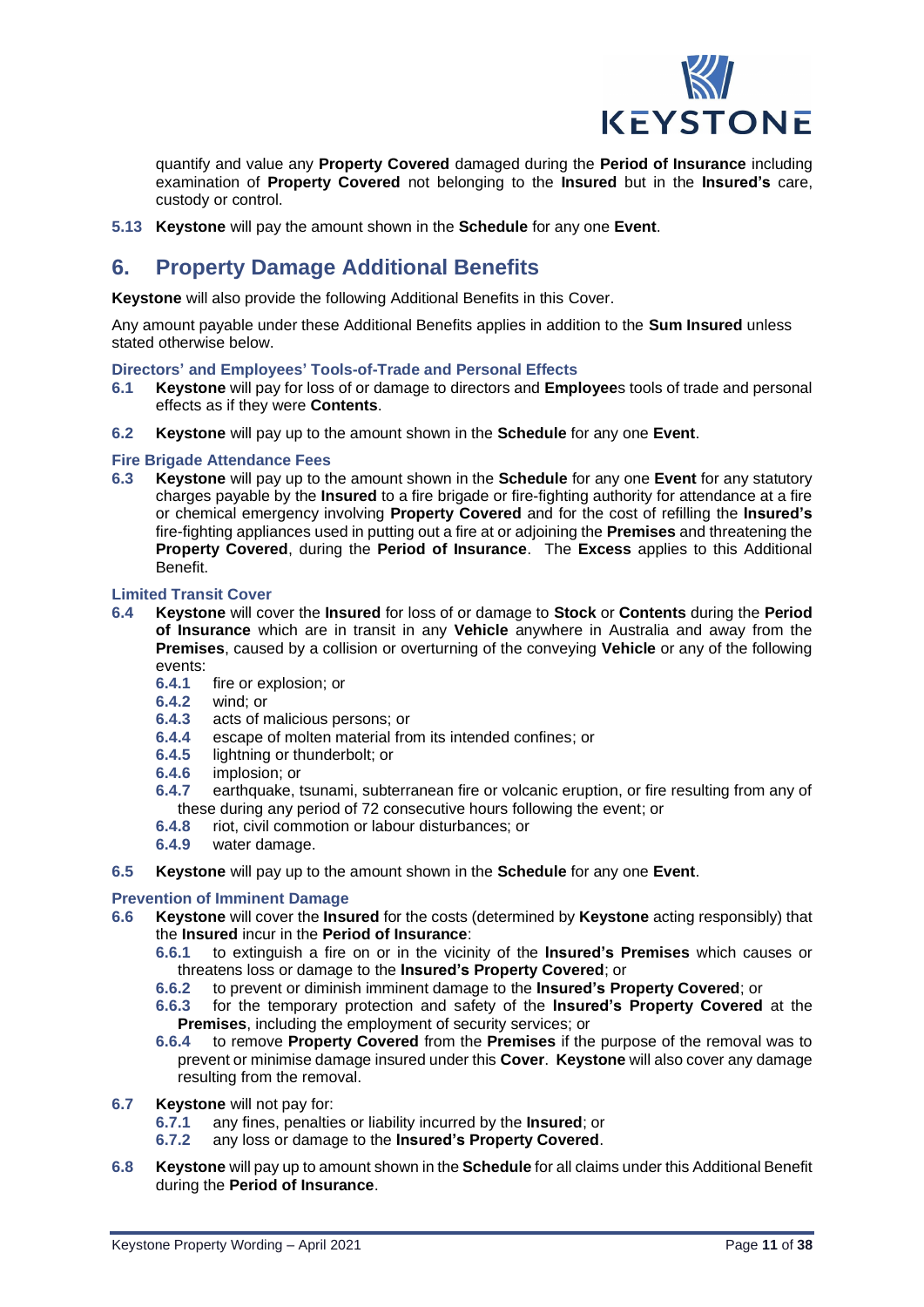

### **Temporary Cover for New Business Location**

- **6.9 Keystone** will cover the **Insured** for loss or damage occurring during the **Period of Insurance** to **Contents** and **Stock** at any new location of the **Business**, provided that:
	- **6.9.1** the **Insured** first occupy the new location of the **Business** during the **Period of Insurance**; and
	- **6.9.2** the **Business** carried on, at or from the new location of the **Business** is the same as the **Business** shown on the **Schedule**; and
	- **6.9.3** the property at the new location of the **Business** is of the same nature as the **Contents** and **Stock** located at the former **Premises** and would have been covered if they were located at said **Premises**; and
	- **6.9.4** the buildings at the new location of the **Business** are constructed of the same materials as the buildings at the former **Premises**, and have the same or superior protection systems as those at said **Premises**.
- **6.10 Keystone** will not cover the **Insured** for more than 50% of the highest **Sum Insured** for **Premises** shown on the **Schedule**.
- **6.11 Keystone** will not cover the **Insured** under this Additional Benefit for any loss or damage at the new **Premises** that occurs more than 60 days after the **Insured** first occupy the new **Premises**.

### **Temporary Removal of Stock and Contents**

**6.12 Keystone** will pay up to 20% of the **Sum Insured** for loss or damage to **Stock** or **Contents** during the **Period of Insurance** if the **Stock** or **Contents** have been temporarily removed from the **Premises** or are in a temporary storage facility, self-storage unit or bulk storage facility as if it were at the **Premises** but still within Australia.

### **Trace and Access**

**6.13 Keystone** will pay the costs (determined by **Keystone** acting responsibly) incurred to detect the point of bursting, leaking, discharging or overflowing of fixed apparatus, fixed tanks, fixed appliances, fixed pipes or other systems, during the **Period of Insurance**, at the **Premises** used to hold or carry liquid provided that the bursting, leaking, discharging or overflowing has caused or may reasonably be expected to cause damage to **Property Covered**. **Keystone** will not cover the repair or replacement of such apparatus, appliances, tanks, pipes or other systems.

### **Taxation Audit Costs**

- **6.14 Keystone** will cover the costs (determined by **Keystone** acting responsibly) the **Insured** incur following notification received during the **Period of Insurance** of an audit or investigation by a federal or state Commissioner of Taxation relating to the **Insured's** liability to pay income tax, fringe benefits tax, capital gains tax, wholesale and sales tax, payroll tax, goods and services tax or superannuation contributions tax in respect of the **Insured's Business** up to the amount shown in the **Schedule** for this Additional Benefit.
- **6.15** 'Costs' means professional fees paid to accountants or registered tax agents who are not the **Insured's Employees**, for work undertaken in connection with the audit or investigation.
- **6.16 Keystone** shall not be liable under this Additional Benefit:
	- **6.16.1** for the imposition of any tax, fines, penalties, court costs, penalty tax or interest; or
	- **6.16.2** for costs incurred after completion of the audit or investigation; or
	- **6.16.3** where any proceedings were initiated, threatened or started prior to the commencement of the **Period of Insurance**; or
	- **6.16.4** arising from an **Insured's** improper, unwarranted or unjustified refusal or failure to comply with any lawful request made by a state or federal Commissioner of Taxation for the production of documents or the supply of information. Refusal or failure to comply will not be deemed improper, unwarranted or unjustified if an **Insured** refuses or fails to comply upon the advice of an **Insured's** accountant or tax agent; or
	- **6.16.5** for costs from audits or investigations under customs legislation; or
	- **6.16.6** for costs from audits or investigations of income received or earned, or where the source of income is, outside Australia or where the services giving rise to the claim are performed by persons or entities ordinarily resident outside Australia; or
	- **6.16.7** arising out of any fraud or fraudulent act or omission committed by an **Insured** or on an **Insured's** behalf; or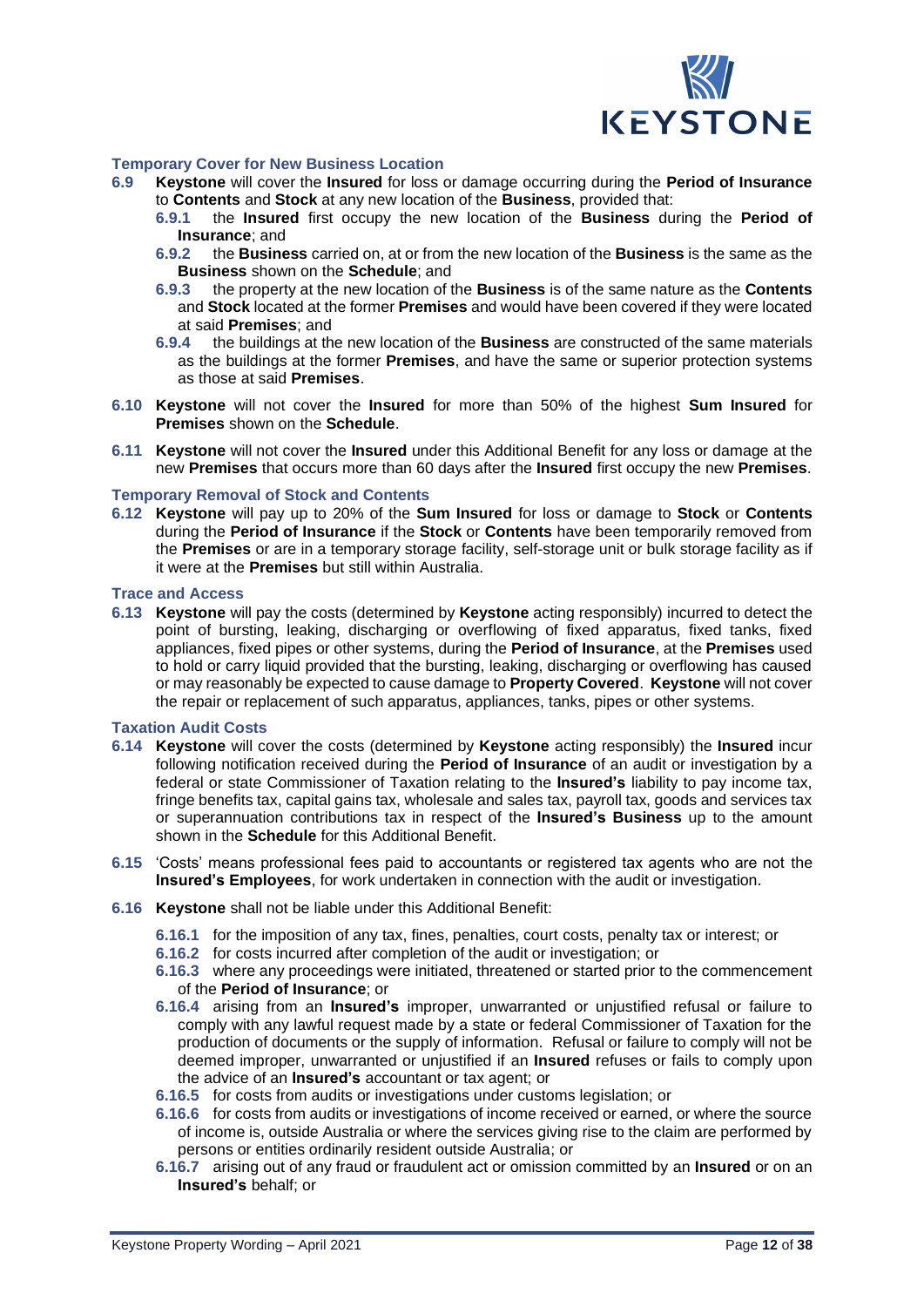

- **6.16.8** arising from audits or investigations which result in an **Insured**, or any person acting on an **Insured's** behalf, becoming aware of any error or deficiency in any return of income or other documentation supplied to a state or federal Commissioner of Taxation and failing to notify the Commissioner of Taxation without delay.
- **6.17** The following conditions apply to this Additional Benefit:
	- **6.17.1** the **Insured** must lodge taxation and other returns within the time limits applicable to those returns as prescribed by statute or through extension of time granted by a Commissioner of Taxation;
	- **6.17.2** the **Insured** must make full and complete disclosure of all assessable income (including capital gains), as required by any relevant legislation;
	- **6.17.3** in the event of a claim arising:
		- **6.17.3.1** the **Insured** must at all times keep **Keystone** fully and continually informed of all material developments in relation to the claim and in relation to any audit; and
		- **6.17.3.2** the **Insured** must take all necessary and reasonable steps to minimise any delays and the amount of any costs incurred or likely to be incurred in connection with any audit; and
		- **6.17.3.3 Keystone** or **Keystone's** duly appointed agent may investigate any matter which is or may be the subject of a claim; and
		- **6.17.3.4** the **Insured** must ensure that theiraccountants, registered tax agent and/or solicitor cooperate with **Keystone** and where necessary, assist **Keystone** in relation to any claim and assist **Keystone** with any matter **Keystone** wish to pursue with the Commissioner of Taxation which is or may be the subject of a claim.

# **7. Property Damage Exclusions**

- **7.1 Keystone** will not cover the **Insured** for loss or damage insurable under any other Cover or Covers of this **Policy**. This Exclusion does not apply to any loss or damage which would only be insurable under any Cover or Covers because it fell within an Extension or Additional Benefit in that Cover.
- **7.2 Keystone** will not cover the **Insured** for loss or damage caused by:
	- **7.2.1** wear and tear, gradual deterioration, scratching, marring, developing flaws, normal upkeep or any gradual cause; or
	- **7.2.2** mechanical, hydraulic, electrical breakdown or electronic failure or malfunction; or
	- **7.2.3** corrosion, rust, oxidation, any form of **Fungus**, wet or dry rot, dampness of atmosphere, variation in temperature, evaporation, disease, shrinkage; or
	- **7.2.4** change in colour, flavour, texture or finish; or
	- **7.2.5** inherent vice or latent defect; or
	- **7.2.6** loss of weight or exposure to light; or
	- **7.2.7** the following:
		- **7.2.7.1** error or omission in design, plan or specification or failure during testing; or **7.2.7.2** faulty materials or workmanship,

provided that this *Exclusion 7.2.7* shall not apply to subsequent loss or damage to the **Insured's Property Covered** (not otherwise excluded) resulting from an **Event** referred to in this Exclusion; or

- **7.2.8** loading or unloading; or
- **7.2.9** infidelity, dishonesty, embezzlement, misappropriation, or fraud including forgery, erasure, counterfeiting by an **Insured** or any **Employee**; or
- **7.2.10** erosion, subsidence, landslip or mudslide or any other earth movement but **Keystone** will cover loss or damage caused by a landslide or subsidence that occurs within 72 hours of, and directly because of, a storm, earthquake, subterranean fire, volcanic eruption, or water escaping from a water main owned by a water supply authority; or
- **7.2.11** demolition ordered by any lawful authority as a result of failure by the **Insured** to comply with any lawful requirement; or
- **7.2.12** the action of the sea or high water, unless caused by or arising from a direct consequence of an earthquake or seismological disturbance; or
- **7.2.13** faults or defects known to an **Insured** or any **Employee** whose knowledge in law would be deemed to be the **Insured's** knowledge and not disclosed to **Keystone** at the time this insurance was arranged, extended, varied or renewed; or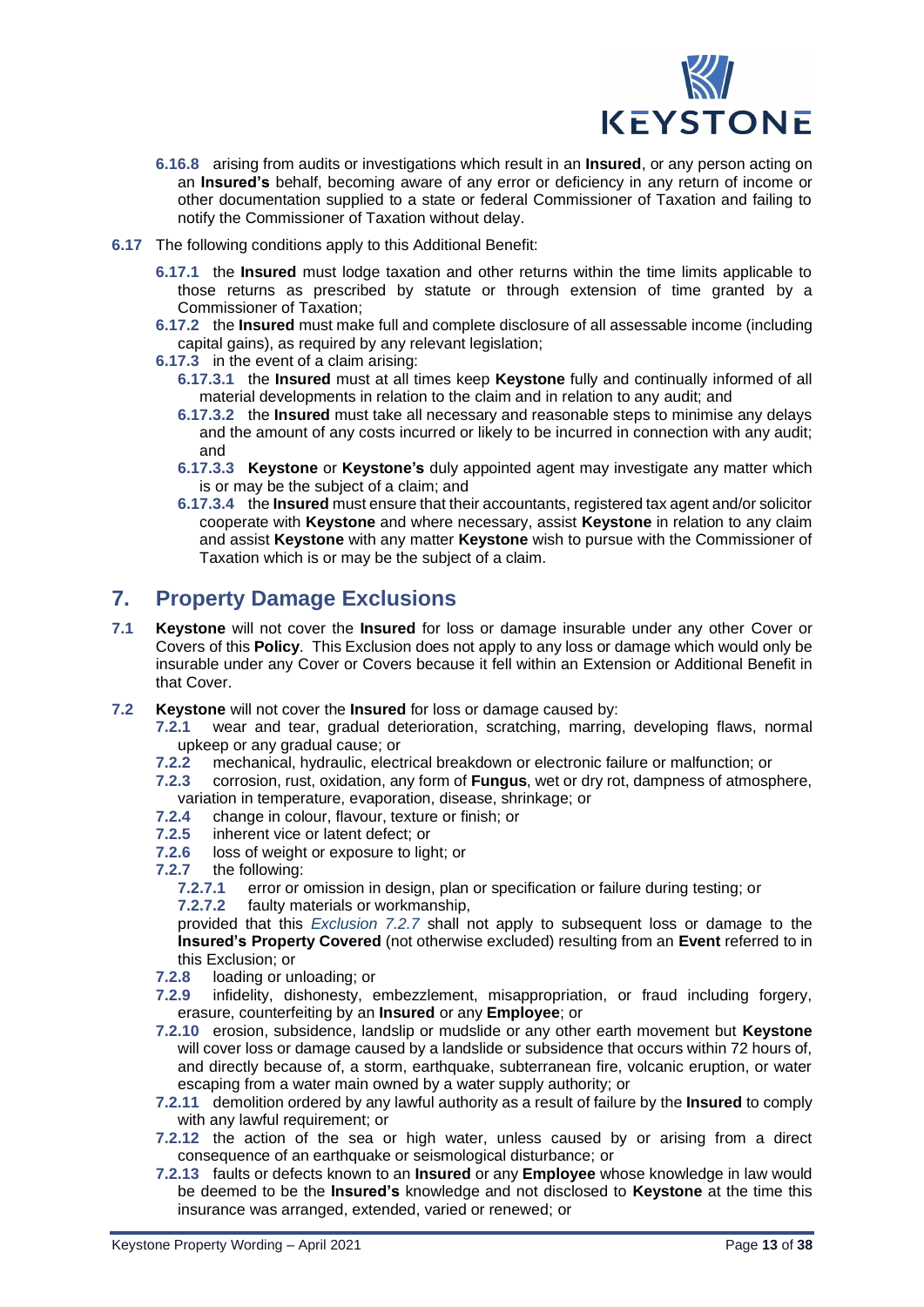

- **7.2.14** the cessation of work (whether total or partial), interruption or retarding of any process or operation as a result of any industrial dispute; or
- **7.2.15 Electronic Data** processing or **Media** failure or breakdown or malfunction of a processing system including operator entry or omission; or
- **7.2.16** deliberate and unauthorised corruption, amendment or erasure of **Electronic Data** by an **Insured** or any **Employee** of the **Insured** or any other person who has an interest in the **Property Covered** whether acting alone or in collusion with any other person; or

### **7.2.17 Computer Virus**; or

- **7.2.18** the gaining of unauthorised access to the **Insured's** computer via any communication system by any person other than an **Insured's** or the **Insured's Employees** or any other person who has an interest in the property; or
- **7.2.19** an electrical device (including wiring) caused by a surge in electrical current; or
- **7.2.20** the operation or presence of any computer program that alters or erases **Electronic Data** or programs in a manner that is undesired by the **Insured**; or
- **7.2.21** the actual breaking, seizing, deformation or melting of any part of the **Property Covered** while it is in use that is caused by mechanical, electrical or electronic defect that results in sudden and total loss of operation that requires repair or replacement before the **Property Covered** can resume normal operation; or
- **7.2.22** explosion or implosion of any pressure vessels (including any boilers):
	- **7.2.22.1** where the load on the safety valve upon the particular pressure equipment was in excess of the manufacturer's specification at the time of any damage; or

**7.2.22.2** where any safety valve limiting pressure was removed or rendered inoperative; or **7.2.22.3** due to the failure of the supply of water, gas, electricity or fuel.

The above is on the proviso that **Keystone** will pay for any damage to **Property Covered** that is not otherwise excluded that results from damage caused directly by or arising directly from any of these causes.

- **7.3 Keystone** will not cover loss of or damage to:
	- **7.3.1 Property Covered** while it is undergoing any process where damage results from it being processed; or
	- **7.3.2** any **Contents** and **Stock** if the building usually occupied by the **Insured** is vacant awaiting or undergoing demolition, unless **Keystone** have agreed otherwise; or
	- **7.3.3 Animal**s that are livestock, plants, or growing crops (other than plants that are part of landscaping); or
	- **7.3.4 Glass** or **Signs** except where the **Insured** are a tenant of a building and are required by the lease to insure **Glass**.
- **7.4 Keystone** will not cover loss or damage caused by or arising from:
	- **7.4.1** any legal liability the **Insured** have other than the legal liability that is covered by the Extension *5.5 Removal of Debris*; or
	- **7.4.2** any unexplained inventory shortage or disappearance resulting from clerical or accounting errors, or shortage in the supply or delivery of materials or goods; or
	- **7.4.3** contamination, pollution, smoke or smut except where caused directly by fire, lightning, explosion, impact by any road **Vehicle** or **Animal**, **Aircraft** or other aerial devices or articles dropped by them, falling communication masts, towers, antennae or dishes, falling buildings or structures or parts thereof, meteorite, riot, civil commotion, persons taking part in an industrial dispute, persons acting maliciously, earthquake, storm, the bursting, overflowing or discharge of tanks, apparatus or pipes containing in water or liquid of any kind, or sprinkler leakage; or
- **7.5 Keystone** will not cover loss or damage caused by:
	- **7.5.1** a named cyclone named by the Bureau of Meteorology where the damage occurs; or **7.5.2** a bushfire occurring,

within 72 hours from the original commencement of this **Policy**.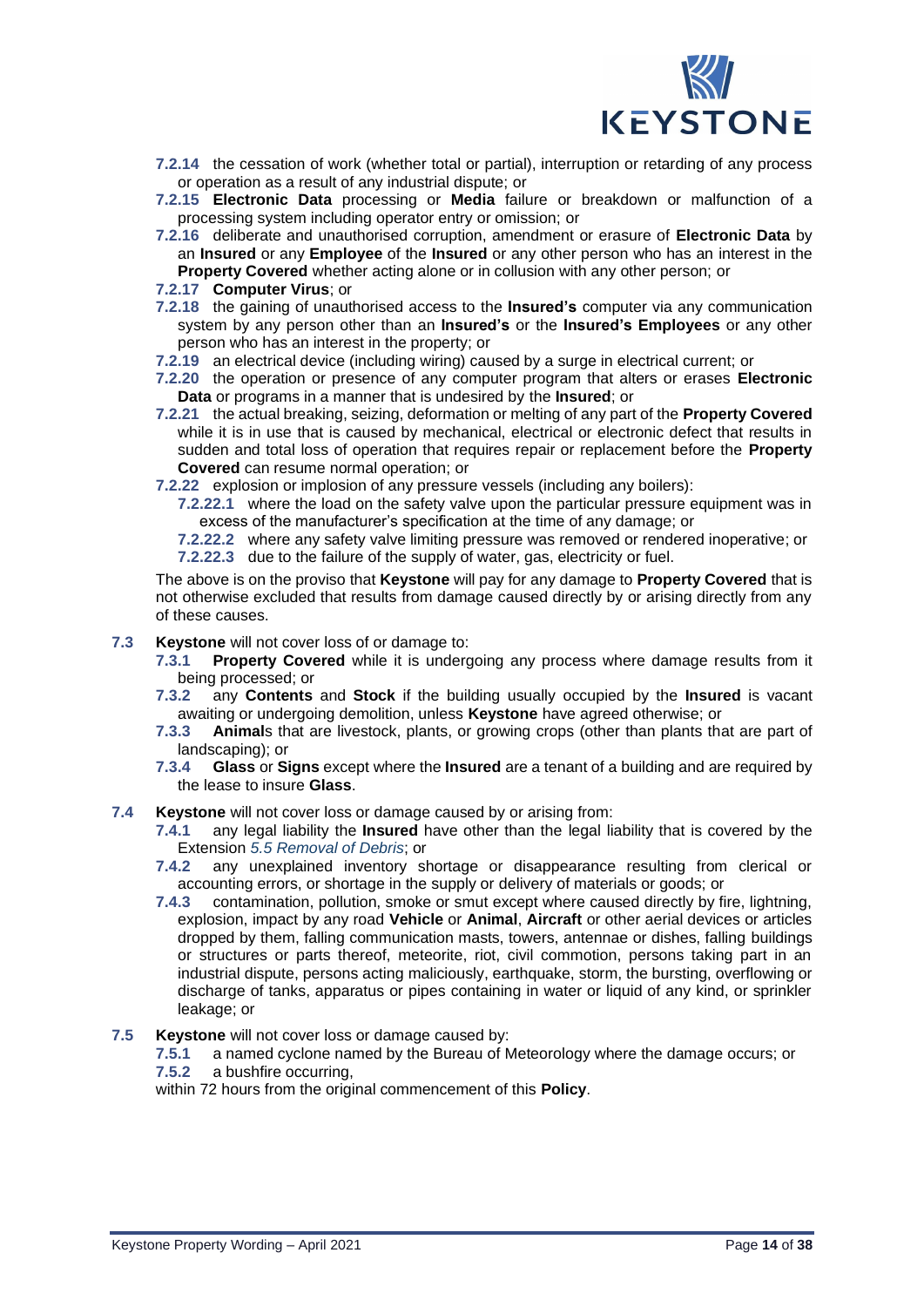

# **8. Property Damage Conditions**

These Conditions apply to *Cover 1 – Property Damage*.

### **Leased Building Clause**

**8.1** The **Insured** may agree to enter into a lease for occupancy of any building or a lease for hiring of property where the terms of the lease include a disclaimer clause in favour of the lessee to the owner without prejudicing the **Insured's** position under *Cover 1 – Property Damage*.

### **Reinstatement**

**8.2 Keystone** will automatically reinstate the **Sum Insured** to the amount shown on the **Schedule** if **Keystone** pay an amount for a claim for loss during the **Period of Insurance** under *Cover 1 Property Damage*. The **Insured** will not be required to pay any additional premium.

### **Release**

**8.3** The **Insured** may release any railways, other transportation companies, statutory governmental, semi-governmental or municipal authority from any liability if required by any contract to do so without prejudicing the **Insured's** position under *Cover 1 – Property Damage*.

### **Storage Premises**

**8.4** The **Insured** may enter into a contract which includes a disclaimer clause in relation to the storage of goods or merchandise without prejudicing the **Insured's** position under *Cover 1 – Property Damage*.

### **Under-Insurance**

- **8.5 Keystone** will be liable for no greater proportion of the loss or damage than the **Sum Insured** on the **Schedule** bears to 80% of the full insurable value of the **Contents**, **Stock** and **Specified Items** (net of any input tax credit that the **Insured** could claim) at the time of the commencement of the **Period of Insurance** in the event of loss or damage under this Cover.
- **8.6** This Condition does not apply if the amount of any loss or damage (net of any input tax credit that the **Insured** could claim) is less than 10% of the **Sum Insured** shown on the **Schedule** at the **Premises**.
- **8.7** Any additional costs incurred to comply with the requirements of any statutory authority, by-laws or regulations shall be omitted from the calculation of **Keystone's** proportion.

# <span id="page-14-0"></span>**Cover 2 - Theft**

*Cover 2 - Theft* only forms part of this **Policy** when specified as Covered in the **Schedule** and is limited to the **Period of Insurance** indicated.

Cover is provided for the loss of the **Insured's Contents** and **Stock** from theft, attempted theft, armed hold up or an actual or threatened assault. The **Insured** is not covered for theft of **Contents** and **Stock** kept in the open air unless the **Insured** has taken the Extension *12.28 – 12.30 Theft of Property Insured in the Open Air*.

## **9. Theft Insuring Clause**

**Keystone** will cover the **Insured** for loss of or damage to the **Insured's Contents** and **Stock** occurring during the **Period of Insurance** at the **Insured's Premises** caused by one or more of the following:

- **9.1** any person who forcibly and violently enters or attempts to enter the **Premises**; or
- **9.2** any person unlawfully concealed at the **Premises**; or
- **9.3** any person who threatens or commits physical violence to the **Insured**, the **Insured's Employees** or other persons; or
- **9.4** armed hold-up at the **Premises**; or
- **9.5** any person who breaks into any locked cabinet and/or counter and/or showcase which is located at the **Premises**.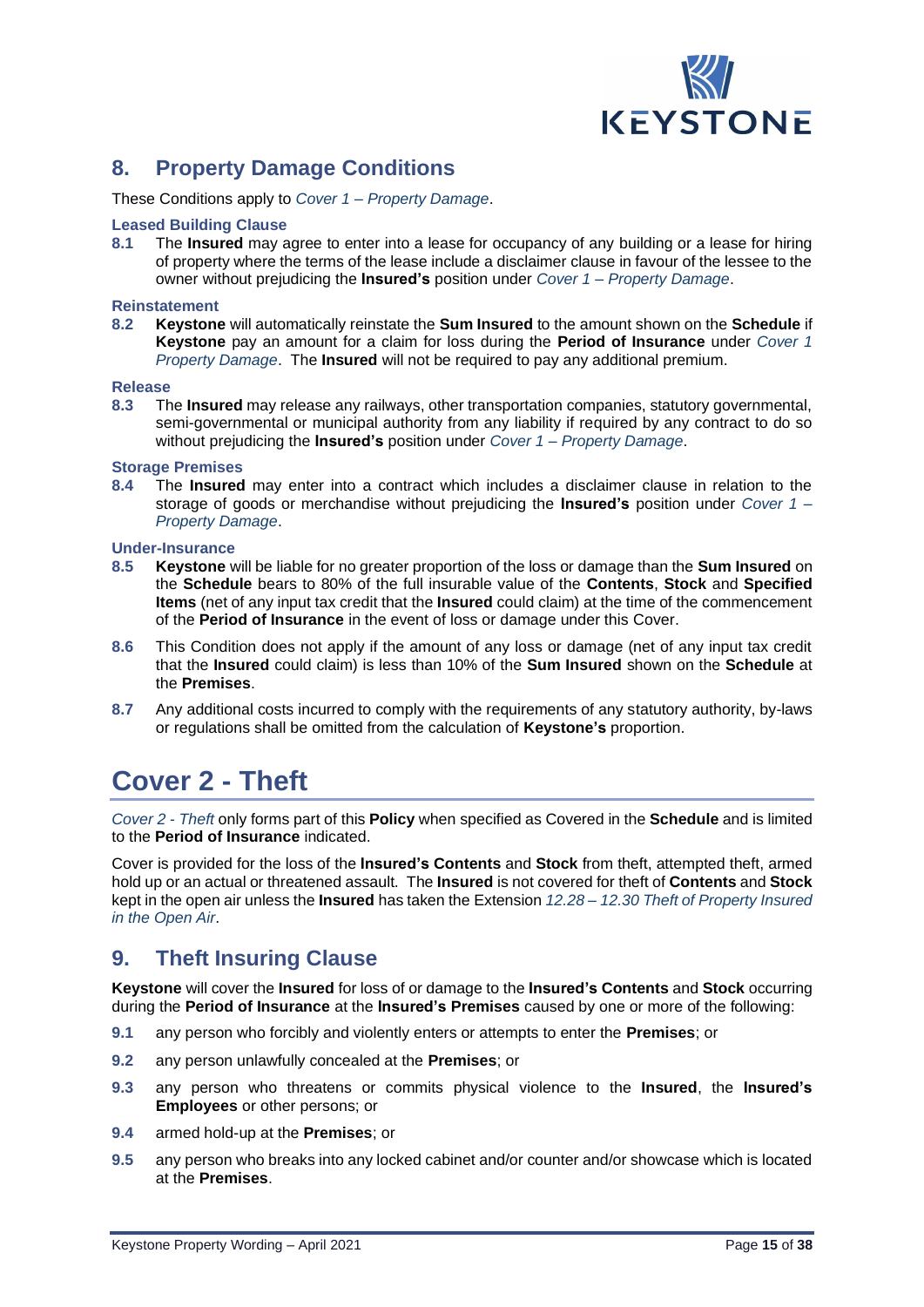

# **10. Theft Basis of Settlement**

### **10.1 Keystone** will at **Keystone's** option:

- **10.1.1** with respect to **Stock**:
	- **10.1.1.1** pay the **Insured** the market value (determined by **Keystone** acting responsibly) of the **Stock** at the time of the loss or damage; or
	- **10.1.1.2** pay the **Insured** the value of **Obsolete Stock** or its purchase price, whichever is the lesser, but no more than the original cost to the **Insured**; or
	- **10.1.1.3** replace or repair the **Stock** with property or materials equal to or of a similar standard and specification as the **Stock** before it was damaged; or
	- **10.1.1.4** pay the cost of repair or replacement of the **Stock**; or
- **10.1.2** with respect to **Electronic Equipment** or **Contents**:
	- **10.1.2.1** repair or replace the **Electronic Equipment** or **Contents**; or
	- **10.1.2.2** pay the **Insured** the cost of repair or replacement of the **Electronic Equipment** or **Contents**; or
- **10.1.3** pay the **Sum Insured** for a **Specified Item**.
- **10.2 Keystone** will not pay more than the **Sum Insured** shown on the current **Schedule** for *Cover 2 - Theft* for each specific **Category** or **Categories**, except to the extent stated under *11 Theft Extensions* and *12 Theft Additional Benefits*.

## **11. Theft Extensions**

**Keystone** will also pay or provide the Extensions set out below if **Keystone** agree to pay a claim under *Cover 2 - Theft* for loss or damage caused by theft.

### **Damage to Rented Premises**

- **11.1 Keystone** will cover the **Insured** for damage to **Premises** that the **Insured** occupies as a tenant if the **Insured** is legally liable for that damage under the **Insured's** tenancy agreement, provided that the damage is due to theft occurring during the **Period of Insurance**.
- **11.2 Keystone** will pay up to the amount shown in the **Schedule** for any one **Event**. This limit is in addition to the **Sum Insured**.

### **Seasonal Increase Period**

**11.3 Keystone** will automatically increase the **Sum Insured** in respect of **Stock** by 50% during the **Seasonal Increase Period**.

### **Temporary Protection and Security Guards**

- **11.4 Keystone** will pay the costs (determined by **Keystone** acting responsibly) of temporary protection and repairs and the employment of guards or watchman by the **Insured**, for the safety and protection of the building pending repair of damage to the building caused by a theft or attempted theft.
- **11.5 Keystone** will pay up to amount shown in the **Schedule** for any one **Event**. This limit is in addition to the **Sum Insured**.
- **11.6** Any cover given shall not accumulate with any similar cover that may be given under Money Extensions *17.4 - 17.6 Temporary Protection and Security Guards*.

# **12. Theft Additional Benefits**

**Keystone** will also provide the following Additional Benefits in this Cover.

Any amount payable under these Additional Benefits applies in addition to the **Sum Insured** unless stated otherwise below.

### **Directors' and Employees' Tools-of-Trade and Personal Effects**

- **12.1 Keystone** will pay for loss of or damage to directors' and **Employees'** tools-of-trade and personal effects caused by theft as if they were **Contents**.
- **12.2 Keystone** will pay up to the amount shown in the **Schedule** for any one **Event**.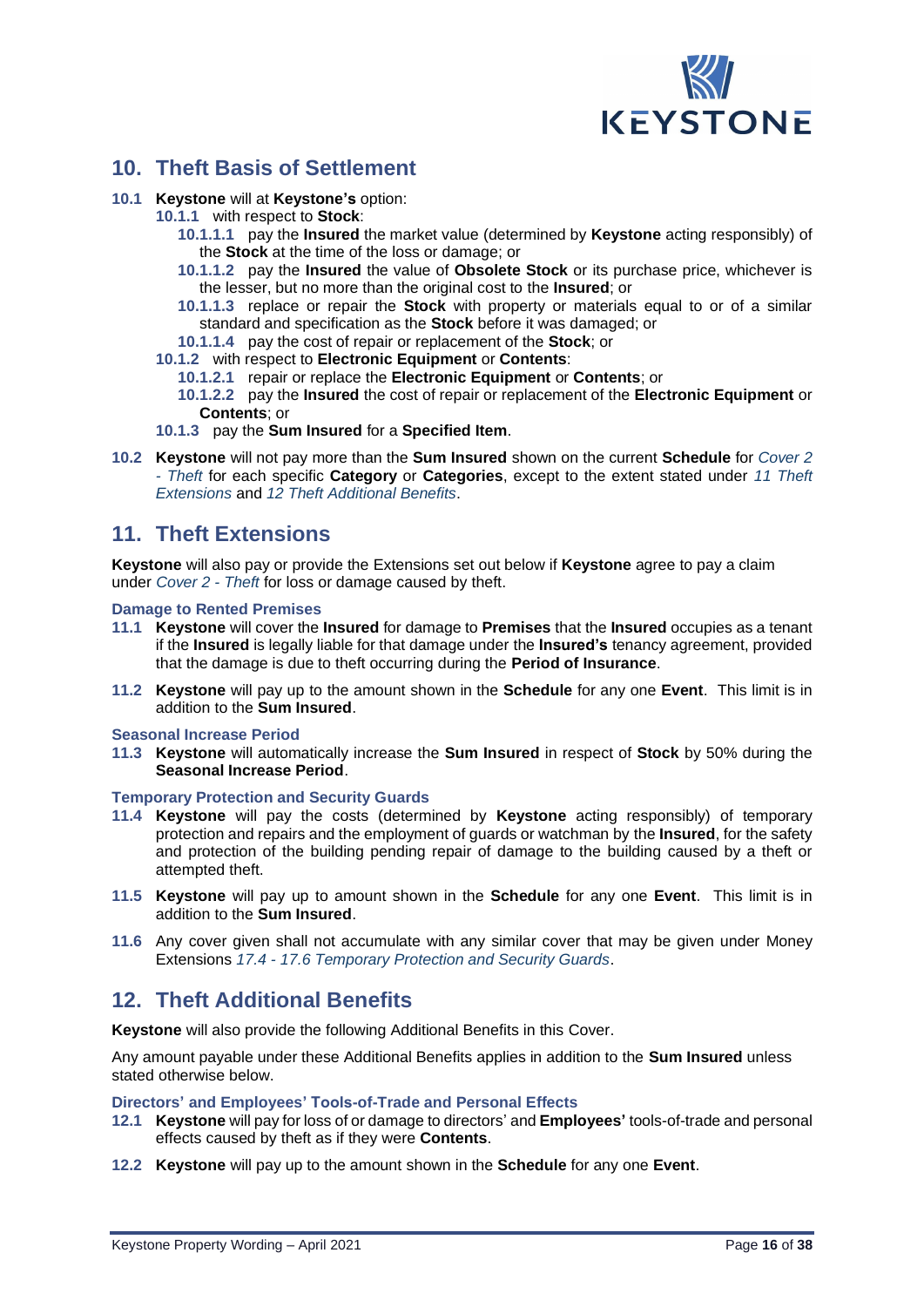

### **Employee Dishonesty**

- **12.3 Keystone** will cover the **Insured** for loss to **Stock**, **Contents** or **Electronic Equipment** as a direct result of **Employee** dishonesty during the **Period of Insurance** which is discovered within 45 days of the **Employee** dishonesty occurring.
- **12.4** This Additional Benefit does not cover:
	- **12.4.1** any loss arising from the conduct of an **Employee** after the **Insured** have knowledge of or information about any prior act of fraud or dishonesty by the **Employee**; or
	- **12.4.2** any loss arising from the conduct of an **Employee** outside Australia; or
	- **12.4.3** any loss where the **Insured** is unable to identify which **Employee** is responsible; or
	- **12.4.4** any loss or part of a loss arising from the conduct of an **Employee**, where the proof of the loss, either as to its occurrence or as to its amount, is dependent upon an inventory stock take or a profit and loss calculation; or
	- **12.4.5** fraud or dishonesty committed by an **Insured's Family**; or
	- **12.4.6** fraud or dishonesty committed by any of the **Insured's Employees** with the **Insured's** connivance.
- **12.5 Keystone** will pay up to the amount shown in the **Schedule** for any one **Event**.

### **Funeral Expenses**

- **12.6 Keystone** will cover the **Insured** for burial or cremation costs of any director, **Employee**, officer or business partner who sustains a fatal injury provided:
	- **12.6.1** their death directly results from an assault that occurs during a theft or attempted theft in the **Period of Insurance** of property owned by the **Insured** or for which the **Insured** is legally responsible; and
	- **12.6.2** the death occurs within twelve (12) months of the assault.
- **12.7 Keystone** will pay up to the amount shown in the **Schedule** for any one **Event**, to the estate of the deceased person.
- **12.8** This is provided that any cover shall not accumulate with any similar cover that may be given under Money Additional Benefit *18.12 - 18.14 Funeral Expenses*.

### **Illegal Use of Corporate Financial Transaction Card**

- **12.9 Keystone** will pay any financial loss sustained by the **Insured** arising from the illegal use of a card by an unauthorised person if this **Policy** covers **Contents**, and any corporate credit and/or debit card used by the **Business** is lost or stolen during the **Period of Insurance**.
- **12.10 Keystone** will not pay any financial loss arising from the misuse or illegal use of corporate credit cards by the **Insured's Employees** or any other person acting in collusion with the **Insured's Employee** or by any member of an **Insured's Family**.
- **12.11 Keystone** will pay up to the amount shown in the **Schedule** for any one **Event**.

### **Illegal Electronic Funds Transfer**

- **12.12 Keystone** will pay any financial loss sustained by the **Insured** arising from the electronic transfer of funds from the **Insured's** bank account to a bank account not controlled by the **Insured** if this **Policy** covers **Contents** and following entry into the **Premises** arising from one of the events listed under *9 Theft Insuring Clause*.
- **12.13 Keystone** will not pay for:
	- **12.13.1** any financial loss arising from the misuse or illegal use of corporate credit cards or financial transaction cards by any of the **Insured's Employees** or any other person acting in collusion with any of the **Insured's Employees** or by any member of an **Insured's Family**; or
	- **12.13.2** transfer of **Money** via electronic funds transfer which was enabled by: **12.13.2.1** a key; or **12.13.2.2** use of details of a combination, code or password,
		- that are left in the **Premises** outside **Business Hours**.
- **12.14 Keystone** will pay up to the amount shown in the **Schedule** for any one **Event**.

### **Replacement of Locks and Keys**

**12.15 Keystone** will pay the cost (determined by **Keystone** acting responsibly) of replacing locks, keys, magnetic keys, cards or similar devices and combinations used in the **Business** if: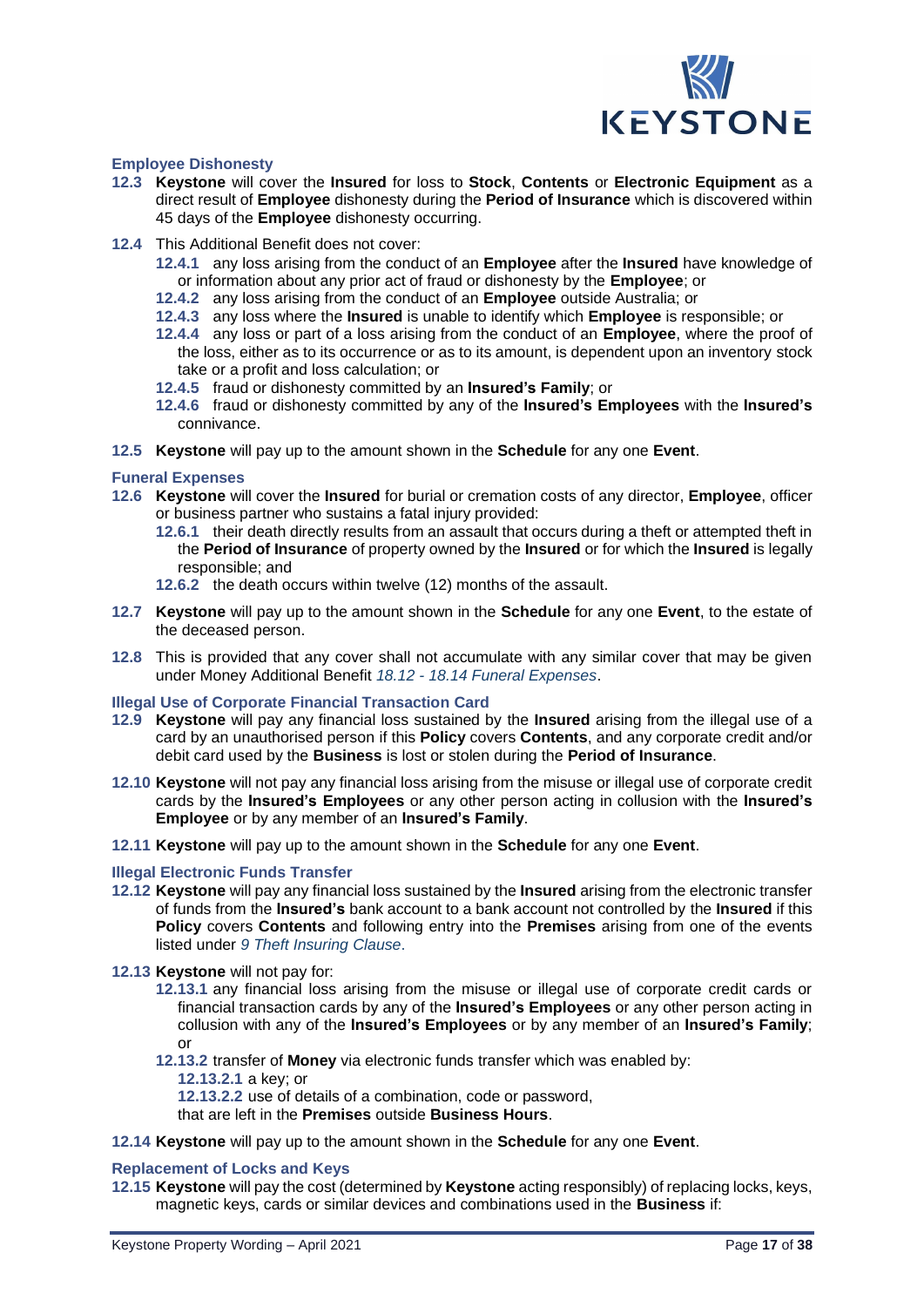

- **12.15.1** as a result of theft covered under this **Cover**, keys or combinations are stolen or there are reasonable grounds to believe that keys have been duplicated; or
- **12.15.2** keys, magnetic keys or cards or similar devices are accidentally lost; or
- **12.15.3** the sequence of numbers or letters become known by any unauthorised person or are accidentally lost; or
- **12.15.4** circumstances have allowed the unauthorised duplication of keys, magnetic keys, cards or similar devices.
- **12.16 Keystone** will also pay the cost (determined by **Keystone** acting responsibly) of:
	- **12.16.1** opening safes and strongrooms because of the theft of or loss of keys or combinations during a theft; or
	- **12.16.2** replacing and developing security film exposed because of theft or attempted theft; or
	- **12.16.3** restoring the security system to its former functionality following a theft or attempted theft that is covered by *Cover 2 - Theft*.
- **12.17 Keystone** will pay up to the amount shown in the **Schedule** for any one **Event** provided that any cover given under this Additional Benefit shall not accumulate with any similar cover that may be given under Money Additional Benefit *18.17 - 18.20 Replacement of Locks and Keys*.

### **Rewriting of Records**

- **12.18 Keystone** will pay for any labour costs (determined by **Keystone** acting responsibly) incurred in reproducing or making good the **Insured's Business** records if they are lost, stolen or damaged while located at the **Insured's Premises** or offsite anywhere in Australia.
- **12.19 Keystone** will pay up to the amount shown in the **Schedule** for any one **Event**.

### **Temporary Cover for New Premises**

- **12.20 Keystone** will cover the **Insured** for loss of **Stock** or **Contents** at any new premises which the **Insured** first occupy during the **Period of Insurance** provided that:
	- **12.20.1** cover is limited to a period of 60 consecutive days from the day that the **Insured** first use the new premises; and
	- **12.20.2** cover is not available to property that cannot be correctly designated to one of the **Categories** that are shown as insured in the **Schedule**; and
	- **12.20.3** cover is only available to **Contents** or **Stock** that is of a similar type to that insured by *Cover – 2 Theft*; and
	- **12.20.4** for each specific **Category** of property shown in the **Schedule**, cover is limited to 50% of the **Sum Insured** for that **Category**; and
	- **12.20.5** the new premises have building and security features that are similar to the **Premises** shown in the **Schedule**; and
	- **12.20.6** the **Insured** provides **Keystone** with full details of the new premises.
- **12.21** The **Insured** must pay any additional premium **Keystone** require if **Keystone** agree to cover **Stock** or **Contents** at the new premises beyond the 60 consecutive day period.

### **Temporary Removal**

- **12.22 Keystone** will cover the **Insured's Property Covered** while temporarily removed to any other premises within Australia. This is provided that:
	- **12.22.1 Keystone** will not cover **Cigarettes, Cigars and Tobacco** products or alcoholic beverages; and
	- **12.22.2 Keystone** will not cover **Stock** that is on consignment to other parties unless it is owned by the **Insured** or is property for which the **Insured** are responsible; and
	- **12.22.3** the maximum amount **Keystone** will pay for this Additional Benefit will be 20% of the **Sum Insured**; and
	- **12.22.4** This Additional Benefit will not apply to any **Property Covered**, which has been removed for a period greater than 90 days without **Keystone's** prior written consent.

### **Theft of External Property**

- **12.23 Keystone** will cover the **Insured** for loss or damage as a result of theft or any attempt at theft occurring during the **Period of Insurance** to **Contents** that are securely and permanently affixed (by means other than the connection to a power point) to the outside of the building occupied by the **Insured**.
- **12.24 Keystone** will pay up to the amount shown in the **Schedule** for any one **Event**.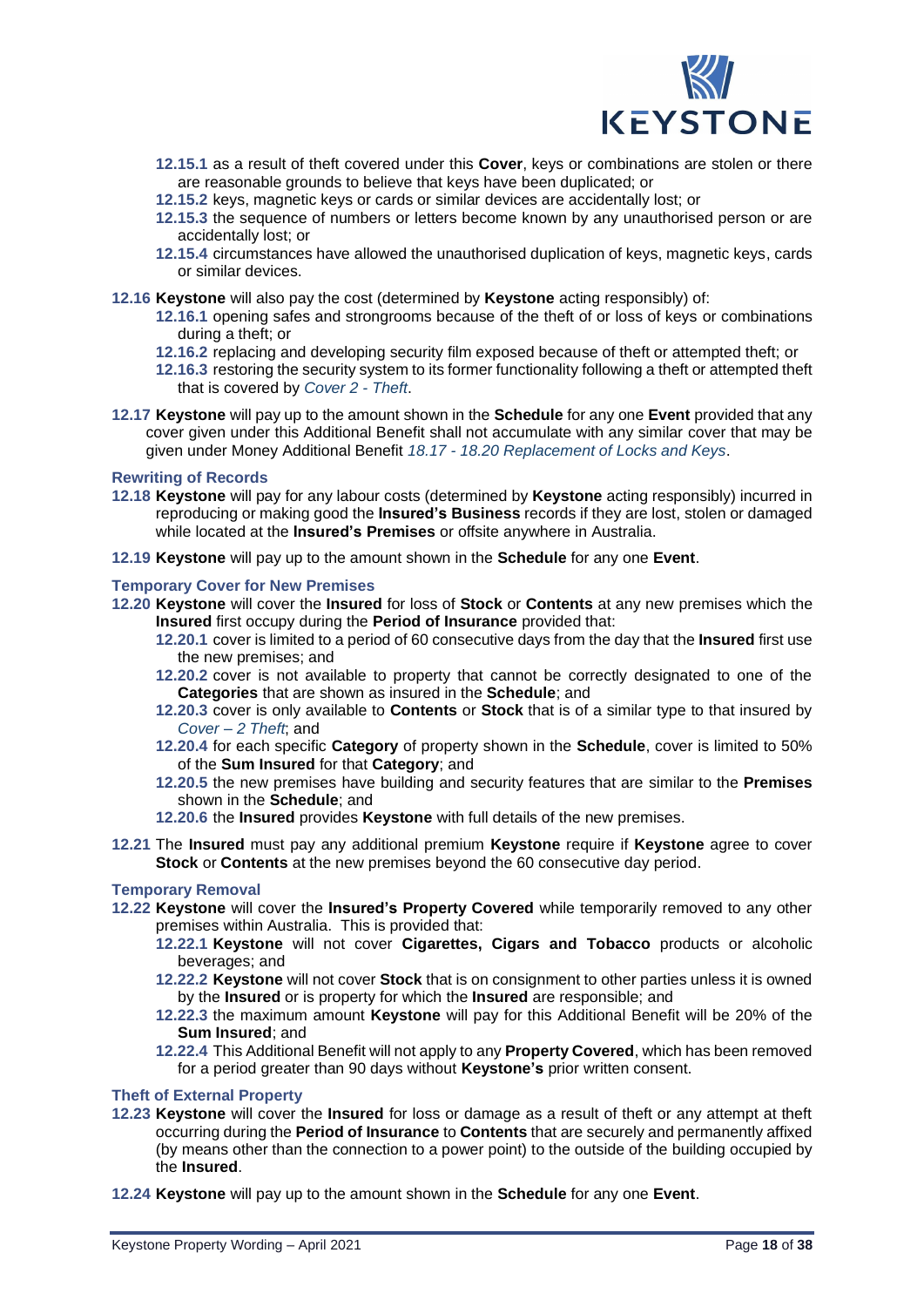

## **Theft Without Forcible and Violent Entry (not Property in the Open Air)**

- **12.25 Keystone** will cover the **Insured** for loss or damage occurring during the **Period of Insurance** to **Contents** in the building occupied by the **Insured** as a result of a theft where there are no signs of forcible and violent entry to, or exit from, the building.
- **12.26 Keystone** will not cover the **Insured** if the theft or attempted theft is from any open-sided structure such as, but not limited to, verandas, yards or other open spaces, even if they are partially or fully enclosed. This Additional Benefit does not cover loss as a result of unexplained disappearance, shoplifting, unexplained or inventory shortage, clerical or accounting errors, or shortage in supply or delivery to or from the **Premises**.
- **12.27 Keystone** will pay up to the amount shown in the **Schedule** for any one **Event**.

### **Theft of Property Insured in the Open Air**

- **12.28 Keystone** will cover the **Insured** for theft without forcible and violent entry of **Property Covered** in the open air but within the boundaries of the **Premises** or contained in an unlocked building occupied by the **Insured**, up to the amount shown in the **Schedule**.
- **12.29 Keystone** will not cover the **Insured** for the theft of property in the open air unless the **Premises** after hours are fully enclosed by a locked cyclone fence with padlocks that have a security rating detailed in AS 4145.4 of six (6) or above (or any subsequent amendment).
- **12.30 Keystone** will pay up to the amount shown in the **Schedule** for any one **Event**.

## **13. Theft Exclusions**

**Keystone** will not pay for:

### **Access**

- **13.1** loss of, or damage to **Property Covered** if entry is gained to the building occupied by the **Insured**:
	- **13.1.1** by use of a key or security code; or
	- **13.1.2** through an unlocked door or window,
	- except as provided for under:
		- **13.1.2.1** Additional Benefit *12.3 - 12.5 Employee Dishonesty*;
		- **13.1.2.2** Additional Benefit *12.25 - 12.27 Theft Without Forcible and Violent Entry (not Property in the Open Air)*; and
		- **13.1.2.3** Additional Benefit *12.28 – 12.30 Theft of Property in the Open Air*;

### **Glass**

**13.2** the breakage of glass (including washbasins, sinks, toilet pans or cisterns, or the cost of replacing sign writing, ornamentation, reflective materials and burglar alarm tapes attached to broken glass) unless it is **Stock**;

### **Open Air**

**13.3** loss of, or damage to **Property Covered** from any open space, whether fenced or unfenced, outside the walls of the building occupied by the **Insured** except as expressly provided in the Additional Benefit *12.23 and 12.24 Theft of External Property* and Additional Benefit *12.28 – 12.30 Theft of Property in the Open Air*;

### **Property**

- **13.4** loss of, or damage to:
	- **13.4.1 Money** in excess of \$500; or
	- **13.4.2** jewellery, precious metals or stones, property made of gold or silver, bullion or furs exceeding \$10,000 any one loss, and \$2,000 any one item, unless these items form part of the **Insured's Stock**; or
	- **13.4.3 Vehicle**s, unless they are:
		- **13.4.3.1 Stock**; or
		- **13.4.3.2** fork-lift trucks and similar appliances that are used for hauling or conveying goods at the **Premises**;
	- **13.4.4** live **Animals**; or
	- **13.4.5** plants, shrubs, landscaping materials or growing crops, pastures or standing timber;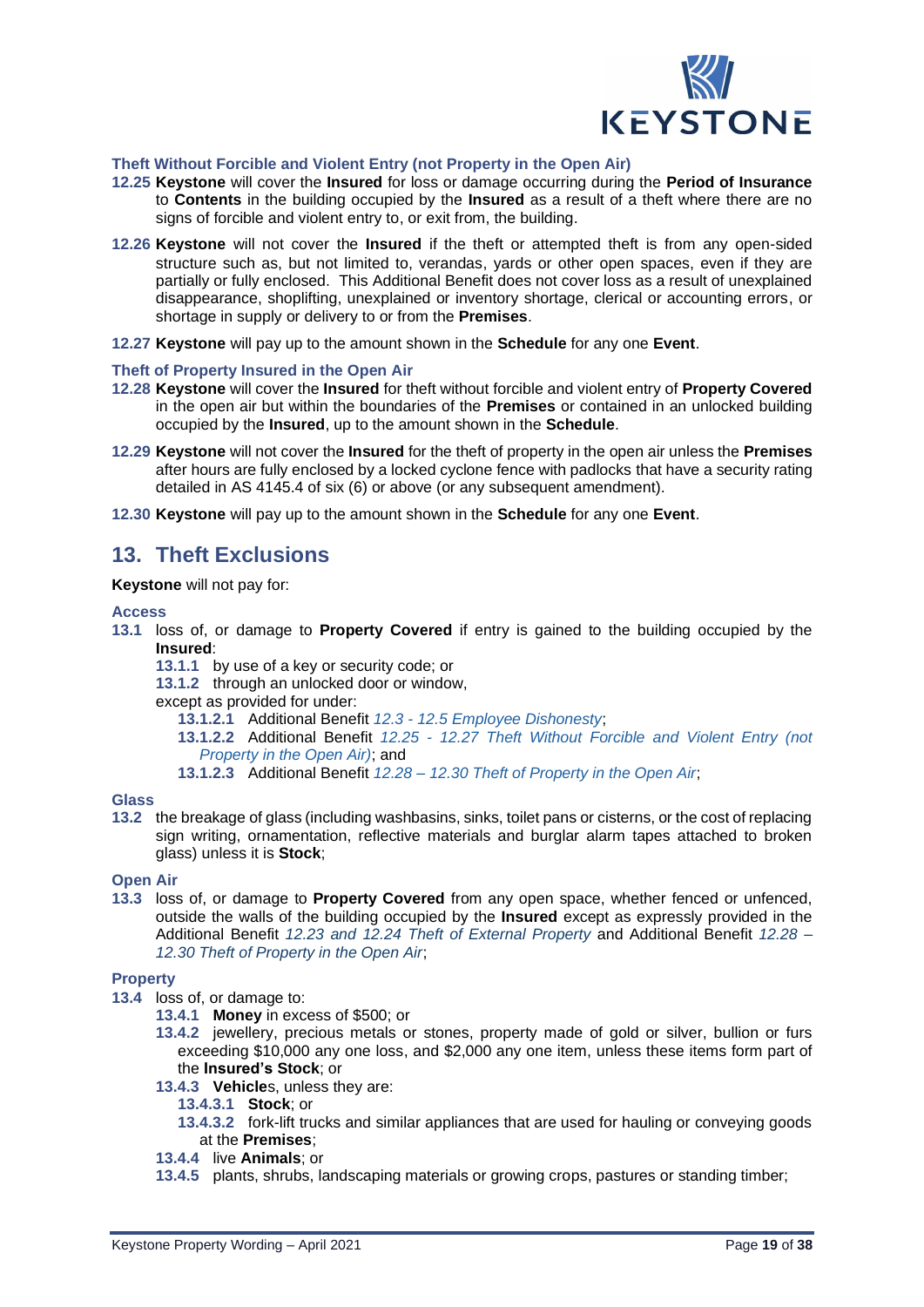

### **Theft by Persons**

**13.5** loss of, or damage to property committed by:

- **13.5.1** an **Insured**, **Employees** or any member of an **Insured's Family** other than following forcible and violent entry by the **Insured's Employees** or a member of an **Insured's Family**; or
- **13.5.2** any person or persons while lawfully at the building occupied by the **Insured**.

## **14. Theft Conditions**

These Conditions apply to *Cover 2 - Theft*.

### **Burglar Alarm**

- **14.1** If notified to **Keystone** that an alarm system is on the **Premises** that alarm must be tested and used in accordance with the manufacturer's specifications if the **Insured** own or have responsibility for operating and maintaining such burglar alarm for the purposes of the **Business**. The alarm must be activated whilst the building is unoccupied.
- **14.2** Testing and use includes resistance checking the battery, alarm detection coverage and transmission to the monitoring station.

### **Valuables**

**14.3** The **Insured** must ensure that all **Stock** that is precious stones, gold and silver articles, jewellery, watches trinkets, stamps, coins, and personal ornaments, which are individually of the value of \$500 or more, are contained in a securely locked **Safe or Strongroom** outside **Business Hours**.

### **Reinstatement**

**14.4 Keystone** will automatically reinstate the **Sum Insured** to the amount shown on the **Schedule** if **Keystone** pay an amount for a claim under *Cover 2 - Theft*. The **Insured** will not have to pay any additional premium.

# <span id="page-19-0"></span>**Cover 3 - Money**

*Cover 3 - Money* only forms part of this **Policy** when specified as Covered in the **Schedule** and is limited to the **Period of Insurance** indicated.

Cover is provided for the loss of or damage to the **Insured's Business' Money** from a wide variety of causes such as theft, armed hold up, or fire. The **Money** may be **In Transit** or at the **Premises**.

## **15. Money Insuring Clause**

- **15.1 Keystone** will cover the **Insured** for loss of or damage to **Money** occurring during the **Period of Insurance** as a result of the defined events described below:
	- **15.1.1 Money In Transit**; or
	- **15.1.2 Money** on the **Premises**; or
	- **15.1.3 Money** in a securely locked **Safe or Strongroom**; or
	- **15.1.4 Money In Custody**.

## **16. Money Basis of Settlement**

- **16.1** The maximum amount **Keystone** will pay is the **Sum Insured** shown on the **Schedule**.
- **16.2 Keystone** will pay the amount of **Money** lost or damaged if **Keystone** agree to pay a claim for loss of or damage to **Money** (other than certificates of stock, bonds, coupons and all other types of securities or travellers' cheques).
- **16.3** The amount of any certificates of stock, bonds, coupons and all other types of securities will be calculated as follows:
	- **16.3.1** if the securities can be replaced with **Keystone's** approval, the cost of replacement paid or payable by the **Insured**; or
	- **16.3.2** otherwise, the greater of:
		- **16.3.2.1** the price for which the **Insured** purchased them; or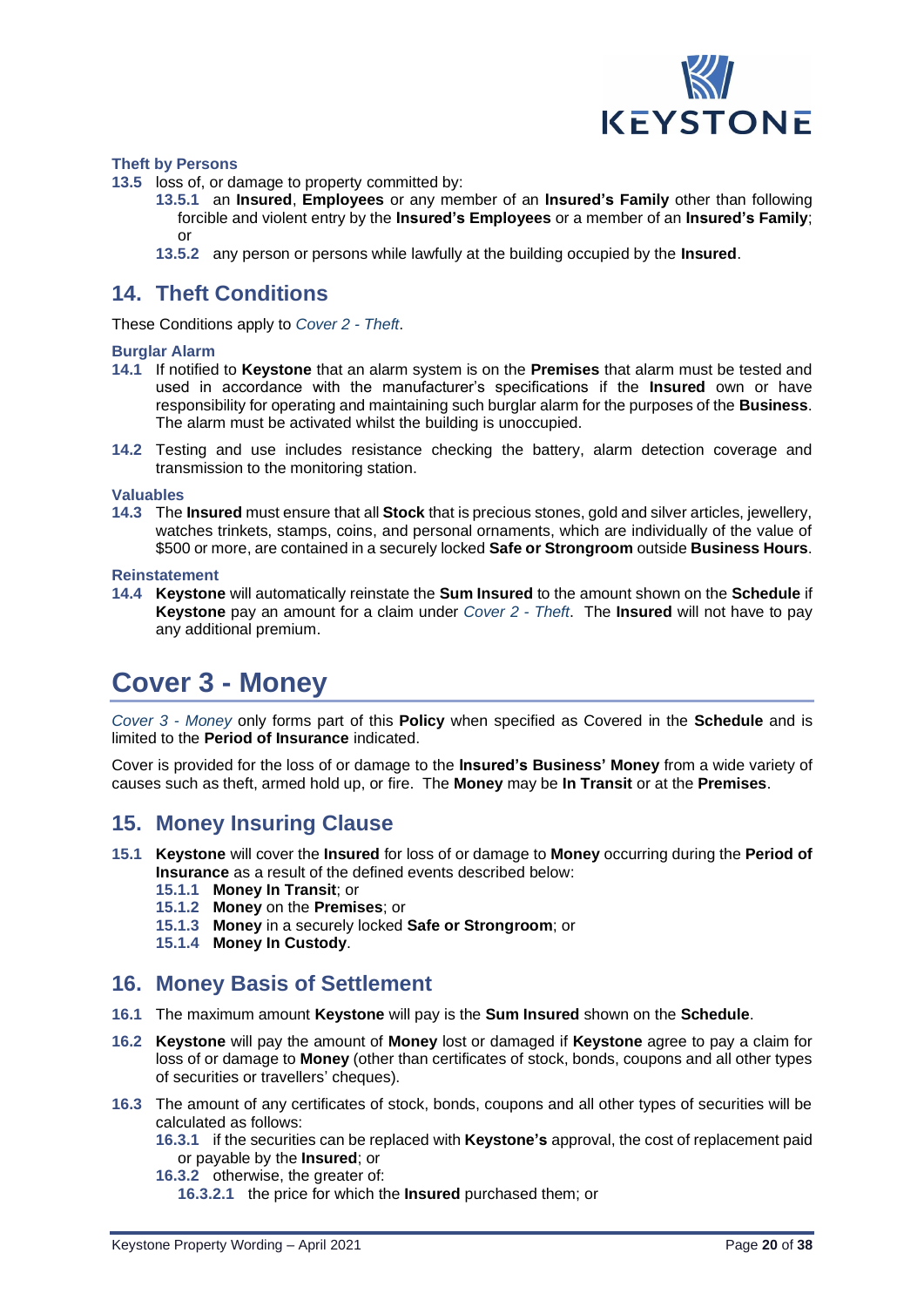

- **16.3.2.2** the closing market value on the last business day prior to the date of discovery by the **Insured** of the loss or destruction of the securities; or
- **16.3.2.3** if the time of discovery by the **Insured** is after the close of the market, their closing market value on the day of discovery by the **Insured**.
- **16.4** The value of a loss of subscription, conversion or redemption privileges through the loss of any security will be the value immediately preceding the expiration of the subscription, conversion or redemption, in the currency in which the loss was sustained.
- **16.5** Losses sustained in currencies other than Australian dollars will be calculated by converting the amount of loss to Australian dollars at the market rate at the time of settlement of the loss or such other rates as may have been expressly agreed with **Keystone**. If there is no market price or value on the relevant day, then the value shall be agreed between the **Insured** and **Keystone**, or in default, **Keystone** and the **Insured** shall submit to mediation and be bound by the decision of the mediator.
- **16.6** The amount will be calculated at the original purchase price incurred by the **Insured** in the case of travellers' cheques, discount house vouchers or lottery tickets.
- **16.7** If the **Safe or Strongroom** is lost or damaged, **Keystone** will, at **Keystone's** option:
	- **16.7.1** repair the **Safe or Strongroom**; or
	- **16.7.2** replace the **Safe or Strongroom** with an item of a specification equal to but not better or more extensive than it was when new; or
	- **16.7.3** if the loss or damage is confined to part of the **Safe or Strongroom**, repair or pay the **Insured** the cost of repair of that part plus the cost of any necessary dismantling and reassembling; or
	- **16.7.4** pay the **Insured** the cost of repairing or replacing the **Safe or Strongroom**.

**Keystone** will not pay costs of alterations, improvements or overhauls carried out when the lost or damaged **Safe or Strongroom** is repaired or replaced.

# **17. Money Extensions**

**Keystone** will also pay or provide these Extensions set out below if **Keystone** agree to pay a claim under *Cover 3 - Money* for loss or damage to **Money**.

Any amounts payable under these Extensions apply in addition to the **Sum Insured**.

### **Reinstatement of Sum Insured**

- **17.1** When a **Sum Insured** is reduced following a loss **Keystone** will automatically increase this reduced **Sum Insured** to its value immediately before the loss.
- **17.2** Note that:
	- **17.2.1** the maximum amount **Keystone** will pay during the **Period of Insurance** is limited to twice the **Sum Insured**; and
	- **17.2.2** the **Insured** pay or agree to pay any additional premium **Keystone** require.

### **Seasonal Increase Period**

**17.3 Keystone** will automatically increase the **Sum Insured** in respect of **Money** by 50% during the **Seasonal Increase Period**.

### **Temporary Protection and Security Guards**

- **17.4 Keystone** will pay the costs (determined by **Keystone** acting responsibly) incurred by the **Insured** in effecting temporary protection, or the employment of guards or watchman, by the **Insured**, to safeguard the **Money**at the **Premises** as a result of theft or attempted theft of **Money** occurring during the **Period of Insurance** and that is under this cover.
- **17.5 Keystone** will pay up to the amount shown in the **Schedule** for any one **Event**.
- **17.6** Any cover given under Clauses *17.4* and *17.5* shall not accumulate with any similar cover that may be given under Theft Extensions *11.4 - 11.6 Temporary Protection and Security Guards*.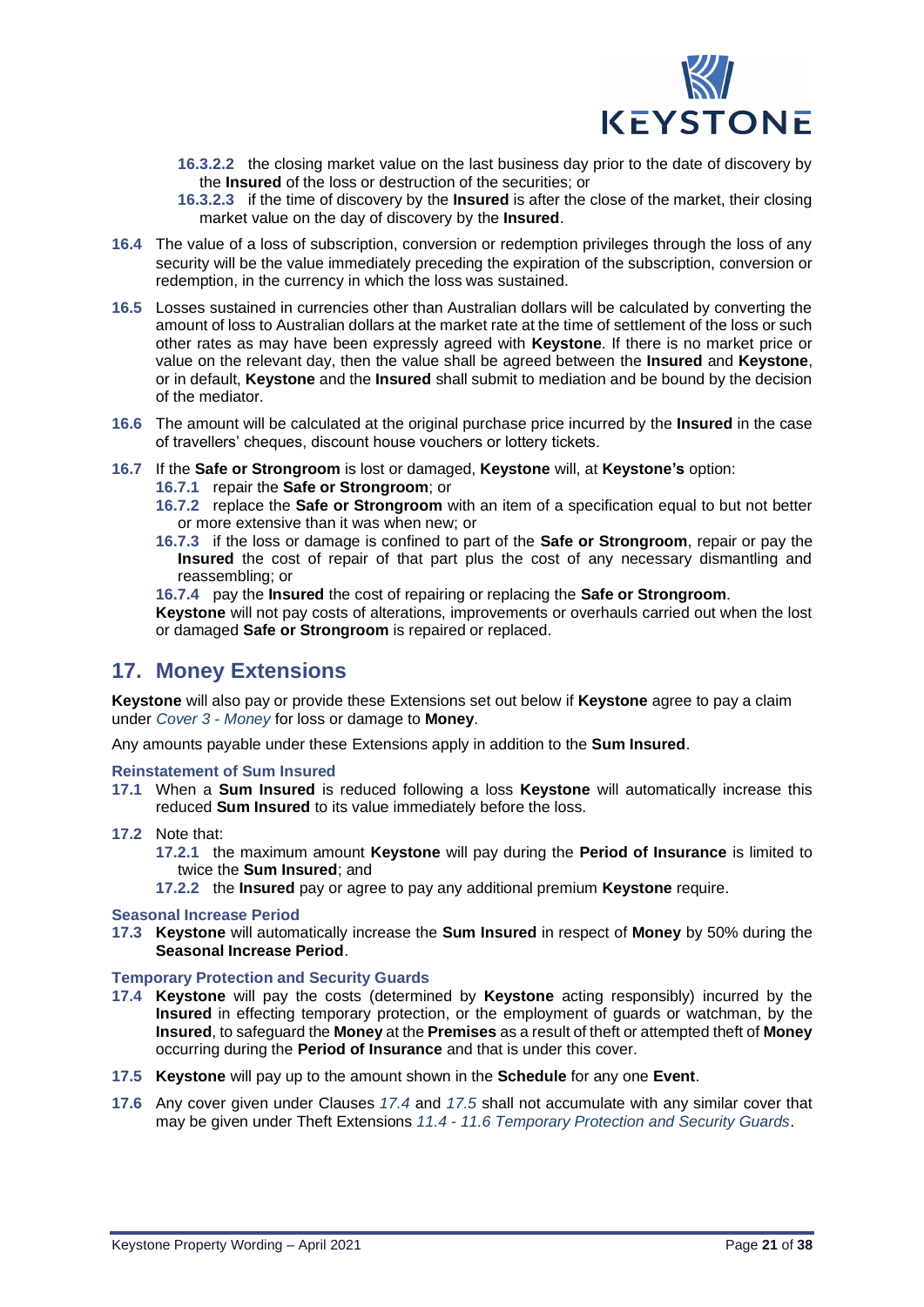

# **18. Money Additional Benefits**

**Keystone** will also provide the following Additional Benefits in this Cover.

Any amount payable under these Additional Benefits applies in addition to the **Sum Insured** unless stated otherwise below.

### **Bank and Public Holidays Additional Benefit**

- **18.1** The **Sum Insured** for **Money** is automatically increased by 100% on days that are gazetted bank or public holidays. This increase shall apply up until bank closing time on the next business day after such holiday.
- **18.2** This Additional Benefit does not apply to damage to safes or strongrooms and to the **Seasonal Increase Period**.

### **Counterfeit Currency**

- **18.3 Keystone** will pay for losses sustained by the **Insured** due to the acceptance in good faith in exchange for merchandise, **Money** or services, of counterfeit Australian currency notes.
- **18.4 Keystone** will pay up to the amount shown in the **Schedule** for any one **Event**.

### **Directors and Employees Tools-of-Trade and Personal Effects**

- **18.5 Keystone** will cover the **Insured** for loss of or damage to the personal effects of the **Insured's** directors, officers and **Employees** during a theft or attempted theft covered under *Cover 3 - Money*.
- **18.6 Keystone** will pay up to the amount shown in the **Schedule** for any one **Event**.
- **18.7** The benefits payable under this Additional Benefit shall not be cumulative if the **Insured** are covered under *Cover 2 - Theft*.

### **Employee Dishonesty**

- **18.8 Keystone** will cover the **Insured** for loss of **Money** as a direct result of **Employee** dishonesty during the **Period of Insurance** if discovered within 45 days of the **Employee** dishonesty occurring.
- **18.9** This Additional Benefit does not cover:
	- **18.9.1** any loss arising from the conduct of an **Employee** after the **Insured** has knowledge of or information about any prior act of fraud or dishonesty by the **Employee**; or
	- **18.9.2** any loss arising from the conduct of an **Employee** outside Australia; or
	- **18.9.3** any loss where the **Insured** are unable to identify which **Employee** is responsible; or
	- **18.9.4** any loss or part of a loss arising from the conduct of an **Employee**, where the proof of the loss, either as to its occurrence or as to its amount, is dependent upon an inventory stocktake or a profit and loss calculation; or
	- **18.9.5** fraud or dishonesty committed by an **Insured's Family**; or
	- **18.9.6** fraud or dishonesty committed by any of the **Insured's Employees** committed with the **Insured's** connivance.
- **18.10 Keystone** will pay up to the amount shown in the **Schedule** for any one **Event**.
- **18.11** Any cover given under this Additional Benefit shall not accumulate with any similar cover that may be given under *Cover 2 - Theft*.

### **Funeral Expenses**

- **18.12 Keystone** will cover the **Insured** for any burial or cremation costs if any director, **Employee**, officer or business partner sustains a fatal injury provided:
	- **18.12.1** their death directly results from an assault that occurs during a theft or attempted theft of **Money**owned by the **Insured** or for which the **Insured** are legally responsible in the **Period of Insurance**; and
	- **18.12.2** the death occurs within twelve (12 months) of the assault.
- **18.13 Keystone** will pay up to the amount shown in the **Schedule** for any one **Event**.
- **18.14** Any cover given under this Additional Benefit shall not accumulate with any similar cover that may be given under Theft Additional Benefit *12.6 - 12.8 Funeral Expenses*.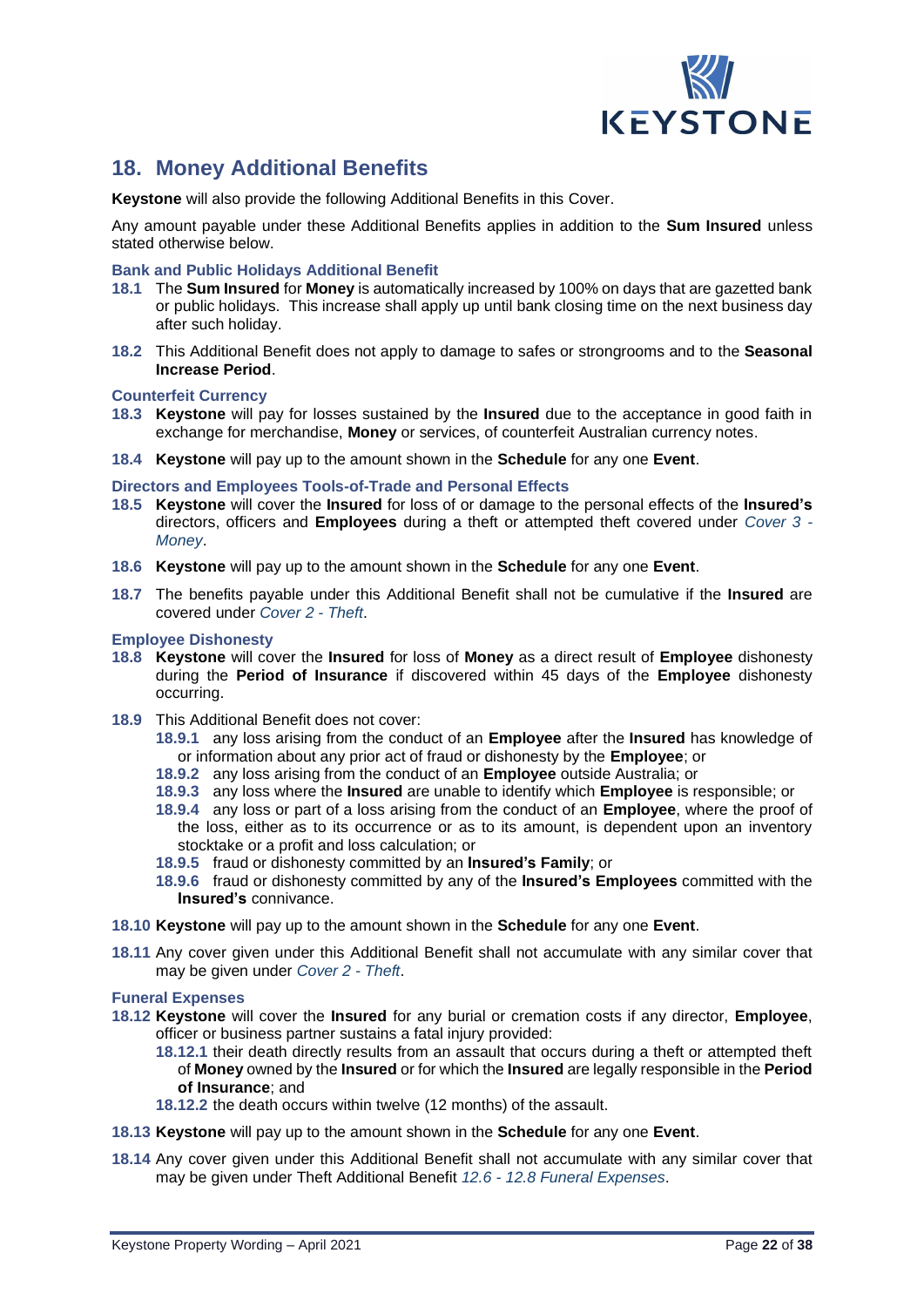

### **Loss of or Damage to Safes, Strongrooms and Cash Carrying Bags**

- **18.15 Keystone** will pay the **Insured**, if **Money** is stolen or there is an attempt at stealing the **Insured's Money** from the **Insured's Safe or Strongroom** or cash carrying bag:
	- **18.15.1** the cost of opening the **Safe or Strongroom** and of repairing or replacing any loss or damage to the **Safe or Strongroom** that was caused by the theft or attempted theft;
	- **18.15.2** for loss of or damage to the **Insured's** cash carrying bag that was caused by the theft or attempted theft.
- **18.16 Keystone** will pay up to the amount shown in the **Schedule** for any one **Event**.

### **Replacement of Locks and Keys**

- **18.17 Keystone** will pay the cost (determined by **Keystone** acting responsibly) of replacing locks, keys, magnetic keys or cards or similar devices or to change the sequence of numbers or letters used in a **Safe or Strongroom** during the **Period of Insurance** if:
	- **18.17.1** as a result of theft of **Money** under this cover, keys or combinations are stolen, or if there are reasonable grounds to believe that keys have been duplicated; or
	- **18.17.2** keys, magnetic keys or cards or similar devices are accidentally lost; or
	- **18.17.3** the sequence of numbers or letters become known by any unauthorised person or are accidentally lost; or
	- **18.17.4** circumstances have allowed the unauthorised duplication of keys, magnetic keys or cards or similar devices.
- **18.18 Keystone** will also pay the cost (determined by **Keystone** acting responsibly) of:
	- **18.18.1** opening safes or strongrooms because of the theft of keys or combinations during a theft of **Money** under this cover; and
	- **18.18.2** developing images stored on **Media** from a security camera following a theft or attempted theft of **Money** under this cover.
- **18.19 Keystone** will pay up to the amount shown in the **Schedule** for any one **Event**.
- **18.20** Any cover given under this Additional Benefit shall not accumulate with any similar cover that may be given under Theft Additional Benefit *12.15 - 12.17 Replacement of Locks and Keys*.

### **Temporary Cover for New Premises**

**18.21** Cover is extended to include **Money** at, or **In Transit** to or from any new business premises occupied by the **Insured** after the commencement of the **Period of Insurance**, within Australia, for 30 days from first being used by the **Insured** (unless the **Period of Insurance** or the **Insured's** occupancy of such premises ends sooner, whichever shall first occur), but the cover is limited to:

**18.21.1** the **Business** described in the **Schedule**; and

**18.21.2** the **Money** insured described in the **Schedule**.

- **18.22 Keystone's** maximum liability under this Additional Benefit is limited to 20% of the **Sum Insured** shown in the **Schedule** in relation to each item of **Money** covered under *Cover 3 - Money*.
- **18.23** Full details of such additional **Premises** are to be supplied to **Keystone** within 30 days of the **Insured's** commencement to use the **Premises**. If **Keystone** agree to cover **Money** at the additional **Premises** beyond this 30 day period, **Keystone** may require payment of an additional premium.

**Traveller's Money**

- **18.24 Keystone** will pay the **Insured** for loss of **Money** in the **Insured's** custody, or in the custody of the **Insured's Employee**, while the **Insured** are travelling on the **Insured's Business** anywhere in the world.
- **18.25 Keystone** will pay up to the amount shown in the **Schedule** for any one **Event**.

## **19. Money Exclusions**

**Keystone** will not pay for:

**Automatic Teller Machines (ATMs)**

**19.1** loss or damage to **Money** that does not belong to the **Insured** in or from an **ATM**;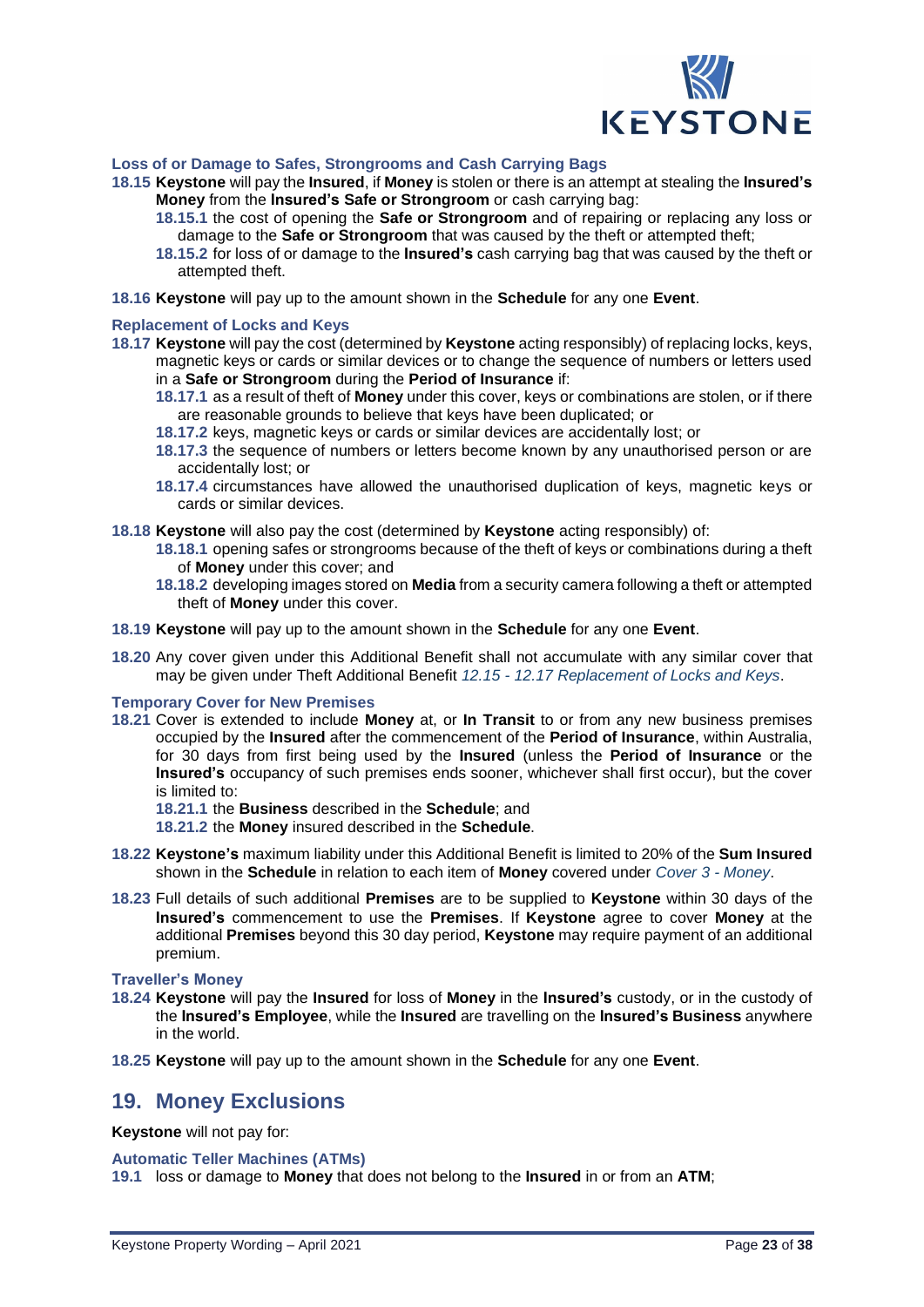

### **Consequential Loss**

**19.2** loss of use, loss of earning capacity and any other **Consequential Loss**;

### **Key or Combination in Building**

**19.3** loss or damage of **Money** from any **Safe or Strongroom** opened by a key or by use of details of a combination that are left in the building occupied by the **Insured** outside **Business Hours**;

### **Loss Outside the Commonwealth of Australia**

**19.4** loss or damage to **Money** occurring outside Australia except as provided under Additional Benefit *18.24 and 18.25 Traveller's Money*;

### **Missing Money**

**19.5** loss or damage of **Money**:

- **19.5.1** due to shortages resulting from clerical or accounting errors, or loss due to errors in receiving or paying out; or
- **19.5.2** by any intentional or wilful act or omission by an **Insured** or the **Insured's Employees** with the **Insured's** connivance other than as covered by Additional Benefit *18.8 – 18.11 Employee Dishonesty*; or
- **19.5.3** by any fraudulent or dishonest acts committed by an **Insured**, an **Insured's Family** members or any of the **Insured's Employees** acting alone or in collusion with others other than as covered by Additional Benefit *18.8 – 18.11 Employee Dishonesty*;

### **Professional Carrier**

**19.6** loss or damage to **Money** while professional **Money** carriers, professional carriers or common carriers are carrying it;

### **Unattended Money**

<span id="page-23-0"></span>**19.7** loss or damage to **Money** in or from an unattended **Vehicle** that is not locked.

# **Cover 4 - Glass**

*Cover 4 - Glass* only forms part of this **Policy** when specified as Covered in the **Schedule** and is limited to the **Period of Insurance** indicated.

Cover is provided for the **Breakage** of **Glass** which the **Insured** owns or for which the **Insured** is legally responsible, occurring during the **Period of Insurance** at the **Premises**.

## **20. Glass Insuring Clause**

**Keystone** will pay for the cost of replacement of broken **Glass** with **Glass** of similar manufacture and quality including the costs (determined by **Keystone** acting responsibly) for after-hours service by repairers, express delivery and overtime charges to repair or replace broken **Glass**. **Keystone** will also pay the extra cost necessarily incurred to comply with the minimum requirements of any statutory authority when replacing the **Glass**.

## **21. Glass Extensions**

**Keystone** will also pay or provide the Extensions set out below if **Keystone** agree to pay a claim under this Cover for loss or damage to **Glass**.

Any amounts payable under these Extensions apply in addition to the **Sum Insured**.

### **Costs**

- **21.1 Keystone** will pay for the following costs (determined by **Keystone** acting responsibly) incurred by the **Insured** and are directly related to **Breakage** of the **Glass** under this Cover:
	- **21.1.1** the cost of temporary shuttering necessary to secure otherwise exposed **Stock** or **Contents** pending replacement of the broken **Glass**; and
	- **21.1.2** the costs incurred in replacing sign-writing, ornamentation, reflective materials and burglar alarm tapes and connections attached to the broken **Glass**; and
	- **21.1.3** the cost incurred in repairing or replacing damage to window, door or showcase frames and their fittings; and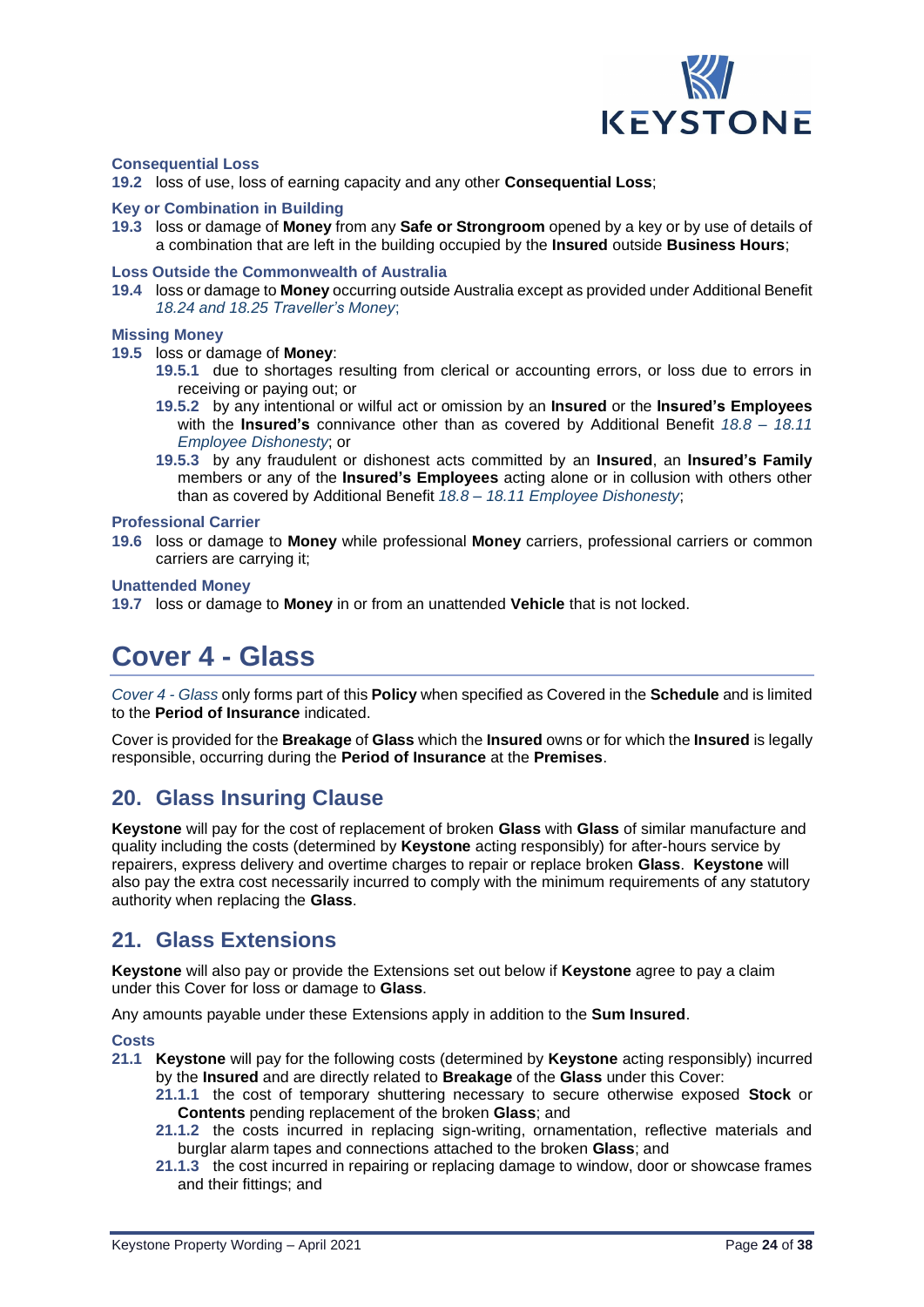

- **21.1.4** the cost incurred in repairing or replacing tiles on shop and office fronts and around the broken **Glass**.
- **21.2 Keystone** will not cover the **Insured** for the cost of repairing or replacing bars, grilles or shutters.
- **21.3 Keystone** will pay up to the amount shown in the **Schedule** for any one **Event**.

### **Destruction of Stock or Contents**

- **21.4 Keystone** will pay for destruction of or damage to the **Insured's Stock** or **Contents**, caused by broken **Glass** following the **Breakage** of **Glass** where such **Breakage** constitutes an admissible claim under this Cover.
- **21.5 Keystone** will pay up to the amount shown in the **Schedule** for any one **Event**.

### **Overtime**

**21.6 Keystone** will pay the costs (determined by **Keystone** acting responsibly) of after-hours service by repairers, express delivery and overtime charges to repair or replace broken **Glass**.

## **22. Glass Additional Benefits**

**Keystone** will also provide the following Additional Benefits in this Cover.

Any amount payable under these Additional Benefits applies in addition to the **Sum Insured**.

### **Malicious Damage**

**22.1 Keystone** will pay for the cost of replacement of **External Glass** which has suffered malicious damage. This Additional Benefit is payable even where there is no **Breakage** of **External Glass**.

### **Signs**

- **22.2 Keystone** will cover the **Insured** for loss or damage to **Signs** at the **Premises** if they break during the **Period of Insurance**.
- **22.3 Keystone** will pay up to the amount shown in the **Schedule** for any one **Event**.

## **23. Glass Exclusions**

- **23.1 Keystone** will not pay for damage to **Glass**:
	- **23.1.1** when being transported or whilst being fitted into position or removed from its fitting; or
	- **23.1.2** forming part of **Stock**; or
	- **23.1.3** in light fittings; or
	- **23.1.4** that is cracked or imperfect prior to **Breakage**; or
	- **23.1.5** that is not fit for the purpose intended; or
	- **23.1.6** that is in a glasshouse, conservatory or the like, television, computer screen or any domestic item such as a vase, china ware or **Glass** in a photo frame.

# <span id="page-24-0"></span>**Cover 5 - General Property**

*Cover 5 - General Property* only forms part of this **Policy** when specified as Covered in the **Schedule** and is limited to the **Period of Insurance** indicated.

Cover is provided for portable or valuable items that the **Insured** usually carries around with them in the course of the **Insured's Business** anywhere in the world. Any individual item worth more than \$2,500 must always be specified.

# **24. General Property Insuring Clause**

**Keystone** will cover the **Insured** for **Accidental** loss or damage to the **Insured's Property Covered** occurring anywhere in the world during the **Period of Insurance**.

# **25. General Property Basis of Settlement**

**25.1 Keystone** will at **Keystone's** option: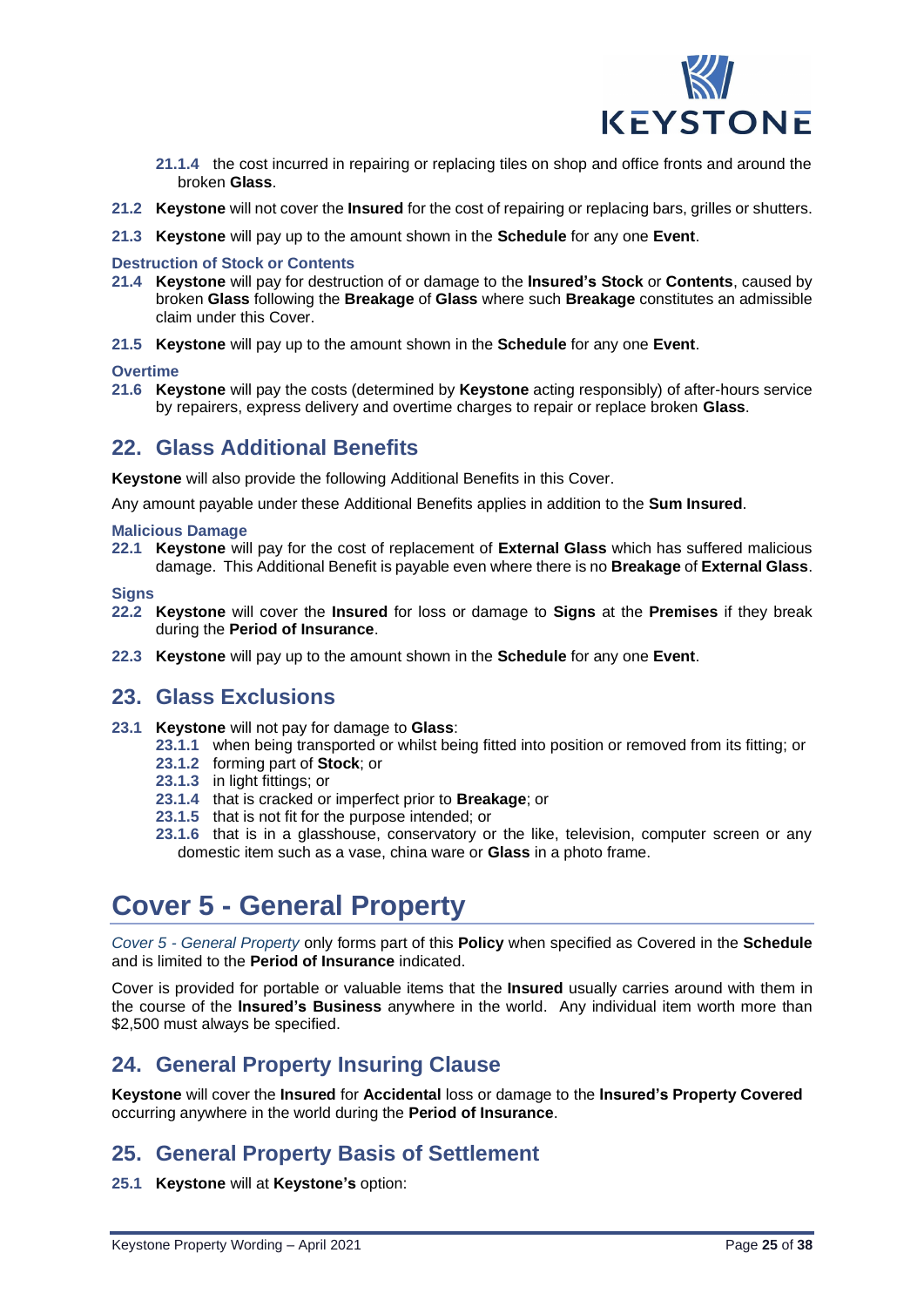

- **25.1.1** repair or replace the item of **Property Covered** (including carry case and usual accessories) to a condition equal to but not better or more extensive than its condition when new; or
- **25.1.2** pay the **Insured** the cost to repair or replace the **Property Covered**; or
- **25.1.3** replace the **Property Covered** with a new item that has the same features or features that are nearly the same as (but not less than) the item being replaced.
- **25.2** When the loss or damage is confined to a part or component of the **Property Covered**, **Keystone** will only pay for that part or component plus the cost of any necessary dismantling and reassembling.
- **25.3** The **Insured** no longer have any cover for an item or the replacement item if **Keystone** replace or pay the cost of replacing any item of **Property Covered**.
- **25.4** The maximum amount **Keystone** will pay in respect of each **Specified Item** is the **Sum Insured** for that item.
- **25.5** The maximum amount **Keystone** will pay in respect of any one **Unspecified Item** is \$2,500.
- **25.6** The maximum **Keystone** will pay during the **Period of Insurance** for all claims in respect of any particular group or class of **Unspecified Items** is the **Sum Insured** for that group or class of **Unspecified Items** set out in the **Schedule**.

# **26. General Property Extension**

**Keystone** will also pay or provide this Extension set out below if **Keystone** agree to pay a claim under *Cover 5 General Property* for loss or damage to property.

### **Reinstatement**

**26.1 Keystone** will automatically reinstate the **Sum Insured** to the amount shown on the **Schedule** if **Keystone** pay an amount for a claim under *Cover 5 General Property*. The **Insured** will not have to pay any additional premium.

# **27. General Property Additional Benefit**

**Keystone** will also provide the following Additional Benefits in this Cover.

Any amount payable under these Additional Benefits applies in addition to the **Sum Insured**.

### **Theft of Other Equipment**

- **27.1 Keystone** will cover the **Insured** for theft of any property including property not belonging to the **Insured** but in the **Insured's** physical or legal control for the purposes of the **Insured's Business** occurring during the **Period of Insurance** anywhere in the world.
- **27.2** This Additional Benefit does not cover theft committed by any member of an **Insured's Family** or by any **Employee** of the **Insured's** or committed by any person whilst lawfully at the **Insured's Premises**.
- **27.3 Keystone** will not cover the **Insured** under this Additional Benefit unless the **Property Covered** was:
	- **27.3.1** in a securely locked **Vehicle** and the theft was consequent upon forcible and violent entry to the **Vehicle**; or
	- **27.3.2** securely and permanently affixed to a building or **Vehicle** and theft is consequent upon forcible and violent removal of the insured property; or
	- **27.3.3** in a **Vehicle** and was securely chained to that **Vehicle** by a steel chain having a link diameter of 10mm or greater and a padlock that has a security rating detailed in AS 4145.4 of six (6) (or its equivalent) or above (or any subsequent amendment); or
	- **27.3.4** at an **Insured's** private residence or the private residence of the **Insured's Employee** who has been authorised by the **Insured** to have the custody and control of the **Property Covered**, however **Keystone** will not cover any theft by a tenant; or
	- **27.3.5** securely locked in a building or any part of the building and the theft is consequent upon forcible and violent entry to the building or that part of the building.

### **Keystone** will not cover any theft:

**27.3.6** committed by any person while lawfully in the building; or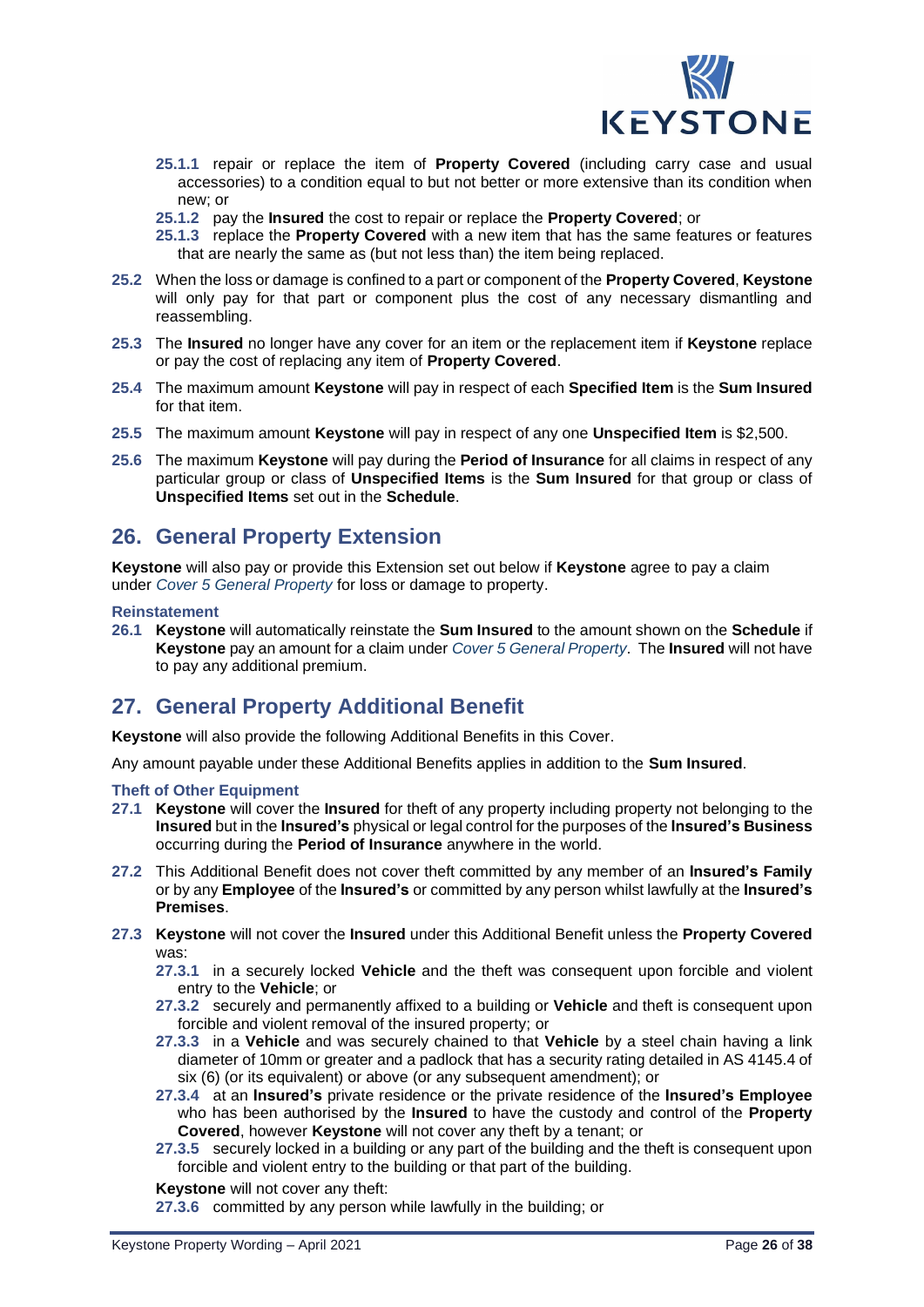

**27.3.7** of **Property Covered** which is unattended in areas of the building; or

- **27.3.8** stolen as a consequence of armed hold-up or the threat of physical violence.
- **27.4 Keystone** will pay up to the amount shown in the **Schedule** for any one **Event**.

# **28. General Property Exclusions**

**Keystone** will not pay for:

- **28.1** loss or damage to any **Unspecified Item** of property unless the **Insured's Schedule** shows that the **Insured** have cover for **Unspecified Items**;
- **28.2** loss or damage caused by or arising out of:
	- **28.2.1** wear and tear, fading, gradual deterioration or developing flaws, normal upkeep or making good, or any gradual cause; or
		- **28.2.2** moths, termites or other insects or vermin; or
		- **28.2.3** scratching, biting or chewing by any **Animal**; or
		- **28.2.4** chipping, scratching, denting or marring that does not materially affect the use or operation of the **Property Covered**; or
		- **28.2.5** change in colour, loss of weight, change in flavour, texture or finish; or
		- **28.2.6** the action of light, atmospheric conditions, any form of **Fungus** or variations or extremes of temperature, rust or oxidation, wet or dry rot, corrosion, inherent vice or latent defect; or
		- **28.2.7** mechanical, hydraulic, electrical or electronic breakdown, burn-out, failure, malfunction or derangement of any equipment or device; or
		- **28.2.8** smut or smoke from industrial operations (other than sudden and unforeseen resultant damage); or
		- **28.2.9** any faults or defects in any item of insured property that the **Insured** or any of the **Insured's Employee**s knew about before taking out this Cover; or
		- **28.2.10** faulty materials or faulty workmanship;
- **28.3** loss or damage to any item worth more than \$2,500 unless it is a **Specified Item**;
- **28.4** loss or damage to **Money** or documents of any kind;
- **28.5** loss of use, loss of earning capacity and any other **Consequential Loss**;
- **28.6** loss or damage to property as a result of:
	- **28.6.1** total or partial destruction, distortion, erasure, corruption, alteration, misinterpretation or misappropriation of **Electronic Data**; or
	- **28.6.2** breakdown or malfunction of the processing system including operator error or omission in creating, amending, loading, deleting or using **Electronic Data**; or
	- **28.6.3** total or partial inability or failure to receive, send, access or use **Electronic Data** for any time or at all; or
	- **28.6.4** an act committed by any member of an **Insured's Family** or by any **Employee** of the **Insured's** or committed by any person whilst lawfully at the **Insured's Premises**.

# <span id="page-26-0"></span>**Extensions**

**29.** These Extensions are all subject to the terms and conditions of this **Policy** unless expressly stated otherwise.

### **Approved Claim Preparation Costs**

- **29.1 Keystone** will pay for professional fees and such other expenses (determined by **Keystone** acting responsibly) incurred by the **Insured** for the preparation and negotiation of a claim under a Cover in addition to the amount of cover provided by each Cover.
- **29.2** The **Insured** must obtain **Keystone's** written approval to incur claim preparation costs before the **Insured** incurs them, to which **Keystone** agree not to unreasonably withhold consent.
- **29.3 Keystone** will pay up to the amount shown in the **Schedule** for any one **Event**.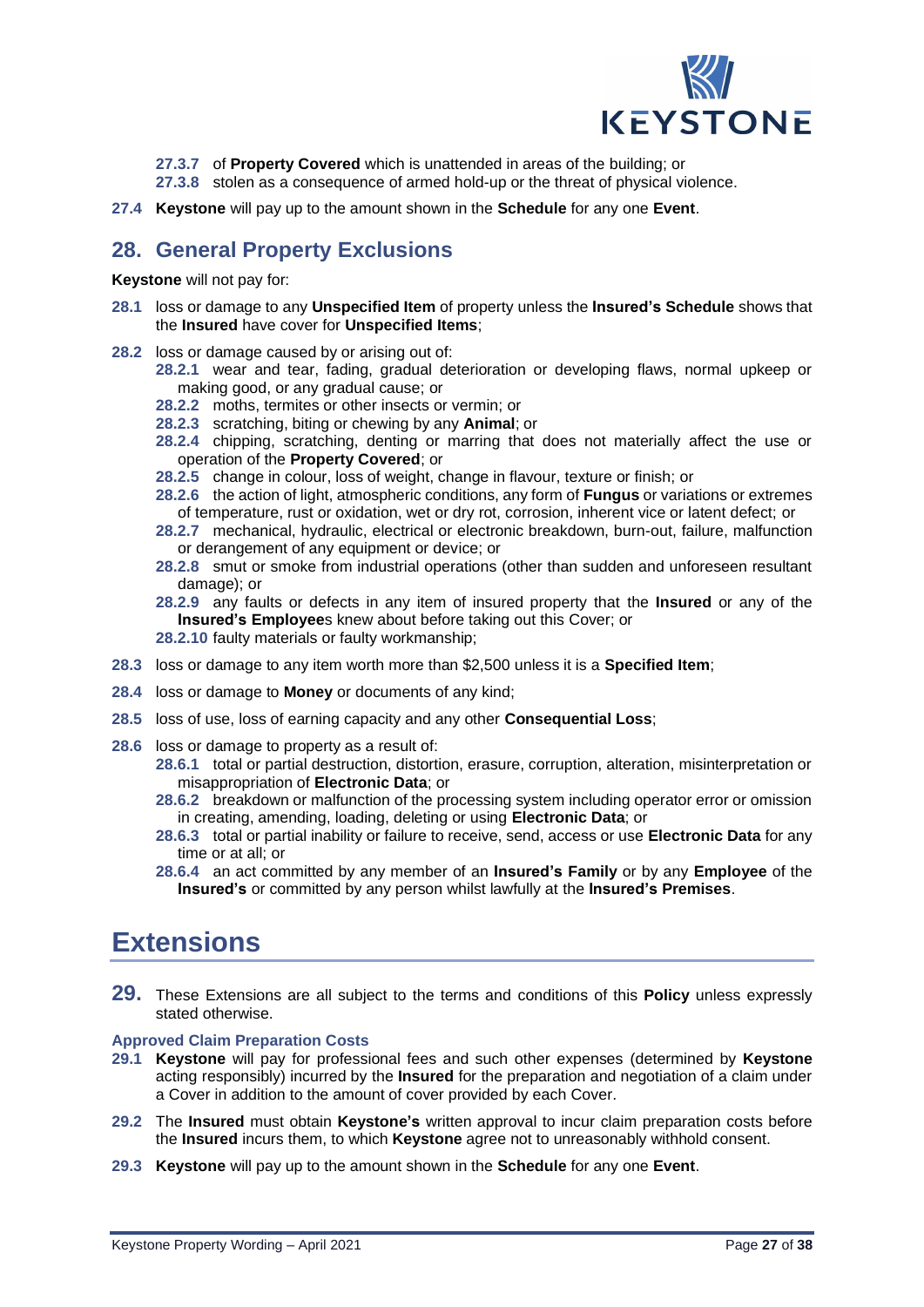

### **Emergency Mitigation Costs**

**29.4 Keystone** give the **Insured** the authority to arrange emergency repairs on **Keystone's** behalf in the case of an emergency where the **Insured** is required to prevent further loss or damage to the **Insured's Property Covered** as a direct result of that emergency, and the **Property Covered** is covered by this **Policy**.

### **Repairs to Damage by the Insured**

**29.5 Keystone** agree to pay the **Insured's** labour costs and overhead expenses subject to the terms and conditions of the **Policy** when **Keystone** agree that the repair of the damage can be undertaken by the **Insured** or the **Insured's Employees**. **Keystone** will not pay more than the amount required by a competent contractor to do the same work.

### **Payment of Rewards**

- **29.6 Keystone** will reimburse any public reward expense paid by the **Insured** to recover property or to identify the offenders responsible following loss, destruction or damage to the **Insured's Property Covered** for which a claim has been paid under Covers: Property Damage, Theft, Money and Glass of this **Policy** in addition to the amount of cover provided in each Cover. This is on the proviso that:
	- **29.6.1** the terms of the reward are agreed by **Keystone** and approved by the relevant Authority before being offered; and
	- **29.6.2 Keystone's** payment does not exceed the value of the property lost destroyed or damaged.
- **29.7 Keystone** agree not to unreasonably withhold consent to the terms or the amount of any reward payable under this **Policy** provision nor does **Keystone's** offer to pay such reward in any way limit the amount of any reward the **Insured** may wish to offer for the **Insured's** own account.
- <span id="page-27-0"></span>**29.8 Keystone** will pay up to the amount shown in the **Schedule** for any one **Event**.

# **Exclusions**

**30.** These Exclusions apply to all Covers unless expressly stated otherwise.

### **Consequential Loss**

**30.1** This **Policy** does not cover loss of use, loss of earning capacity and any other **Consequential Loss**.

### **Electronic Data**

- **30.2** This **Policy** does not cover:
	- **30.2.1** total or partial destruction, distortion, erasure, corruption, alteration, misinterpretation or misappropriation of **Electronic Data**; or
	- **30.2.2** error in creating, amending, entering, deleting or using **Electronic Data**; or
	- **30.2.3** total or partial inability or failure to receive, send, access or use **Electronic Data** for any time or at all from any cause whatsoever, regardless of any other contributing cause or **Event** whenever it may occur.
- **30.3** Where an event listed below (being an event covered in *Cover 1 - Property Damage* or *Cover 5 - General Property* of this **Policy**, except for this Exclusion) is caused by any of the matters described in *clause 30.2* above, this **Policy**, subject to all its provisions, will cover:
	- **30.3.1** total or partial destruction, distortion, erasure, corruption, alteration, misinterpretation or misappropriation of **Electronic Data**; or
	- **30.3.2** error in creating, amending, entering, deleting or using **Electronic Data**.
- **30.4** This Exclusion does not apply where an event listed below caused any of the matters described in *clause 30.2* above:
	- **30.4.1** fire; or
	- **30.4.2** lightning or thunderbolt; or
	- **30.4.3** explosion or implosion; or
	- **30.4.4** storm and wind; or
	- **30.4.5** water damage; or
	- **30.4.6** impact; or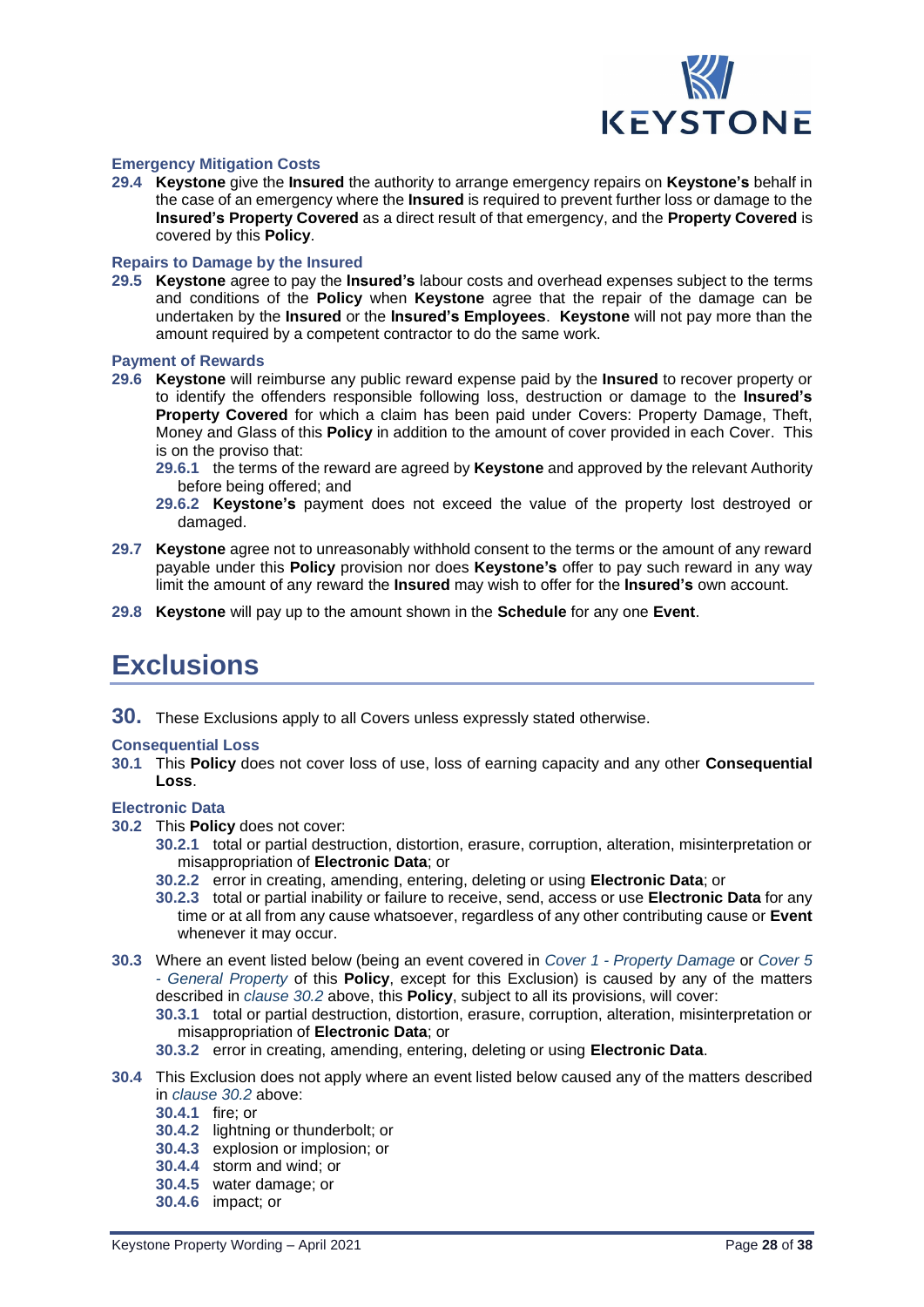

- **30.4.7** earthquake, including tsunami, subterranean fire, volcanic eruption or fire resulting from any of these; or
- **30.4.8** theft of **Electronic Data** solely where such theft is accompanied by theft of the computer hardware, firmware, medium, microchip, integrated circuit or similar device containing such **Electronic Data**.

### **Flood**

**30.5** This **Policy** does not cover **Flood**.

### **Geographical Limitations**

**30.6 Keystone** will not pay for any loss or damage to the **Insured's Property Covered** that is outside Australia at the time of its loss or damage, except as specifically stated otherwise in the appropriate Cover, unless **Keystone** agree in writing to the contrary.

### **Intentional Acts**

**30.7** This **Policy** does not cover intentional acts by an **Insured** or another party committed with the **Insured's** knowledge and consent and which an **Insured** can prevent.

### **Known Defects**

**30.8 Keystone** will not pay for loss or damage caused by faults or defects known to an **Insured** or any **Employee** whose knowledge in law would be deemed to be the **Insured's** and not disclosed to **Keystone** at the time this insurance was arranged.

### **Non-Compliance**

**30.9** This **Policy** does not cover loss or damage, or liability caused by or because of an **Insured's** failure to take reasonable precautions to comply with any relevant statutory obligations, by-laws, regulations, public authority requirements or safety requirements.

### **Radioactivity**

- **30.10** This **Policy** does not cover claims directly or indirectly caused by, or arising from, or in consequence of, or contributed to by ionising radiation or contamination by radioactivity from any nuclear fuel or from any nuclear waste from the combustion of nuclear fuel or from the radioactive, toxic, explosive or other hazardous properties of any explosive nuclear assembly or nuclear component thereof.
- **30.11** This Exclusion does not apply to liability arising from radioisotopes, radium or radium compounds when used away from the place where such are made or produced and when used exclusively incidental to ordinary industrial, educational, medical or research pursuits.

### **Sanctions**

**30.12** This **Policy** does not cover any claim or action that would be in contravention of any sanction, prohibition or restriction under United Nations resolutions or trade or economic sanctions, laws or regulations of Australia, the European Union, United Kingdom or United States of America.

### **Terrorism**

- **30.13** This **Policy** does not insure any act of **Terrorism**, or any action taken in controlling, preventing, suppressing or in any way relating to an act of **Terrorism**.
- **30.14** This Exclusion does not apply to:
	- **30.14.1** Cover 2 Theft; or
	- **30.14.2** Cover 3 Money; or
	- **30.14.3** Cover 4 Glass; or
	- **30.14.4** Cover 5 General Property.

### **Un-occupancy**

- **30.15 Keystone** will not pay for any loss or damage to the **Insured's Property Covered** if the occurrence happens after the **Insured's Premises** has been unoccupied for more than 90 consecutive days, unless **Keystone** otherwise agree in writing. This Exclusion does not apply to damage caused by:
	- **30.15.1** lightning, earthquake, volcanic eruption, tsunami and subterranean fire; or
	- **30.15.2** impact by road **Vehicle** or their loads, **Animals**, trees or branches, meteorite, **Aircraft** or other aerial devices or articles dropped from them, sonic boom or space debris, falling communication masts, towers, antennae or dishes, falling buildings or structures or parts thereof which do not belong to the **Insured**; or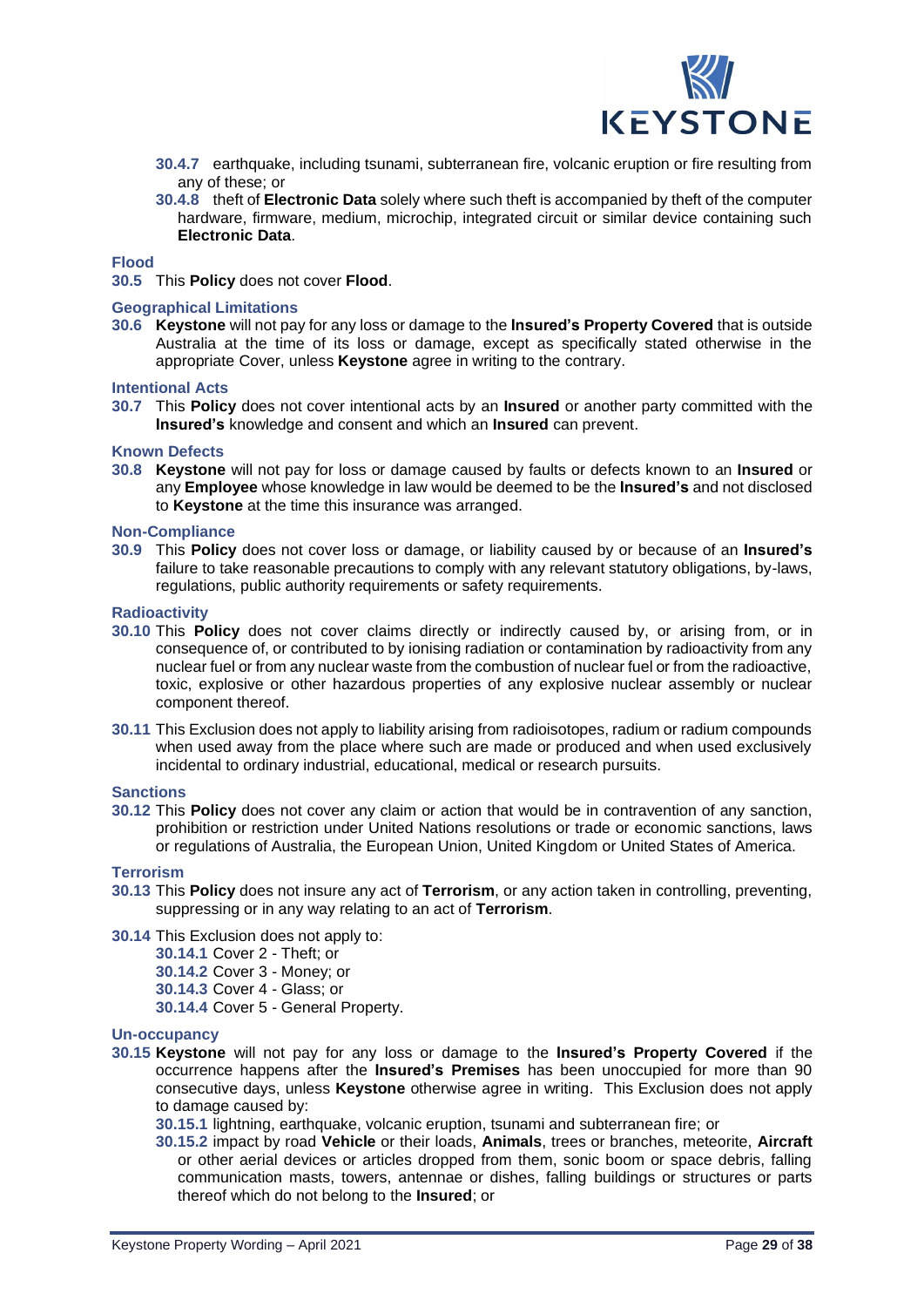

- **30.15.3** riots, civil commotions and strikes.
- **30.16** This Exclusion will not apply if the **Premises** are partly occupied.

**War**

**30.17** This **Policy** does not cover claims directly or indirectly caused by, or arising from, or in consequence of, or contributed to by war, invasion, acts of foreign enemies, hostilities (whether war has been declared or not), civil war, rebellion, revolution, insurrection, military or usurped power or confiscation or nationalisation or requisition or destruction of or damage to property by, or under the order of, any government or public or local authority.

# <span id="page-29-0"></span>**Claims Conditions**

**31.** The following Claims Conditions apply to enable **Keystone** to process a claim under any Cover of this **Policy**.

### **Admitting Liability**

**31.1** The **Insured** must not admit liability for any loss, damage or injury, or settle or attempt to settle or defend any claim without **Keystone's** written consent.

### **Claims Settlement**

- **31.2** The **Insured** must tell **Keystone** the **Insured's** entitlement to input tax credits for the **Insured's** insurance **Premium** if the **Insured** are registered, or should be registered for GST purposes, if any **Event** occurs which gives or may give rise to a claim. **Keystone** will not cover the **Insured** for any resulting fines, penalties or tax charges if the information the **Insured** give **Keystone** is incorrect.
- **31.3** Any cash payments made to the **Insured** under this **Policy** will be based on costs including GST. However, if the **Insured** are, or would be, entitled to claim any input tax credits for the repair or replacement of the **Property Covered** or for other things insured by this **Policy**, **Keystone** will reduce **Keystone's** payment to the **Insured** by the amount of the **Insured's** input tax credit entitlement.
- **31.4** The future conduct of a claim becomes the **Insured's** responsibility if, at any time, **Keystone** pay the **Insured** the **Sum Insured** for any claim under this **Policy**. **Keystone** may also pay any Extensions or Additional Benefits that are in addition to the **Sum Insured**.

### **Conduct of Claims**

- **31.5 Keystone** may appoint legal or other representatives to assist in the conduct of a claim.
- **31.6 Keystone** shall have the right and full discretion to conduct claims.
- **31.7 Keystone** reserve the right to negotiate and settle any claim on terms **Keystone** consider appropriate.

### **Co-operation and Mitigation**

- **31.8** The **Insured** must give **Keystone** such information and assistance as **Keystone** consider necessary to:
	- **31.8.1** determine an appropriate course of action in relation to any claim; and
	- **31.8.2** identify any parties that the **Insured** may have rights against relating to any claim.
- **31.9** The **Insured** must take all reasonable steps to avoid, minimise or mitigate any loss or damage that is or may be the subject of a claim.
- **31.10** Compliance with this Claims Condition will be at the **Insured's** own expense.
- **31.11 Keystone** has the right to reduce any liability in respect of a **Claim** under this **Policy** by the amount which fairly represents the extent to which **Keystone's** interests were prejudiced as a result of the **Insured's** breach of this Claims Condition.

### **Foreign Currency**

**31.12** Any payments made, or costs and expenses incurred in a currency other than Australian dollars shall be converted to and paid in Australian dollars based upon the rate of exchange published by the Reserve Bank of Australia on the date that the payments were made or costs and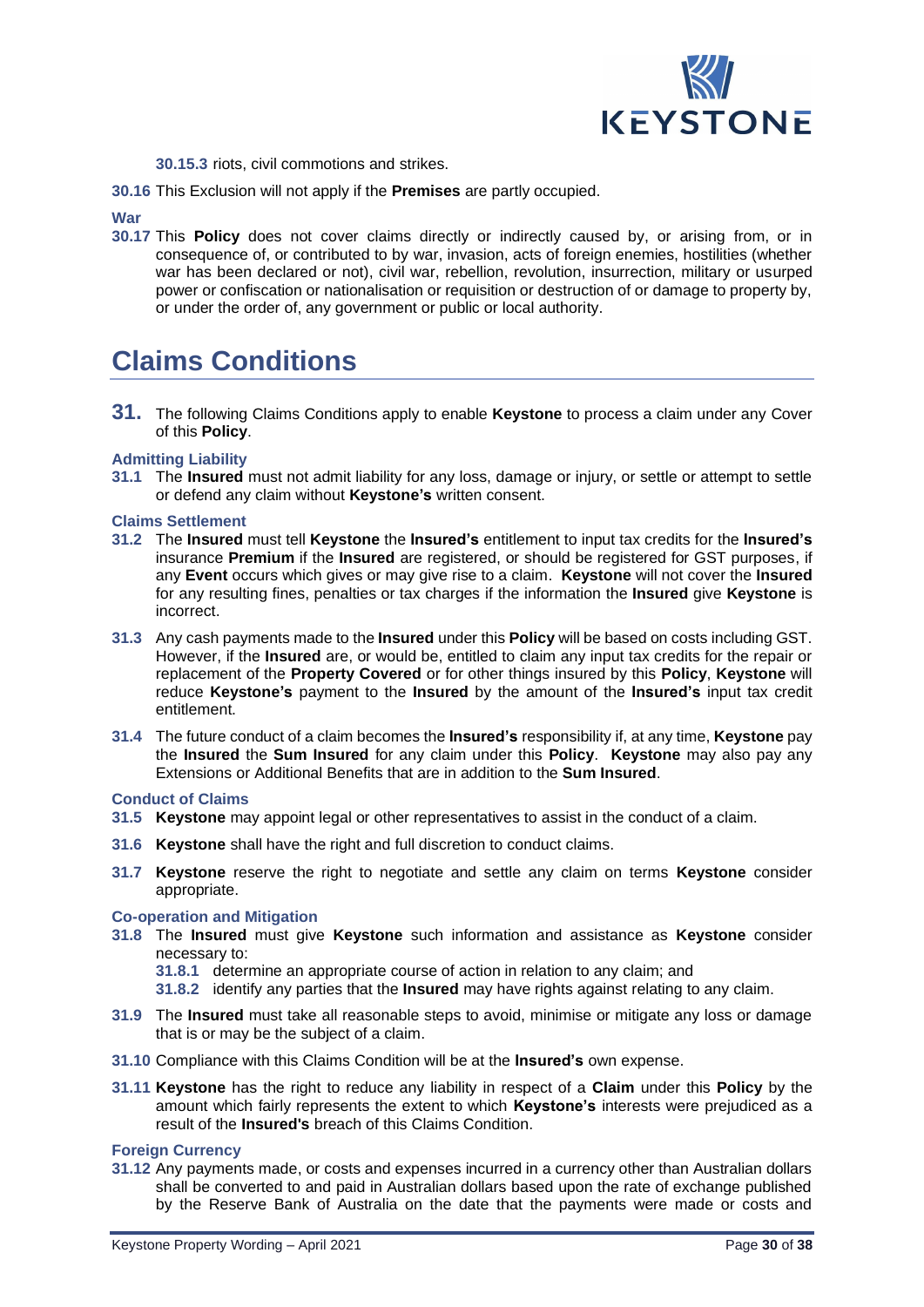

expenses were incurred, or the preceding date should they be incurred on a weekend or public holiday.

### **Not Authorise the Repair or Replacement**

- **31.13** The **Insured** must not authorise the repair or replacement of anything without **Keystone's** agreement.
- **31.14 Keystone** give the **Insured** authority to arrange emergency repairs on **Keystone's** behalf where the **Insured** is required to prevent further loss or damage to the **Insured's** property as a direct result of an emergency and the property is covered by this **Policy**.

### **Notify Claim**

**31.15** The **Insured** must:

- **31.15.1** notify the police immediately following a theft or burglary or when any property is misappropriated, lost or maliciously damaged; and
- **31.15.2** notify **Keystone** as soon as possible giving **Keystone** all the known details of the event including the police event number if available.

### **Keystone's Rights of Possession**

**31.16 Keystone**, **Keystone's** employees or **Keystone's** agents have the right to enter any building or area where loss or damage has occurred and take possession of **Property Covered** or require the **Property Covered** to be delivered to **Keystone**.

### **Progress Payments**

**31.17 Keystone** will make progress payments on claims at intervals to be agreed by **Keystone** following receipt of an interim report from **Keystone's** loss adjuster or representative. **Keystone** will not unreasonably withhold progress payments.

### **Proof of Fraud or Dishonesty**

**31.18** The **Insured** must supply **Keystone** with all records and documents that may assist **Keystone** in substantiating and investigating any act of fraud or dishonesty and the **Insured's** rights of recovery in the event of a claim. This includes but is not limited to all records (including computer, electronic and accounting records), video and audio recordings, working papers, internal memoranda, police reports, accounting records and audit documents.

### **Provide Proof of Ownership**

- **31.19** The **Insured** must supply **Keystone** with all the information and documentation that **Keystone** request to prove the **Insured's** ownership or legal responsibility for the **Property Covered** and its value.
- **31.20 Keystone** will decide what is acceptable proof of ownership and value based on the **Property Covered** for which the **Insured** are claiming, the age of the item and its value at the time of loss or damage.
- **31.21** Examples of the type of documentation that may be required include, but are not limited to:
	- **31.21.1** tax invoices and/or receipts for **Property Covered**; and/or
		- **31.21.2** photographs of the **Property Covered**; and/or
		- **31.21.3** copies of any relevant contracts or agreements; and/or
	- **31.21.4** statutory declaration verifying the details of the **Insured's** claim and any other matters connected with it; and/or
	- **31.21.5** quotes for replacement items.
- **31.22 Keystone** understand the **Insured** may not keep such information for every business item the **Insured** own, especially if items are recorded in the **Insured's** books of account. The **Insured** or the **Insured's** accountant may have records for tax purposes and these may be sufficient to prove ownership.

### **Retain All Damaged Property**

### **31.23** The **Insured** must:

**31.23.1** retain and preserve all damaged property for **Keystone's** inspection prior to authorisation of repairs unless alterations and repairs are immediately necessary for safety reasons or to minimise or prevent further loss, damage or injury. If repairs are necessarily carried out without **Keystone's** prior approval, the **Insured** are still required where reasonably practical, to retain and preserve all damaged property for **Keystone's** inspection; and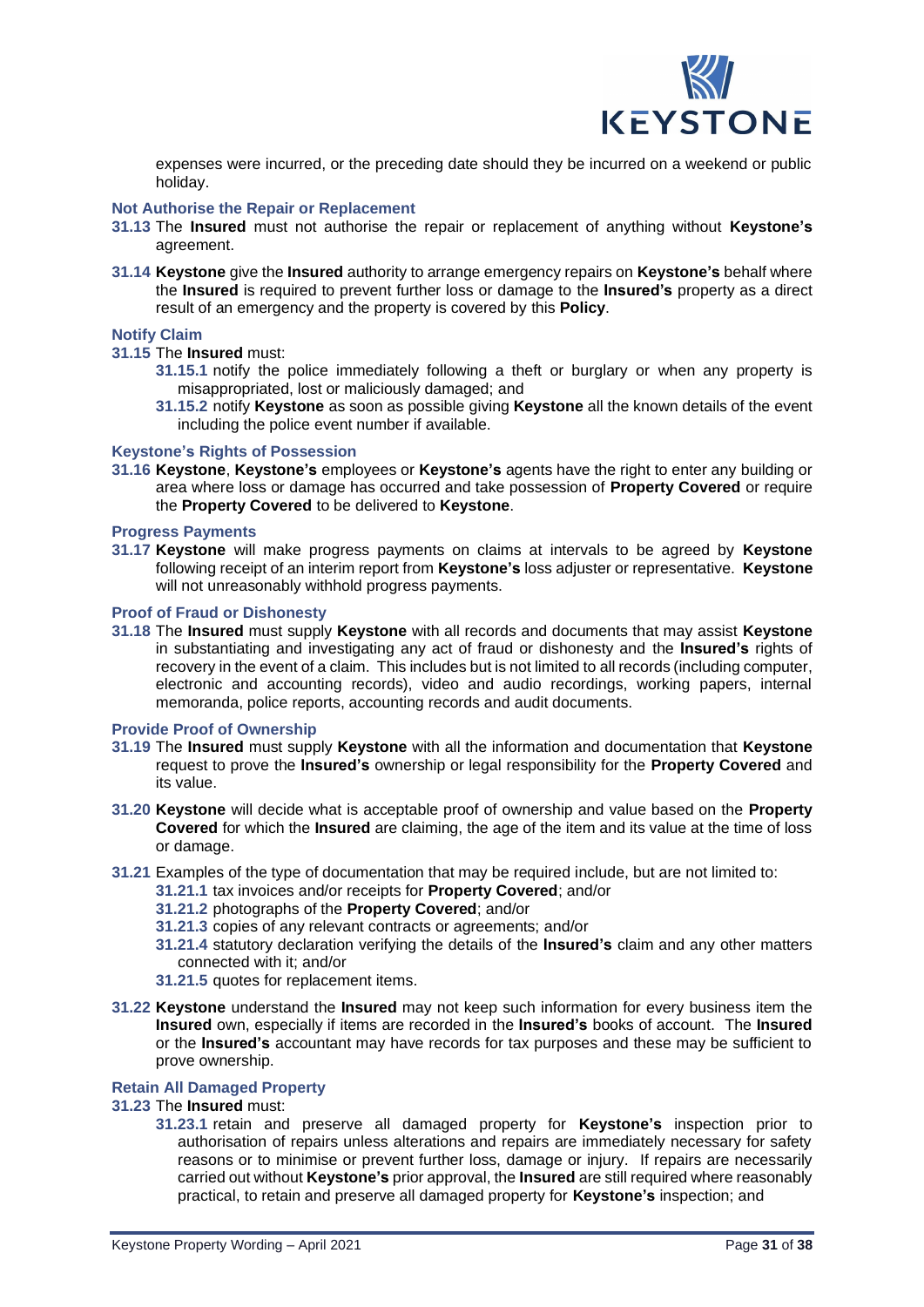

**31.23.2** use the **Insured's** best endeavours to preserve all property, products, plant and all other things that may assist **Keystone** in investigating a claim, including assisting in determining if there are rights of recovery against another entity or person.

### **Recoveries**

- **31.24** Recoveries (whether effected by **Keystone** or by an **Insured**), less the cost of recovery, shall be distributed as follows:
	- **31.24.1** first, to the **Insured** for the amount of loss otherwise covered but in excess of the **Sum Insured** less any applicable **Excess**; and
	- **31.24.2** second, to **Keystone** for the amount paid to the **Insured** for covered losses; and
	- **31.24.3** third, to the **Insured** for the applicable **Excess**.

### **Sale of Salvage**

**31.25 Keystone** will not sell or dispose of any salvage without giving the **Insured** the opportunity to buy it at its salvage value, provided that this Claims Condition does not allow the **Insured** to abandon the property to **Keystone**.

# <span id="page-31-0"></span>**General Conditions**

**32.** The following General Conditions apply to all Covers of this **Policy** unless expressly stated otherwise. Breach of a condition or warranty without the **Insured's** knowledge or consent, or error in name, description, or situation of property will not prejudice the **Insured's** rights under this **Policy** provided notice in writing is given to **Keystone** when such breach or error comes to the **Insured's** knowledge. Reasonable extra premium (determined by **Keystone** acting responsibly) shall be paid if required, from the date of such breach or error.

### **Accountancy Records**

**32.1** The **Insured** must provide to **Keystone** all books of account, business books and other documents as may be required to investigate or verify claims. If the **Insured** does not, **Keystone** may refuse to pay or may reduce the amount of a claim.

### **Acquisition of Companies**

- **32.2 Keystone** will provide cover for a company or companies acquired by the **Insured** where the business is of a similar occupation to that stated in the **Schedule** subject to the **Insured's** acceptance of **Keystone's** terms, undertaking to pay any additional premium required by **Keystone**, and provided that the **Insured** notifies **Keystone** in writing within 30 days of the acquisition of:
	- **32.2.1** any company or other legal entity acquired during the **Period of Insurance**; or
	- **32.2.2** any property or liability associated with such company or any other legal entity or business undertaking or operation.
- **32.3 Keystone's** liability shall not exceed the **Sum Insured** or sub-limit applicable under the relevant Covers making up this **Policy** for each **Category** of property.

### **Assignment**

**32.4** This **Policy** cannot be assigned by the **Insured**.

### **Authorisation**

**32.5** The **Principal Insured** is the agent for each **Insured** and each **Insured** is bound by any statement, act or omission of the **Principal Insured** for all purposes under this **Policy**.

### **Cancellation**

- **32.6 Keystone** may only cancel this **Policy** pursuant to the *Insurance Contracts Act 1984 (Cth).*
- **32.7** The **Principal Insured** may cancel this **Policy** at any time by giving written notice to **Keystone**.
- **32.8 Keystone** may retain the pro rata proportion of the **Premium**. Note that in the event of the notification of a claim which is covered under this **Policy**, the **Premium** shall be regarded as fully earned and may be retained by **Keystone**.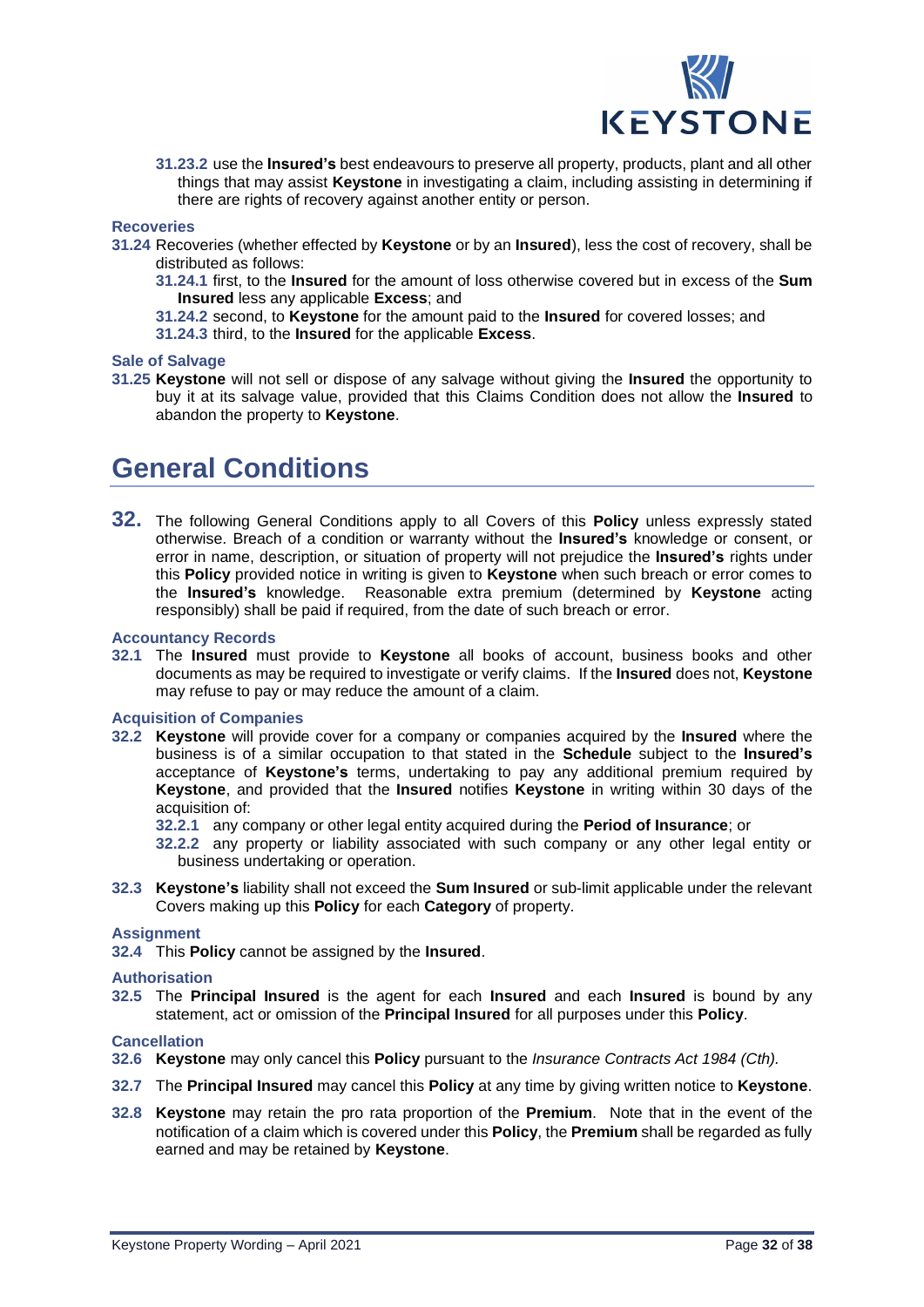

### **Consideration**

- **32.9** The cover provided by **Keystone** under this **Policy** is in consideration of the payment of the **Premium**.
- **32.10** The **Insured** must pay the **Premium** specified in the **Schedule** for the **Period of Insurance** to **Keystone** by the due date. The due date is on or before thirty (30) days after the inception date of the **Period of Insurance** or such other time that **Keystone** agrees in writing. If the **Insured** fails to pay the **Premium** by the due date, **Keystone** is entitled to cancel this **Policy** in accordance with the *Insurance Contracts Act 1984 (Cth)*.

### **Construction and Interpretation**

- **32.11** Paragraph titles used in this **Policy** are included for descriptive purposes only and do not form part of this **Policy** for the purposes of its construction or interpretation.
- **32.12** Words denoting the singular include the plural and vice versa except where the context otherwise requires.

### **Designation of Property**

- **32.13 Keystone** agree to accept the designation under which any property appears in the **Insured's** books of account to determine under which item any property is insured.
- **32.14** This General Condition shall not apply to *Cover 2 - Theft* with respect to tobacco, products containing tobacco, cigars, cigarettes and alcohol.
- **32.15 Stock** does not include tobacco, products containing tobacco, cigars, cigarettes or alcohol under *Cover 2 - Theft*, unless they are specified on the **Schedule**.

### **Endorsements**

**32.16** An **Endorsement** does not affect or increase the **Sum Insured** or any other term, except to the extent specifically provided in the **Endorsement**. For the avoidance of doubt, each **Endorsement** is otherwise subject to all the terms of this **Policy**.

### **Enforceability**

**32.17** This **Policy** must have a **Schedule** attached to it which has been signed by an authorised officer of **Keystone** to be enforceable.

### **Excess**

- **32.18** The **Insured** must pay the **Excess** that applies to claims under this **Policy**. The **Excess** that applies will depend on the circumstances of the claim. The amount of the **Excess** and the circumstances that each **Excess** applies to are shown on the **Schedule** or set out in the applicable Cover. **Keystone** will tell the **Insured** how to pay the **Excess** and to whom to pay it.
- **32.19 Excess** shall not be aggregated and only the highest single **Excess** shall apply should more than one **Excess** apply for any claim made under any part of this **Policy**.
- **32.20** The **Sum Insured** and sub-limits shall apply in addition to, and shall not be reduced by, the amount of any applicable **Excess**.
- **32.21** Only one **Excess** will apply to all damage resulting from earthquake, subterranean fire, volcanic eruption, bushfire, storm, hail or rainwater that is continuous, due to the same general conditions, and occurs within a 72-hour period from the first happening of damage.
- **32.22 Keystone** shall be liable only for **Loss** which exceeds the **Excess**.
- **32.23** The **Excess** is to be borne by the **Insured** and shall remain uninsured.
- **32.24** The **Insured** shall, within seven (7) working days of receipt of **Keystone's** written request, reimburse **Keystone** for apayment where **Keystone** have elected to pay all or part of the **Excess**  in respect of any **Claim**.

### **Goods and Services Tax (GST)**

**32.25 Keystone** will charge the **Insured** an amount for GST as part of the **Premium**. The **Insured** must inform **Keystone** of the extent to which there is an entitlement to an input tax credit for that GST amount each time it notifies a claim under this **Policy**. No payment will be made to the **Insured** for any GST liability that it may incur on the settlement of a claim if it does not inform **Keystone** of its entitlement or correct entitlement to an input tax credit. Despite the other terms of this **Policy**, **Keystone's** liability to the **Insured** will be calculated considering any input tax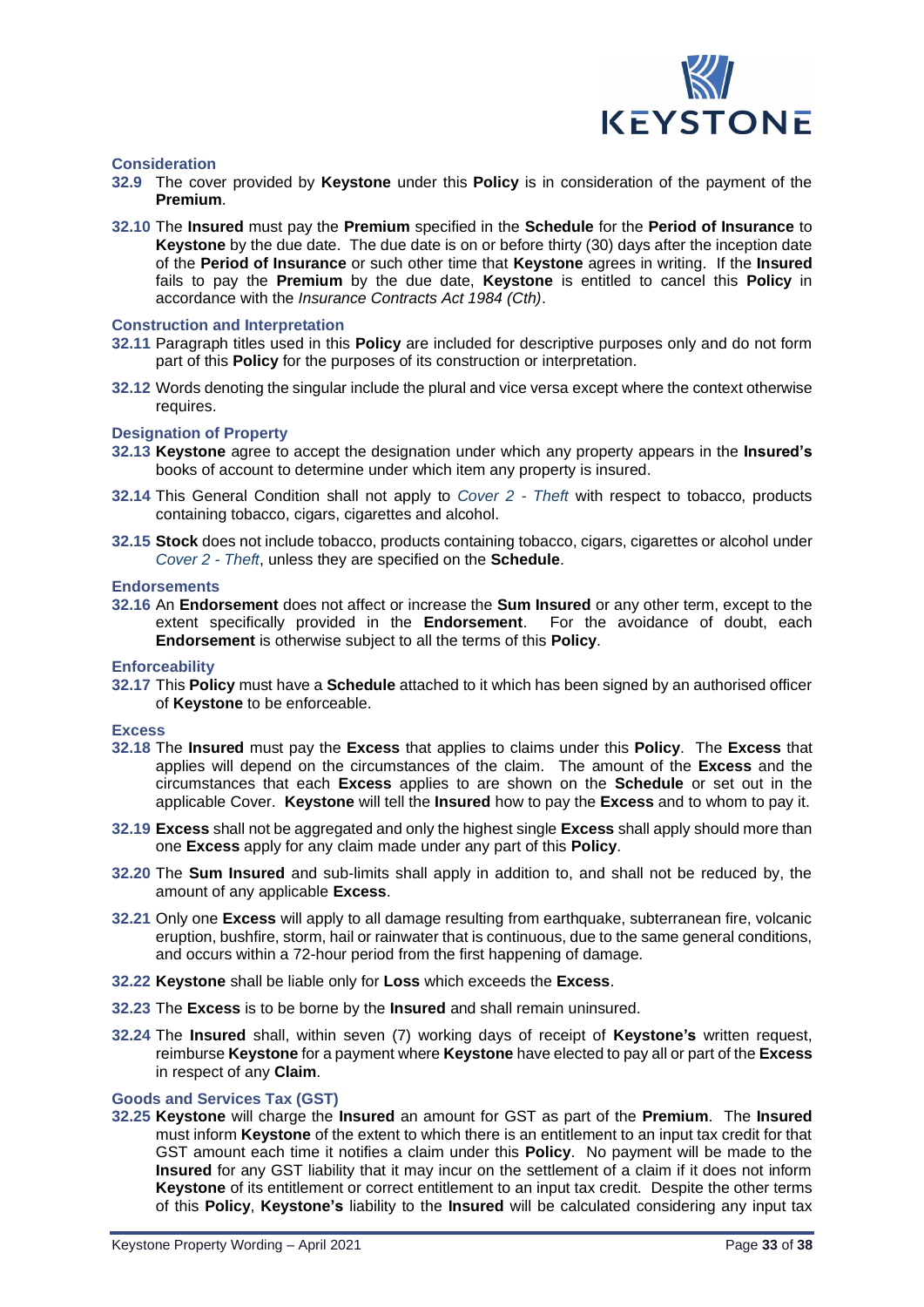

credit to which the **Insured** is entitled for any acquisition which is relevant to the claim, or to which it would have been entitled had it made a relevant acquisition. 'GST', 'input tax credit', 'acquisition' and 'supply' have the meaning given in *A New Tax System (Goods and Services Tax) Act 1999*.

### **Governing Law**

**32.26** This **Policy** will be governed in accordance with the law of the State or Territory of Australia in which this **Policy** was issued. Any disputes relating to interpretation will be submitted to the exclusive jurisdiction of the courts of Australia.

### **Inspections**

**32.27 Keystone** (or agents appointed by **Keystone**) have the right to inspect and examine, by mutual appointment, any **Property Covered**.

### **Material Change**

- **32.28** The **Insured** must notify **Keystone** as soon as reasonably practicable of any material change in the risk insured by this **Policy**. **Keystone** is entitled to amend the terms of this **Policy** and/or charge an additional **Premium** based on **Keystone's** assessment of any change in the risk covered by this **Policy**. A material change in the risk includes, without limitation:
	- **32.28.1** activities that are materially different from those declared in the **Proposal**; or
	- **32.28.2** activities outside the normal activities of the **Business**; or
	- **32.28.3** any loss of, or conditions imposed upon, any licence or other authority required by the **Insured** to conduct the **Business**.
- **32.29 Keystone** may at its election, instead of cancelling or avoiding this **Policy**, give notice in writing to the **Insured** that any claim which has arisen or may arise which is related to such facts, activities or circumstances shall be excluded from indemnity under this **Policy** in the event of **Keystone** being at any time entitled to cancel or avoid this **Policy** because of the **Insured** failing to give notice in accordance with General Condition *32.28*.

### **Maximum Sum Insured**

- **32.30** The maximum amount **Keystone** will pay will not exceed the amount stated in the **Schedule** as the **Sum Insured** for those Covers selected, except as stated elsewhere in this **Policy**.
- **32.31** The **Sum Insured** shall apply in addition to, and shall not be reduced by, the amount of any applicable **Excess**.

### **O**the**r Insurance**

**32.32** The **Insured** shall promptly give to **Keystone** full details of such other insurance, including the identity of the insurer, the policy number, and such further information as **Keystone** may reasonably require if at the time any claim arises under this **Policy** there is any other insurance in force covering the same Cover.

### **Reasonable Care**

- **32.33** The **Insured** must take reasonable precautions to prevent property damage as if the **Insured** were not covered by this **Policy** such as (but not limited to):
	- **32.33.1** maintaining and looking after other person's or organisation's property and buildings used or occupied by the **Insured**, in accordance with the **Insured's** agreement with them; and
	- **32.33.2** complying with all laws and safety requirements imposed by any authority or by State or national legislation.
- **32.34 Keystone** may refuse to pay part or all of the **Insured's** claim if the **Insured** do not take reasonable precautions.

### **Severability and Non-Imputation**

- **32.35** Where this **Policy** covers more than one party, any failure on the part of any of the parties to:
	- **32.35.1** comply with the duty of disclosure under the *Insurance Contracts Act 1984 (Cth)*; or
	- **32.35.2** comply with any obligation under this **Policy** (other than the obligation to pay **Premium**); or
	- **32.35.3** refrain from conduct which is dishonest, fraudulent, criminal or malicious,

shall not prejudice the right of the remaining party or parties to cover under this **Policy**, provided that such remaining party or parties shall:

**32.35.4** be entirely innocent of and have had no prior knowledge of any such failure; and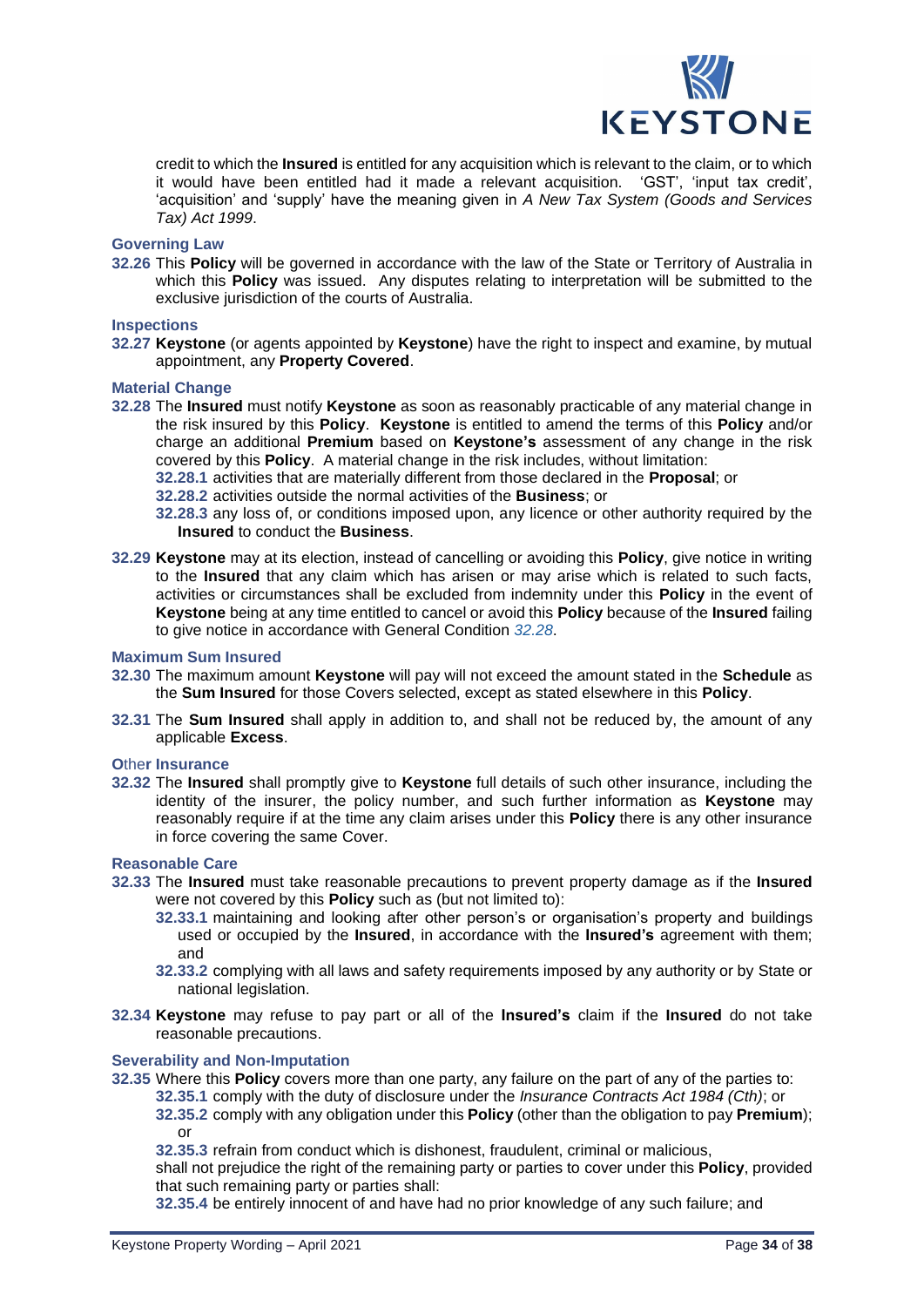

**32.35.5** as soon as practicable after becoming aware of any such failure, advise **Keystone** in writing of all its relevant circumstances.

### **Subrogation**

- **32.36 Keystone** will become subrogated to all rights and remedies that the **Insured** may have against any party in relation to that claim where **Keystone** have paid a claim under this **Policy**. At **Keystone's** request, and without charge, the **Insured** must assist **Keystone** (including giving evidence at any civil hearing) and provide such information and documentation (including signed statements) as **Keystone** reasonably require to exercise such rights.
- **32.37 Keystone** agree not to exercise the **Insured's** rights of subrogation against any **Principal** or **Employee** of the **Insured's** unless the claim is brought about or contributed to by the dishonest, fraudulent, criminal or malicious act or omission of the **Principal** or **Employee**, notwithstanding General Condition *32.35 Severability and Non-Imputation*, if any payment is made or may be made under this **Policy**.

### **Variation of this Policy**

**32.38** No variation of this **Policy** will be effective, unless made by **Endorsement**.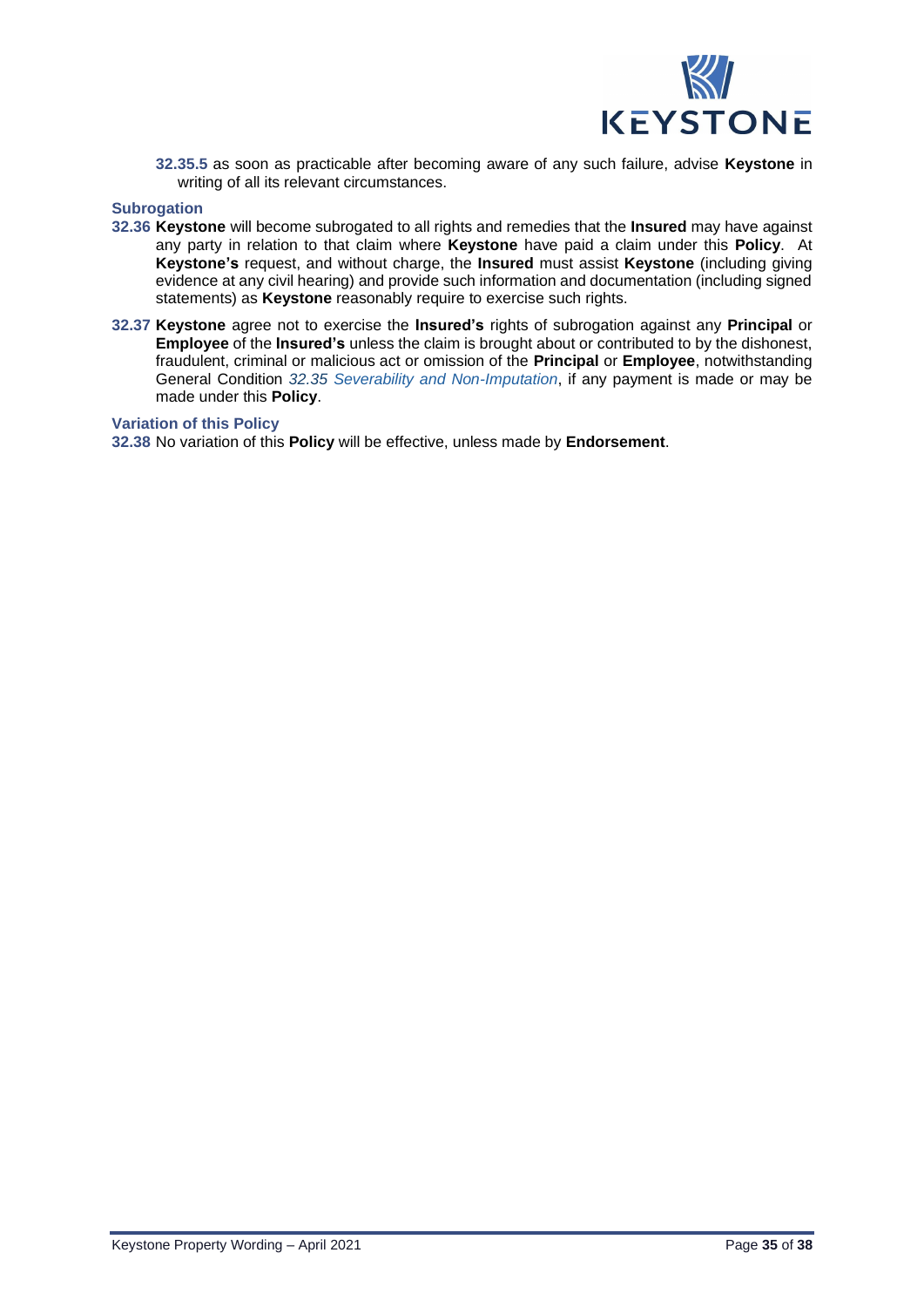

# **Important Information**

<span id="page-35-0"></span>This Policy is issued by: Keystone Underwriting Pty Ltd ABN 78 601 944 764 (Keystone) Keystone Underwriting Pty Ltd is a Corporate Authorised Representative (No. 000468712) of: Keystone Underwriting Australia Pty Ltd ABN 59 634 715 674 AFS License No: 518244

#### **Who is the Insurer?**

Certain Underwriters at Lloyd's ("Underwriters") will be providing the financial service. Keystone is authorised to quote, bind and issue Certificates of Insurance under a Binding Authority Agreement (Binder) granted to Keystone by those Underwriters. Keystone will provide details of the syndicate numbers and the proportions underwritten by them on request.

#### **General Insurance Code of Practice**

Lloyd's supports the General Insurance Code of Practice and its purpose of raising the standards of practice and service in the general insurance industry.

#### **What makes up the Insurance Contract?**

This contract of insurance is made up of the Schedule, this Policy and any Endorsements that Keystone issues when an application is accepted or an existing Policy is renewed or amended.

#### **Significant Features, Benefits and Exclusions**

This Policy provides many significant features and benefits, subject to Conditions and Exclusions. Exclusions apply to this Policy and all of them are important. It is important that this Policy is read carefully to be aware of and understand the extent of cover that it offers. It will give full details of the Exclusions.

#### **Significant Risks**

The Insured should make sure that the sum insured and the limits to be purchased will be sufficient. All the terms and conditions contained in this Policy need to be understood.

#### **Alteration to Risk and Deregistration**

This Policy requires an Insured to notify Keystone within thirty (30) days of any material change to the business, or in the event of insolvency or bankruptcy. This Policy requires an Insured to give immediate notice of the cancellation, suspension, termination or imposition of conditions in respect of an Insured's statutory registration. Claims arising from conduct which occurs subsequent to the cancellation, suspension or termination of the Insured's statutory registration, licence, certification or authorisation under any relevant legislation or industry code of practice governing the Insured's profession are excluded from indemnity under this Policy. However, this condition does not apply if the suspension relates purely to the late payment of registration fees.

#### **Doctrine of Utmost Good Faith**

Every insurance contract is subject to this doctrine which requires the parties to the contract to act toward each other with the utmost good faith. Failure to do so may prejudice any claims and/or the continuation of the insurance contract.

#### **The Insured's Duty of Disclosure - (this applies to nonconsumer insurance contracts only)\***

The Insured has a duty to tell Keystone anything that the Insured knows, or could reasonably be expected to know, before entering an insurance contract, that may affect Keystone's decision to insure the Insured and on what terms. The Insured has this duty until Keystone agrees to insure the Insured.

The Insured has the same duty before the Insured renews, extends, varies, or reinstates an insurance contrac

The Insured does not need to tell Keystone anything that: - reduces the risk for which the Insured is insured; or

- is common knowledge; or
- Keystone knows, or should know; or

- Keystone waives the Insured's duty to tell Keystone.

#### **If the Insured does not tell Keystone**

Keystone may if the Insured does not tell Keystone anything the Insured is required to tell:

- cancel the Insured's contract, or

- reduce the amount to be paid to the Insured if the Insured makes a claim, or

- both the above.

Keystone may refuse to pay a claim and treat the contract as if it never existed if the Insured's failure to tell Keystone is fraudulent.

#### **Change of Circumstances**

The terms and conditions of this Policy will be based on information the Insured provided to Keystone. It is essential Keystone are advised of any material change that occurs to this information prior to the inception of this Policy. Failure to do so by the Insured may prejudice any subsequent claims under the Policy and/or jeopardise the continuation of the insurance contract.

\* From Schedule 1, Part 1 Insurance Contracts Regulations 2017. A "Consumer Insurance Contract" is a policy of insurance that is wholly or predominantly obtained for personal, domestic, or household purposes.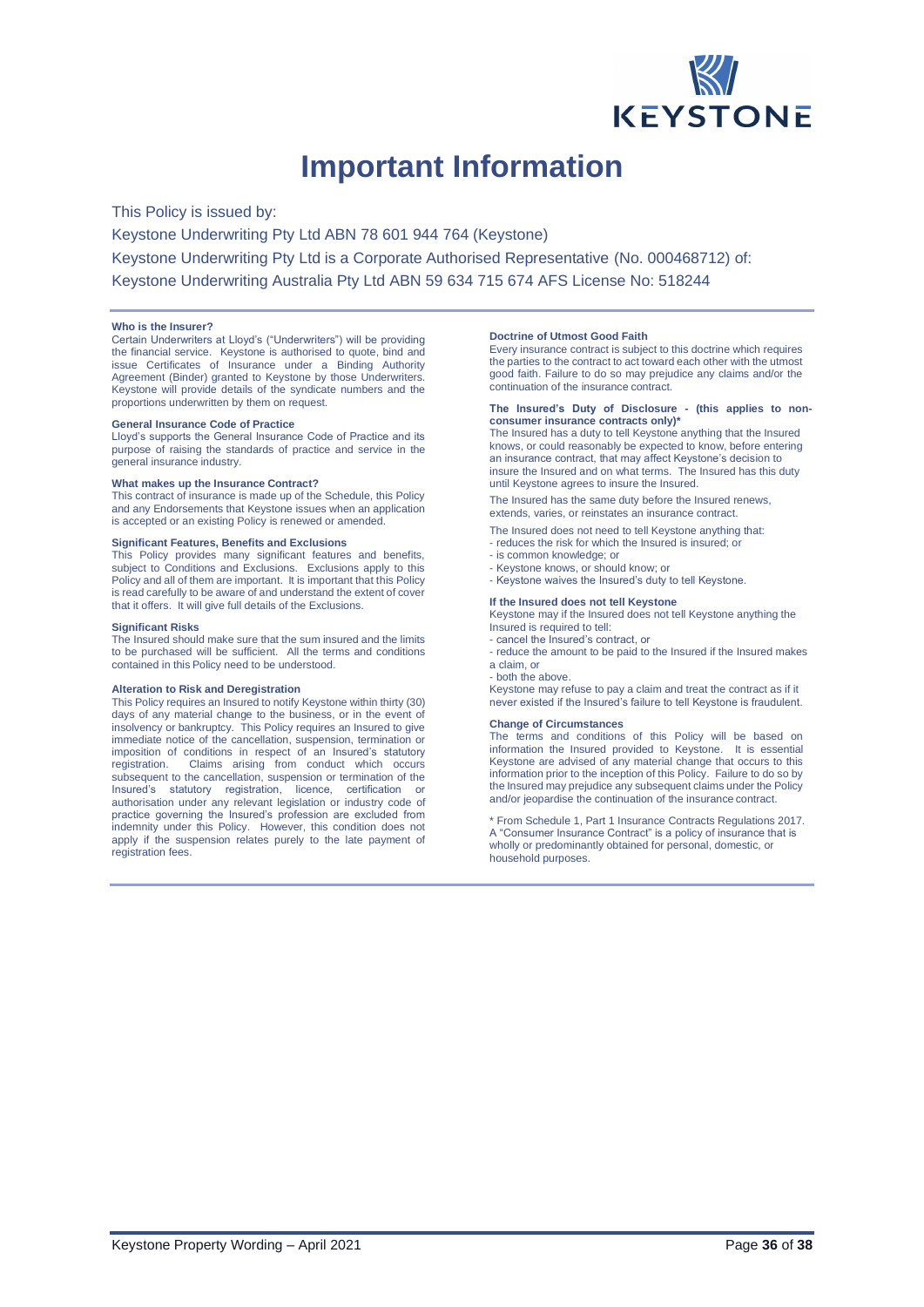

### **Buying Insurance**

Set out below are important matters that apply to the initial enquiry, buying of insurance, and renewal of cover. Defined terms are the same as in the Policy.

#### **Information that Keystone ask**

Keystone will only ask for and consider relevant information when assessing the Insured's application for cover.

#### **Assessing Applications**

The Insured will have access to information that Keystone has relied on in assessing their application and an opportunity to correct any mistakes or inaccuracies. Keystone may decline to release information in special circumstances, but will not do so unreasonably. Keystone will give reasons in these circumstances, and the Insured will have the right to request Keystone to review the decision through Keystone's complaints handling procedures. Keystone will provide reasons in writing upon request.

#### **Mistakes**

Keystone will immediately initiate action to correct an error or mistake in assessing the Insured's application for cover where it is identified.

#### **Misrepresentation**

Keystone's sales process will be conducted in a fair, honest and transparent manner.

#### **Declining Cover**

If Keystone cannot provide insurance cover, Keystonewill:

- (a) give reasons; and
- (b) refer the entity/person seeking insurance to another insurer, AFCA or NIBA, for information about alternative insurance options (unless they already have someone acting on their behalf).

Keystone will make available information about Keystone's complaints handling procedures if the entity/person is unhappy with Keystone's decision.

#### **Policy Information**

Information about Keystone's policy wordings will be available when the Insured buy insurance from Keystone as well as on request. They will also be available on Keystone's website at [www.keystoneunderwriting.com.au.](http://www.keystoneunderwriting.com.au/)

#### **Subrogation**

The Insured may prejudice their rights regarding a claim if, without prior approval from Keystone, the Insured makes an agreement with a third party that would prevent Keystone from recovering any applicable loss (in whole or in part) from that, or another party.

This Policy contains provisions that have the effect of excluding or limiting Keystone's liability for a claim under this Policy if you have entered into any agreement that excludes, limits or delays the Insured's right to recover damages from another party in respect of such claim.

#### **Cost of Policy**

The cost of this Policy is made up of premium plus any applicable policy fees, government taxes and charges. Keystone may cancel this Policy if the Insured fails to pay the total premium due.

#### **Deductibles**

The Insured may be required to pay a deductible or excess if a claim is made under this Policy. Details of applicable deductibles or excess are provided in the Schedule. This Policy sets out the terms relating to the payment of deductibles or excesses.

#### **Taxation**

All taxes and charges are shown as separate items (e.g. fire and emergency services levy, stamp duty depending upon location and GST).

#### **Cooling-off Period**

The Insured has the right to cancel this Policy with Keystone within 14 days of the date that the Policy incepted, unless a claim is made. Keystone will refund the full amount of the premium less any duties or taxes payable if this cancellation occurs during the cooling-off period. This Policy will be terminated from the date Keystone receive the request to cancel.

#### **Making a Claim**

Benefits are payable if the Insured suffers a loss that is covered under this Policy during the Period of Insurance, except if an Exclusion or Condition applies. The Insured must immediately notify Keystone or their insurance adviser if there is a loss under this Policy.

#### **Cancelling the Policy Before the Due Date**

The Insured may cancel this Policy at any time by notifying us in writing, detailing the date that the cancellation will take effect. Keystone will refund any unearned premium to the Insured or their insurance adviser within 15 working days after the date of cancellation. Unearned premium will be computed pro rata for the unexpired term of this Policy, unless agreed in advance through the insurance adviser and set out in this Policy.

### **Privacy**

Keystone are committed to safeguarding and protecting the Insured's privacy. Keystone is bound by the provisions of the *Privacy Act 1988* which sets out the standards to meet in the collection, use and disclosure of personal information.

The Act defines "personal information" as "information or an opinion about an individual whose identity is apparent or can reasonably be ascertained from the information or opinion".

#### **Purpose of Collection**

Keystone will only use personal information the Insured provides to quote on and insure risks and matters incidental thereto, including investigating and managing claims.

It may be necessary for Keystone to provide the Insured's personal information to others, such as other insurers or reinsurers, claims investigators, lawyers and other professionals, and government bodies. Keystone will not under any circumstances trade, rent or sell the information.

Keystone cannot properly quote insurance and cannot insure the Insured if they do not provide Keystone with complete, accurate and up-to-date information. If the Insured provide Keystone with personal information about anyone else, Keystone will rely on the Insured to have told them that their information will be provided to Keystone, to whom Keystone may provide it, the purposes for which Keystone will use it and that they can access it. Keystone relies on the Insured to have obtained their consent on these matters if the information is sensitive.

#### **Access to Information**

The Insured can check the personal information Keystone holds about them at any time. Requests for access can be made in writing to:

#### The Privacy Officer

Keystone Underwriting Australia Pty Ltd 17/296 Bay Road Cheltenham, VIC 3192

Keystone will keep the Insured informed of any delays in responding to the Insured's request throughout theprocess.